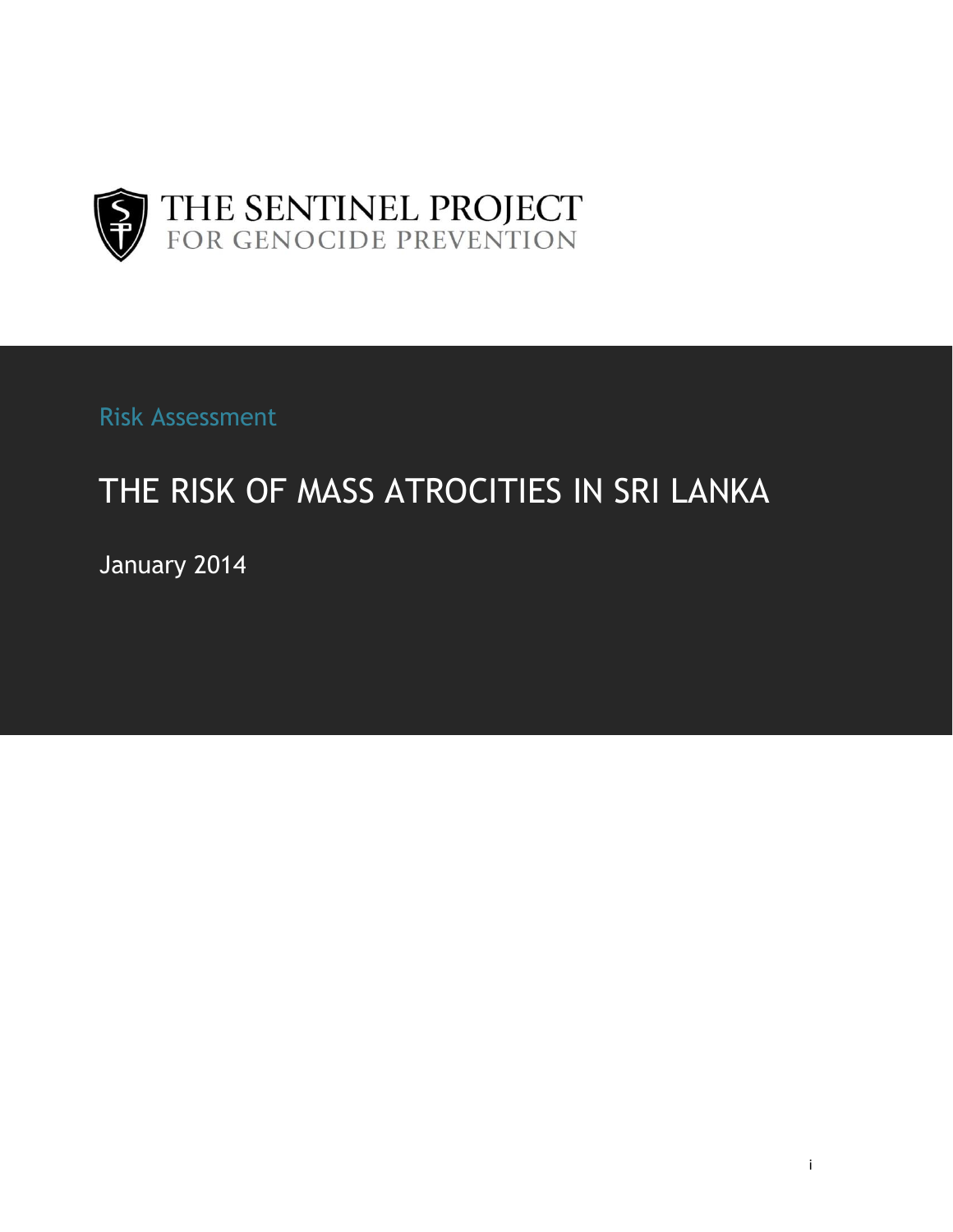THE SENTINEL PROJECT FOR GENOCIDE PREVENTION IS A NON-PROFIT ORGANIZATION DEVOTED TO EFFECTIVE EARLY WARNING OF GENOCIDE AND THE IMPLEMENTATION OF PREVENTIVE MEASURES BEFORE LIVES ARE LOST.

WE WILL ACHIEVE THIS THROUGH THE CREATIVE USE OF TECHNOLOGY AND COOPERATION WITH THREATENED GROUPS.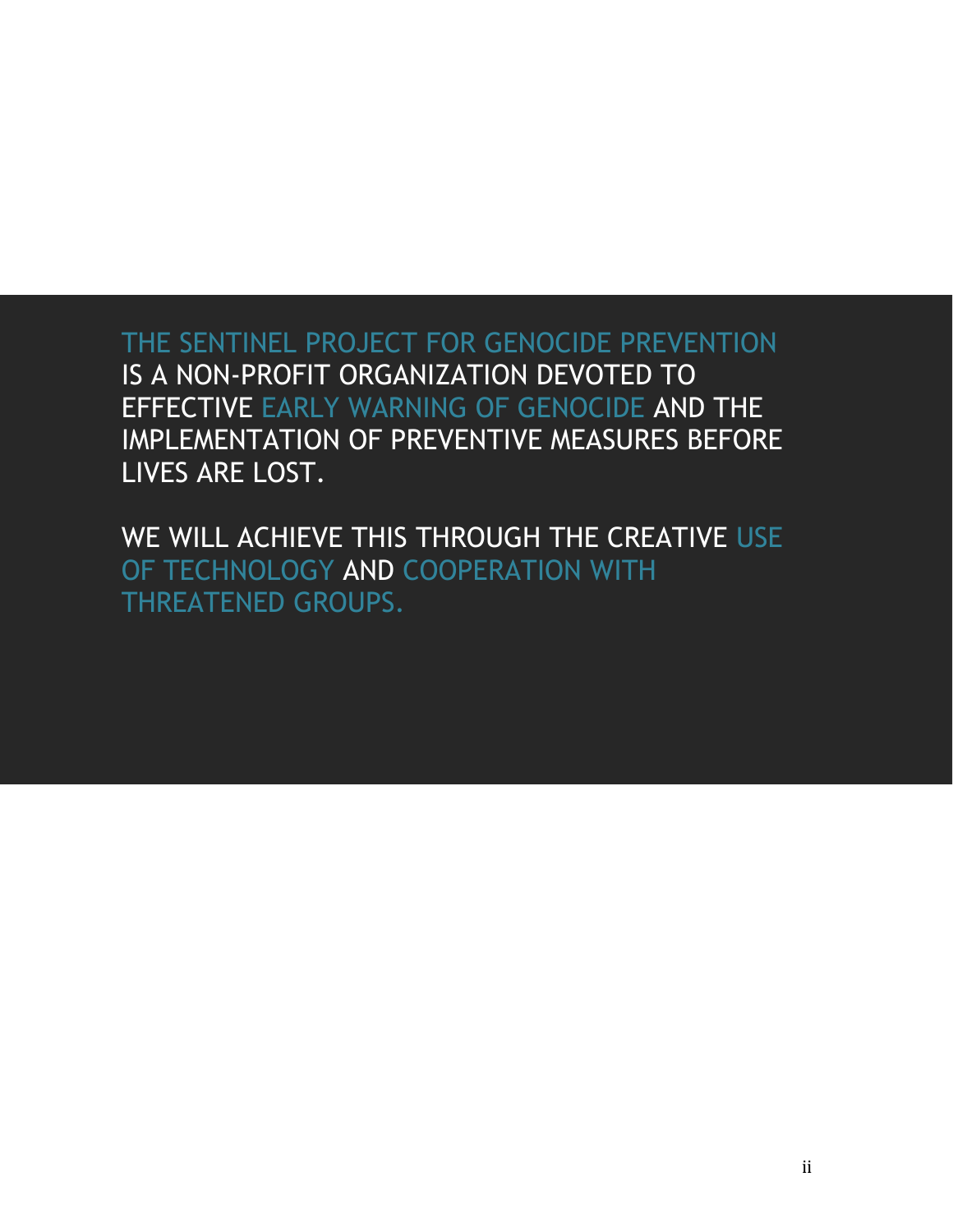# **Table of Contents**

| 4.1.1 Existence of Distinctive Groups Separated by Social Divisions  7       |  |
|------------------------------------------------------------------------------|--|
|                                                                              |  |
|                                                                              |  |
|                                                                              |  |
|                                                                              |  |
| 4.1.6 Outgroup(s) Viewed as an Obstacle to Economic Progress 10              |  |
|                                                                              |  |
|                                                                              |  |
|                                                                              |  |
| 4.2.2 Socioeconomic Deprivation Combined with Group-based Inequality  13     |  |
|                                                                              |  |
|                                                                              |  |
|                                                                              |  |
|                                                                              |  |
| 4.3.2 State Security Agencies Operating With a Few Constraints  18           |  |
|                                                                              |  |
|                                                                              |  |
|                                                                              |  |
|                                                                              |  |
|                                                                              |  |
| 4.4.2 Severe Government Discrimination or Active Repression Against Communal |  |
|                                                                              |  |
|                                                                              |  |
| 4.4.5 Orientation Towards Force and Coercion to Seize and Maintain Power  28 |  |
|                                                                              |  |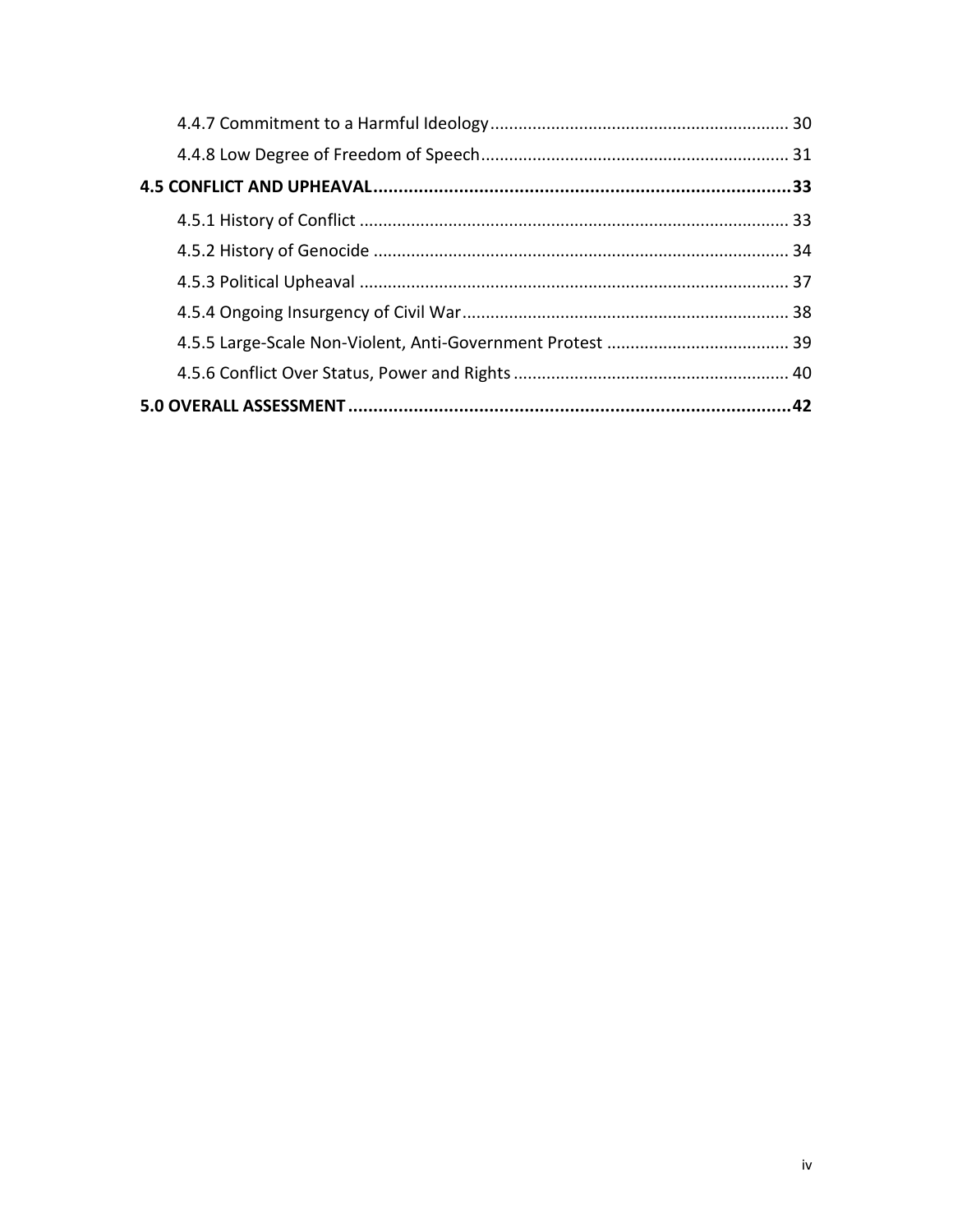## **1.0 EXECUTIVE SUMMARY**

!!!!!!!!!!!!!!!!!!!!!!!!!!!!!!!!!!!!!!!!!!!!!!!!!!!!!!!

The risk of mass atrocities in Sri Lanka reached a critical threshold from January through May 2009, when the government of Sri Lanka intensified efforts to militarily eliminate the Liberation Tigers of Tamil Eelam (LTTE) who had been fighting for an independent Tamil homeland since 1983. As hostilities escalated in the conflict zone, civilians trapped between the LTTE and the Sri Lankan government's armed forces became victims of mass atrocity crimes.

In April 2009, leading human rights advocates called on the UN Security Council to take immediate action to prevent human rights violations in Sri Lanka. They urged the Security Council to uphold the 'responsibility to protect' 100, 000 civilians at risk of mass atrocities in northern Sri Lanka. $1$ 

Almost five years later, the risk of mass atrocities in Sri Lanka remains high. This report addresses some of the underlying sources of the risk of mass atrocities that represent a threat to human security in Sri Lanka.

Under President Rajapaksa's mandate, the operational freedom of state security agencies has been reinforced with an ever-greater concentration of power. Consequently, the military has been tasked with the reconstruction of devastated Tamil areas in the north, the heavy militarization of which remains one of the main obstacles to the region's recovery since the Sri Lankan military has assumed an economic role in not only overseeing but also approving development efforts. The military's freedom of action represents a potent example of socioeconomic deprivation of a specific group based on the treatment of Tamils as second-class citizens by the Sri Lankan government.

The high increment of the 2013 military budget has fueled concerns that have been raised by both ethnic Tamils and international human rights groups about the increasing presence of the military in the north. Moreover, military presence hinders the resolution of tensions between Tamils and the Sri Lankan government, especially in its increasing reliance on violence to quell political dissidence.

Additionally, the defeat of the LTTE in 2009 has done little to address the concerns and fears of the Tamils as they relate to Sinhalese domination. Instead of forming more inclusive relationships with the minority, the Sinhalese government has used this transitional period to reassert Sinhalese power. The subsequent "Sinhalisation" of the north risks renewing tensions between Tamils and the Sinhalese government as it fails to address the old grievances that precipitated the civil war. In the Sri Lankan case, the continued appeal to Sinhalese nationalism by President Rajapaksa

<sup>&</sup>lt;sup>1</sup> "Leading human rights' advocates urge the Security Council to uphold the responsibility to protect 100, 000 civilians at risk of mass atrocities in Sri Lanka", Global Centre for the Responsibility to Protect. http://www.globalr2p.org/regions/sri\_lanka accessed December 27, 2013.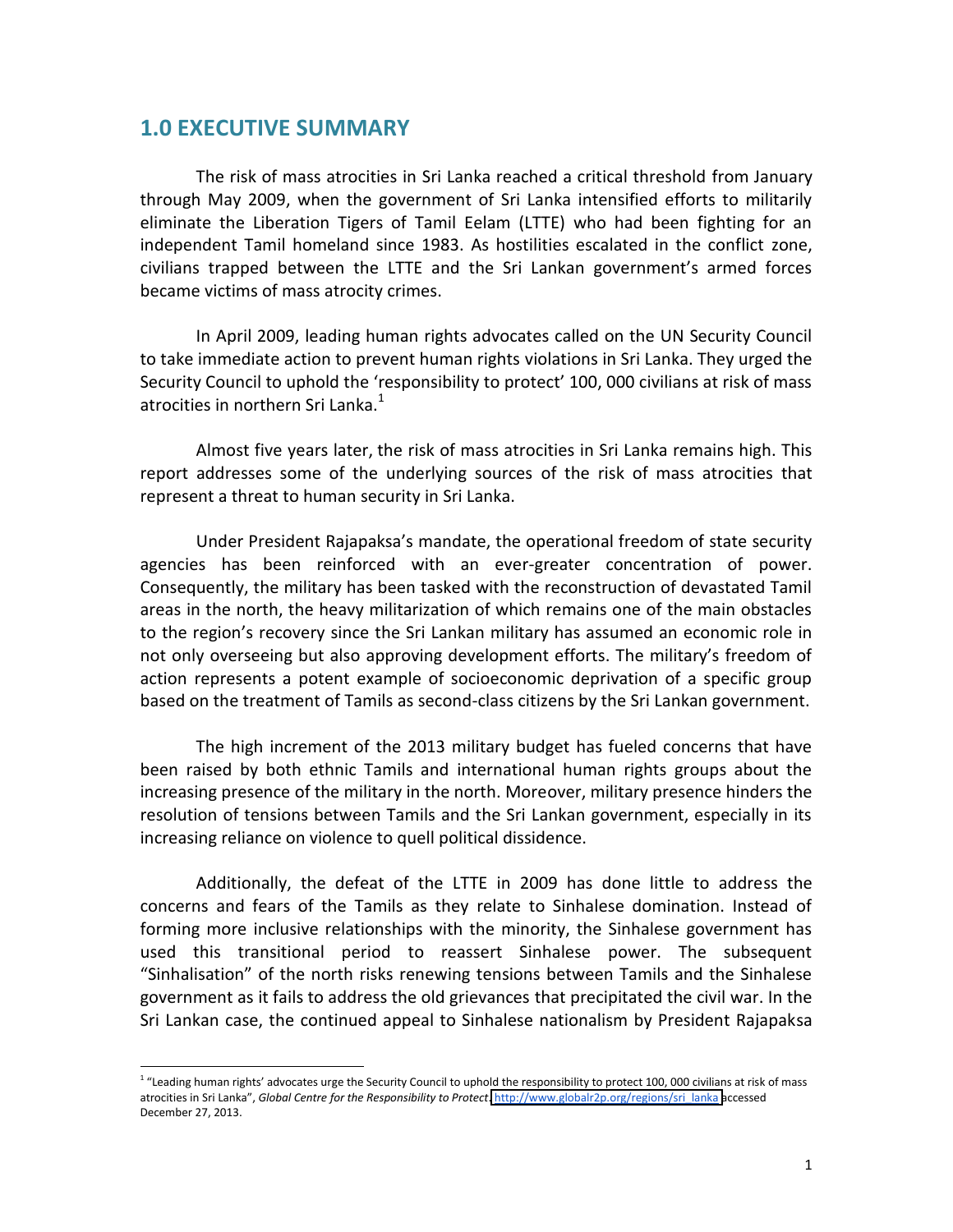has done little to improve ethnic relations between the Sinhalese and Tamil ethnic groups.

The Rajapaksa government continues to undermine any power sharing efforts that have been proposed by Tamil moderates who are seeking a peaceful resolution to their grievances. Although the Tamil National Alliance (TNA) has emerged as a formidable voice for Tamils in Sri Lanka, the federal government consistently refuses to concede any significant power to them, even resorting to violent attacks on TNA supporters perpetrated by police in order to silence them. Additionally, police and military forces, as well as Sinhalese militias, continue to resort violence, including intimidation, disappearances, arbitrary arrests, torture, and even murder to restrain any opposition to the government.

The increasing consolidation of power by the president and his family has further eroded the remaining semblance of democracy in Sri Lanka by gradually eliminating any persons or systems of accountability. The government has refused to investigate war crimes and other atrocities committed by its military forces during the last phase of the civil war.

Violence remains a real risk for journalists, which is only heightened by the impunity that perpetrators enjoy. Moreover, the Sri Lankan government continues to rely on restrictive legislation enacted during the civil war in order to suppress the freedom of expression in peacetime.

Within Sri Lanka, numerous commissions of inquiry have failed to investigate these findings during the last decade. Additionally, genuine investigations or fact-finding missions have yet to be established, and there is no sign of improvement regarding national efforts. Both the Sri Lankan government's military strategy to fight the LTTE in northern Sri Lanka as well as the LTTE's counter-strategy constituted violations of international law and standards and often amounted to criminal conduct.

Sri Lanka's culture of impunity manifests as the under-enforcement of international human rights law. The operational freedom given to the military and police poses a risk of mass atrocities since it presents the opportunity for both the established regime and its challengers to either fortify or transform the existing order by eliminating threats and consolidating power.

The displacement of 470,000 people from the northern provinces during the civil war has also increased resentment by ethnic Tamils against the Sri Lankan government and military. This resentment could manifest into increased anti-government protests, which will undoubtedly lead to violent clashes between the two ethnic groups and subsequently extreme measures to subdue further challenges to government authority.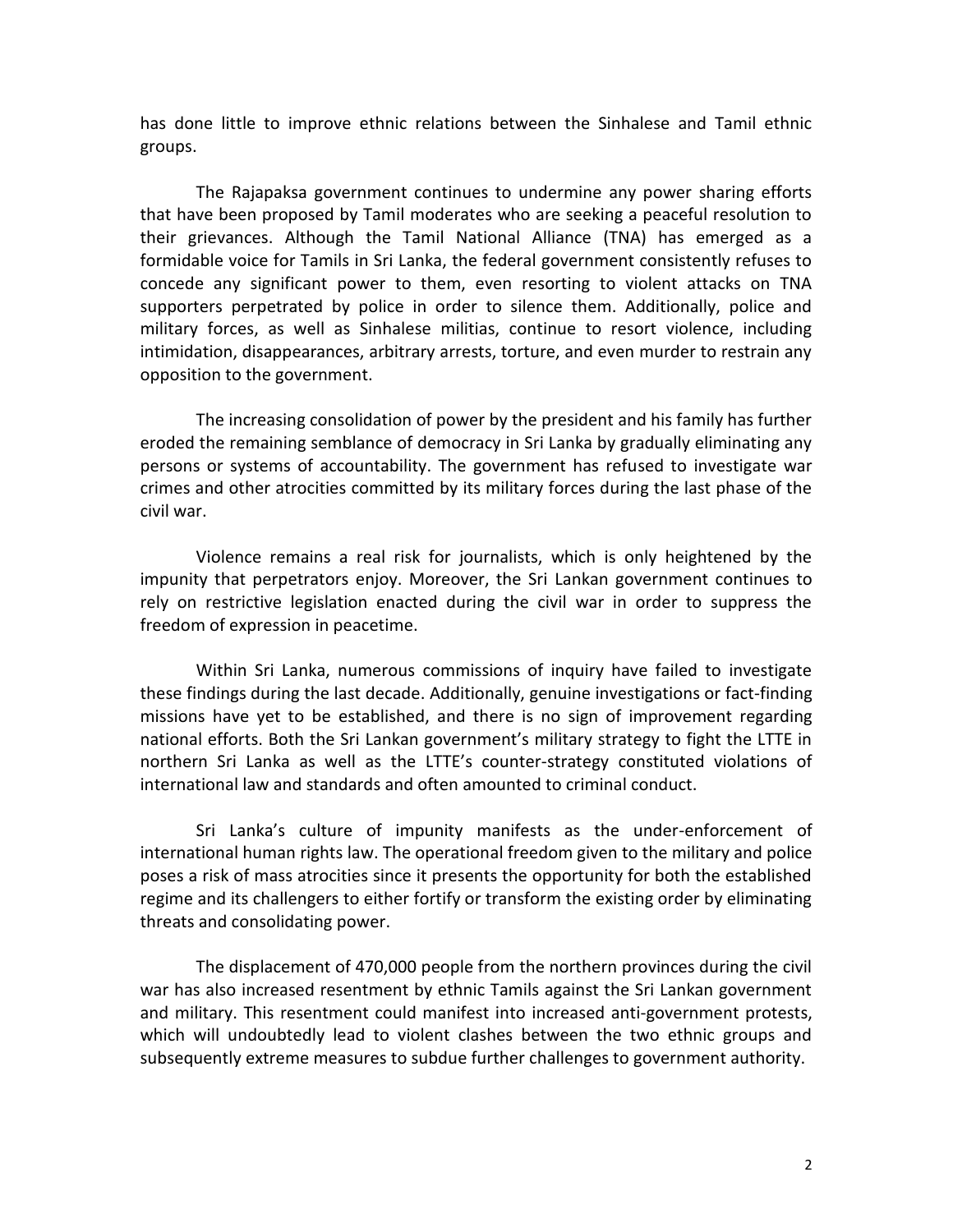# **2.0 INTRODUCTION**



Front page of the indictment document filed under the US Genocide Accountability Act of 2007 by the US-based NGO Tamils Against Genocide (TAG) and the Tamil Legal Defense Fund (TLDF) in 2009.

The end of three decades of war between the Sri Lankan government and the Liberation Tigers of Tamil Eelam (LTTE) in May 2009 created an opportunity for the Sri Lankan state to recognize the multi-ethnic and multi-religious nature of the country. However, the government's euphoria at winning the war was followed by the establishment of a culture of impunity, particularly with respect to the military, as a reward for defeating the LTTE.

After the civil war, many hoped that the government would end institutionalized impunity for human rights violations and create a political space for dissent, adopting a more democratic style of governance. However, following the 2010 national elections, Sri Lanka witnessed the inauguration of a new political regime that has been described as a "hybrid regime," in which formal democratic processes, such as periodic elections, are combined with a strong incumbent party to limit the organizational capacity of the political opposition. This mixture of authoritarian and democratic elements has allowed state security agencies to operate with minimal constraints, especially in the northern regions of the country inhabited by Tamils.

The international community also had high expectations of change at the end of the civil war, when it was thought that President Mahinda Rajapaksa would return substantial power to the northern and eastern provinces in order to address the longstanding political marginalization of Tamils. The international community called on the Sri Lankan government to shrink the size and role of the military, relax the grip of its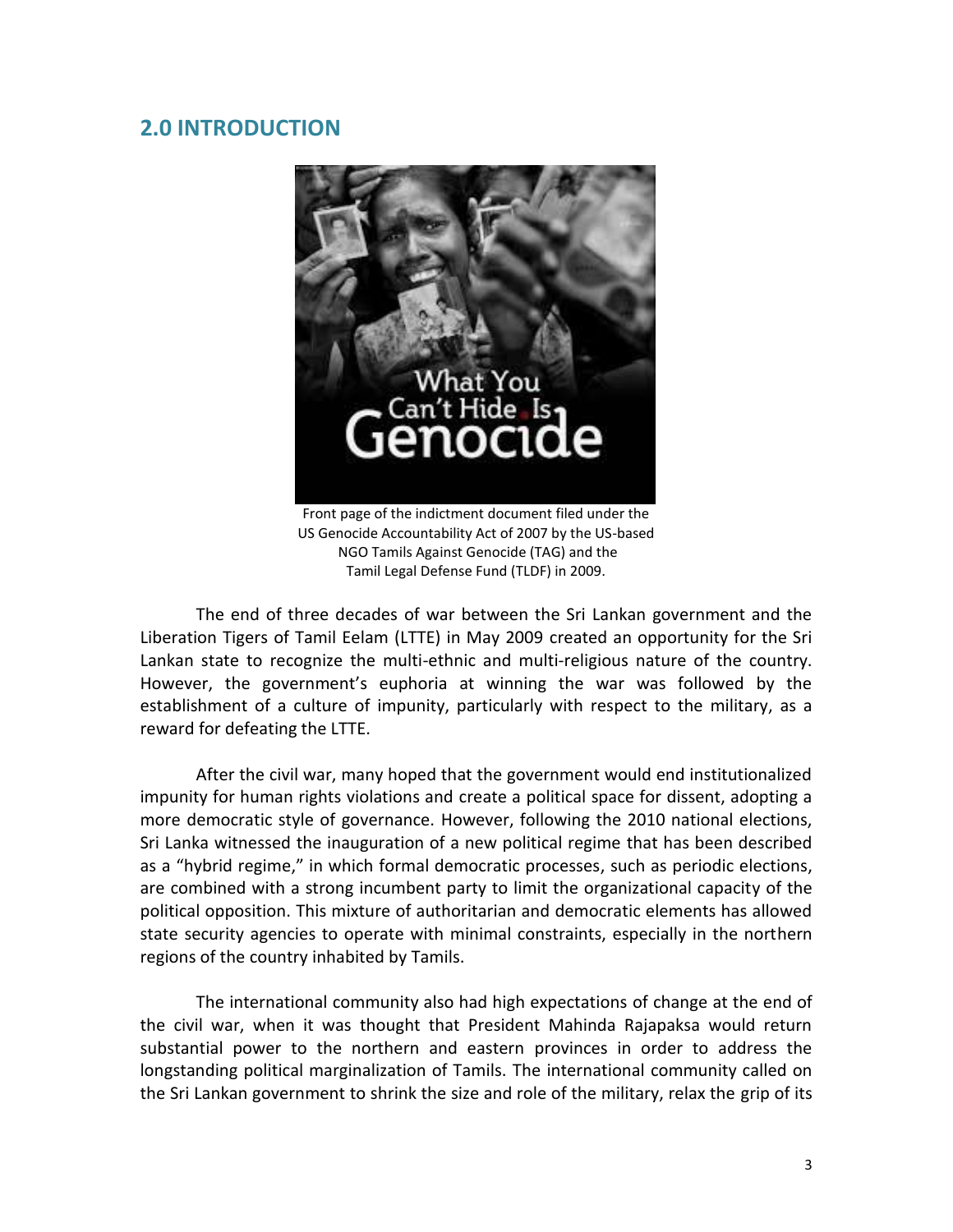security apparatus and begin to repair the damage caused to its democratic institutions by almost thirty years of war, particularly the damage caused to the police and judiciary.

Unfortunately, hopes for reconciliation have not been met. As a result, this risk assessment analyzes the sociocultural, economic, and political factors that continue to generate violent clashes between Sinhalese and Tamils that could escalate to mass atrocities. The information presented below has been gathered from international organizations, international human rights NGOs, and both Sri Lankan and international media. Through a detailed evaluation of the sources, this report illustrates and examines the concentration of power in the executive and military, the lack of accountability for human rights violations and the culture of impunity proclaimed by the government as some of the main risk factors for mass atrocities.

In the final chapter, this risk assessment considers the historical roots of the conflict and provides an account of some of the claims made by international human rights organizations concerning the perpetration of mass atrocities, including accusations of genocide against Tamils by the Sri Lankan government, especially with regard to the 40,000 civilians killed in the last months of the war.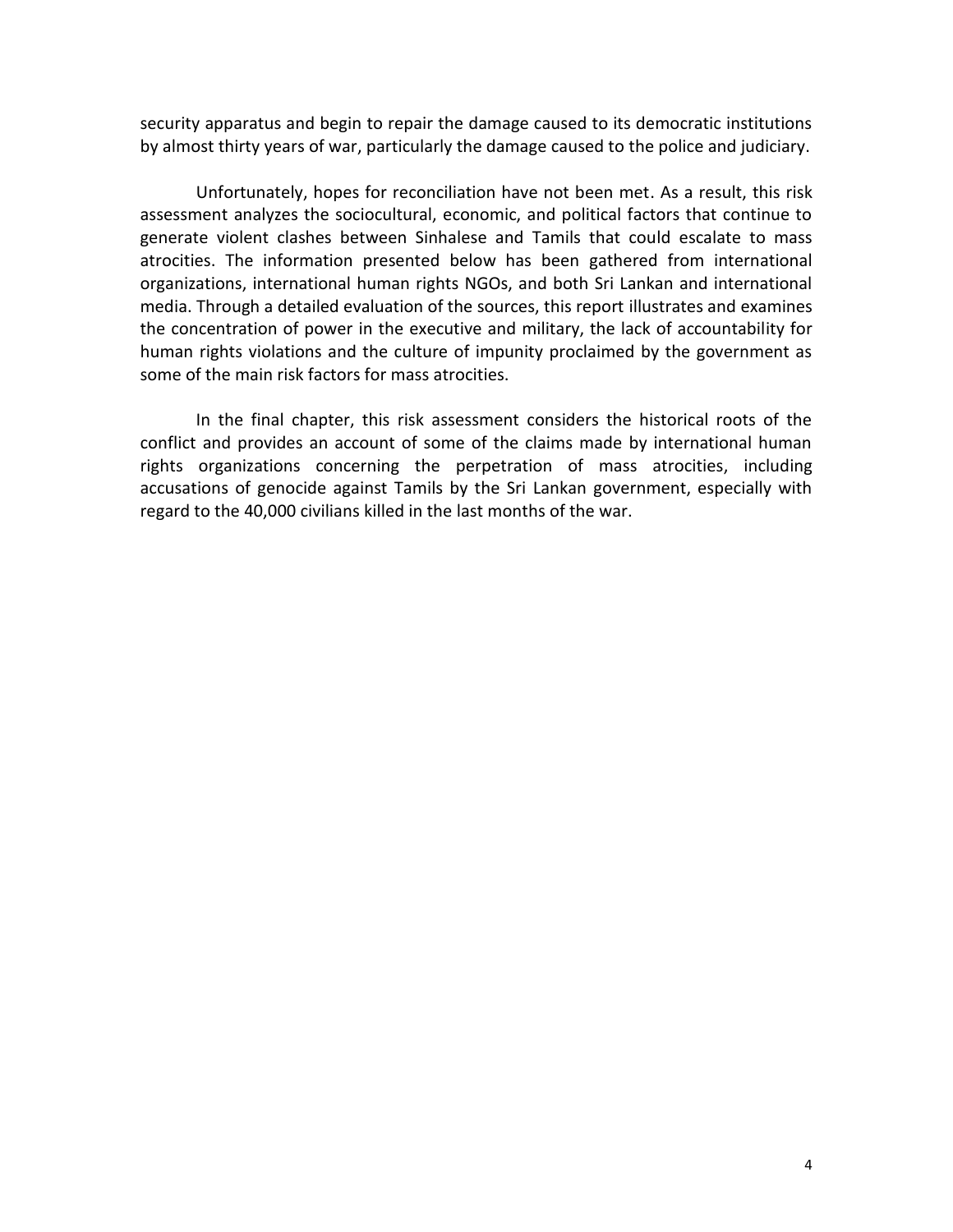## **2.0 HISTORICAL BACKGROUND**

Sri Lanka, an island nation located in the Indian Ocean, was settled by waves of migration from India starting in the fifth century BCE. Sinhalese Buddhist Kingdoms were established in the central part of the island by Indo-Aryans from northern India, while Tamil Hindus coming from southern India settled in the northeastern coastal areas and established a kingdom in the peninsula. Beginning in the sixteenth century, Sri Lanka was colonized by the Portuguese, Dutch and British empires, finally becoming the British crown colony of Ceylon in  $1815.<sup>2</sup>$ 

In 1948, Ceylon peacefully gained its independence from Britain through the Ceylon Independence Act of 1947.<sup>3</sup> However, ever since that time, the country has been marred by ethnic conflict between the Sinhalese majority clustered in the very densely populated south and west, and the largely Hindu Tamil minority living in the northern and eastern provinces.<sup>4</sup> It is important to note that during British rule, the Tamils were the preferred ethnic group by the British and held bureaucratic positions (this will be further addressed later in this report).

Following independence, the most immediate problem facing Ceylon was called the "Indian question" and it concerned the political status of Indian Tamil immigrants who worked on the abovementioned tea plantations. Three pieces of legislation came into play which disenfranchised the Indian Tamil minority: the Ceylon Citizenship Act of 1948, the Indian and Pakistani Residents Act No. 3 of 1948, and the Ceylon Parliamentary Elections Amendment Act No. 48 of 1949. These laws created a deeper ethnic rift between Sinhalese and Tamils.<sup>5</sup>

The United National Party (UNP), which was the government in place after independence, promoted Sinhalese interests, making it the official language and offered members of that ethnic group the best positions in government. At the same time, the Tamil Hindu minority began to ask for greater autonomy in the northern and eastern regions.<sup>6</sup>

In 1972, Ceylon was renamed Sri Lanka, meaning "resplendent land" in Sanskrit.<sup>7</sup> Ethnic tensions continued to escalate in the 1970s with civil unrest leading to a state of emergency in Tamil-populated areas and to the creation of a secessionist Tamil movement, the Tamil New Tigers militia, formed in 1972. The militia's objective was to

<sup>&</sup>lt;sup>2</sup> "Sri Lanka: Background and U.S. Relations", Congressional Research Service Report for Congress, p.4 (URL accessed October 10th 2013) http://www.dtic.mil/cgi-bin/GetTRDoc?Location=U2&doc=GetTRDoc.pdf&AD=ADA48624<br><sup>3</sup> "Post Colonial History", *Sri Lanka Virtual Library* (URL accessed October 10th 2013)

[http://www.lankalibrary.com/geo/postcolonial\\_history.htm](http://www.lankalibrary.com/geo/postcolonial_history.htm)

<sup>&</sup>lt;sup>4</sup> "Sri Lanka: Background and U.S. Relations", Congressional Research Service Report for Congress, p.4<br><sup>5</sup> Sri Lanka Virtual Library, "Post Colonial History".

<sup>&</sup>lt;sup>6</sup> "The History of Sri Lanka", Canadian Broadcasting Company, 18 August 2010, (URL accessed October 11th 2013). http://www.cbc.ca/news/world/the-history-of-sri-lanka-1.776957

<sup>&</sup>quot;Sri Lanka: Background and U.S. Relations", Congressional Research Service Report for Congress, p. 4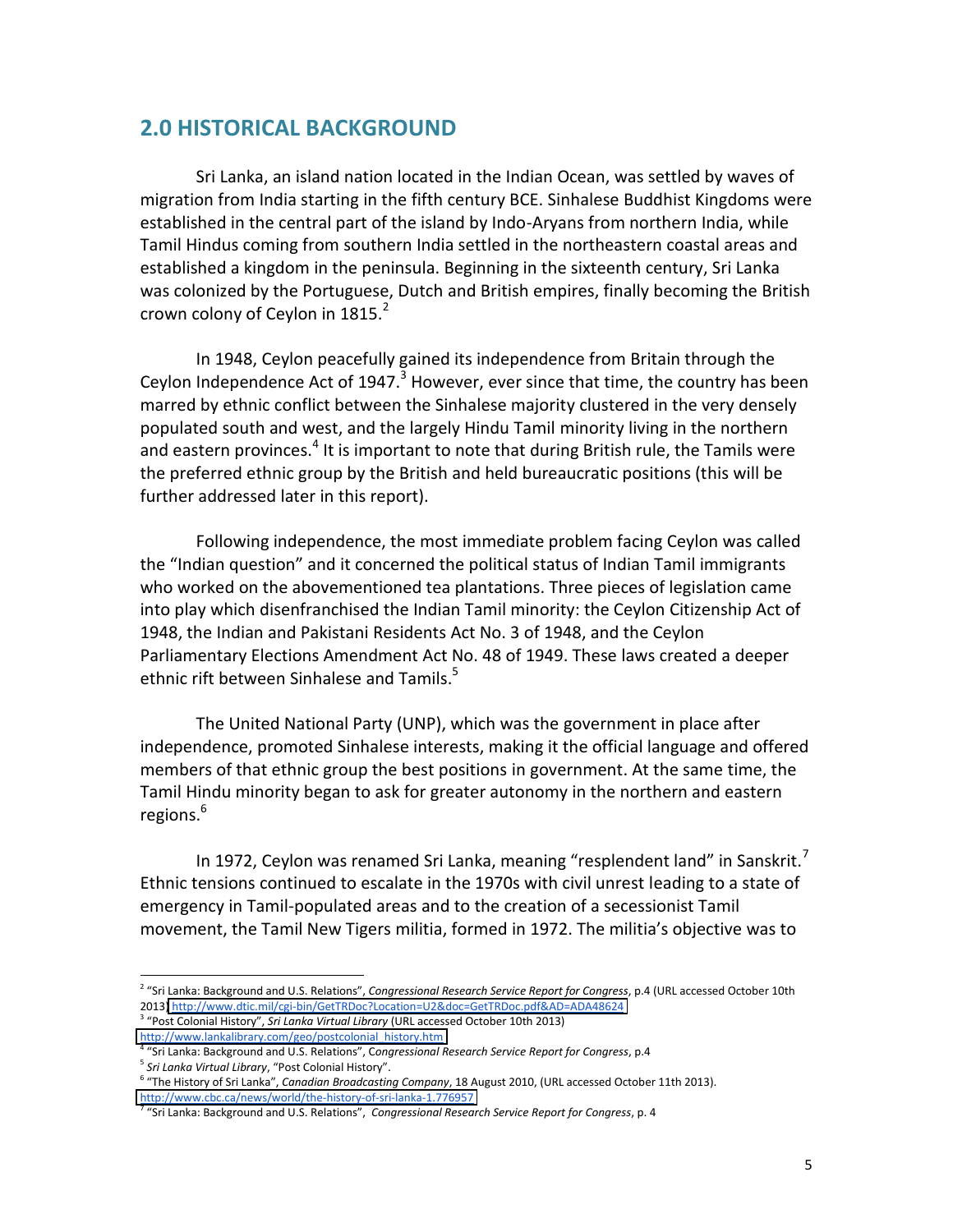gain an independent homeland for ethnic Tamils in the north and east. The group later changed its name to the Liberation Tigers of Tamil Eelam (LTTE). Members of the LTTE, as they are commonly called, participated in numerous violent conflicts, such as massacring an army patrol in the north in 1983. This led to revolts by the Sinhalese, who went on a two-day rampage, killing several thousand Tamils and destroying their property. Most of the fighting over the years took place in the north, but was not confined to it, with incidents such as suicide bombings taking place in Colombo, the capital. The United Nations estimates that the violence cost between 80,000-100,000 lives, including activists, politicians, high-profile Tamils who rejected the violence, and civilians.<sup>8</sup>

Many ceasefires were attempted, first in December 2001 through Norwegian intermediaries, who helped to broker the first ceasefire in seven years in the hope of ending the civil war. However, the truce was ended by renewed violence, especially following the Tsunami in 2004 that killed more than 30,000 people, with constantly present tensions furthering the conflict. In January 2008, the government of Sri Lanka formally withdrew from the truce with both sides were accused of violating the rule of law by killing civilians and the government accused of targeting journalists who tried to report on the situation. $9$ 

By the end of 2008, the LTTE were mostly defeated and by 2009 the government officially announced the defeat of the rebel group and the death of their leader, Velupillai Prabhakaran. At the end of the 26-year civil war, some 300,000 Tamil civilians were placed in internment camps, where many remain today. In January 2010, early presidential elections were held and Mahinda Rajapaska became the new president amid accusations of rigged elections.<sup>10</sup>

<sup>&</sup>lt;sup>8</sup> "The History of Sri Lanka". *Canadian Broadcasting Company*, http://www.cbc.ca/news/world/the-history-of-sri-lanka-1.776957. 9 Poid.

 $10$  Ibid.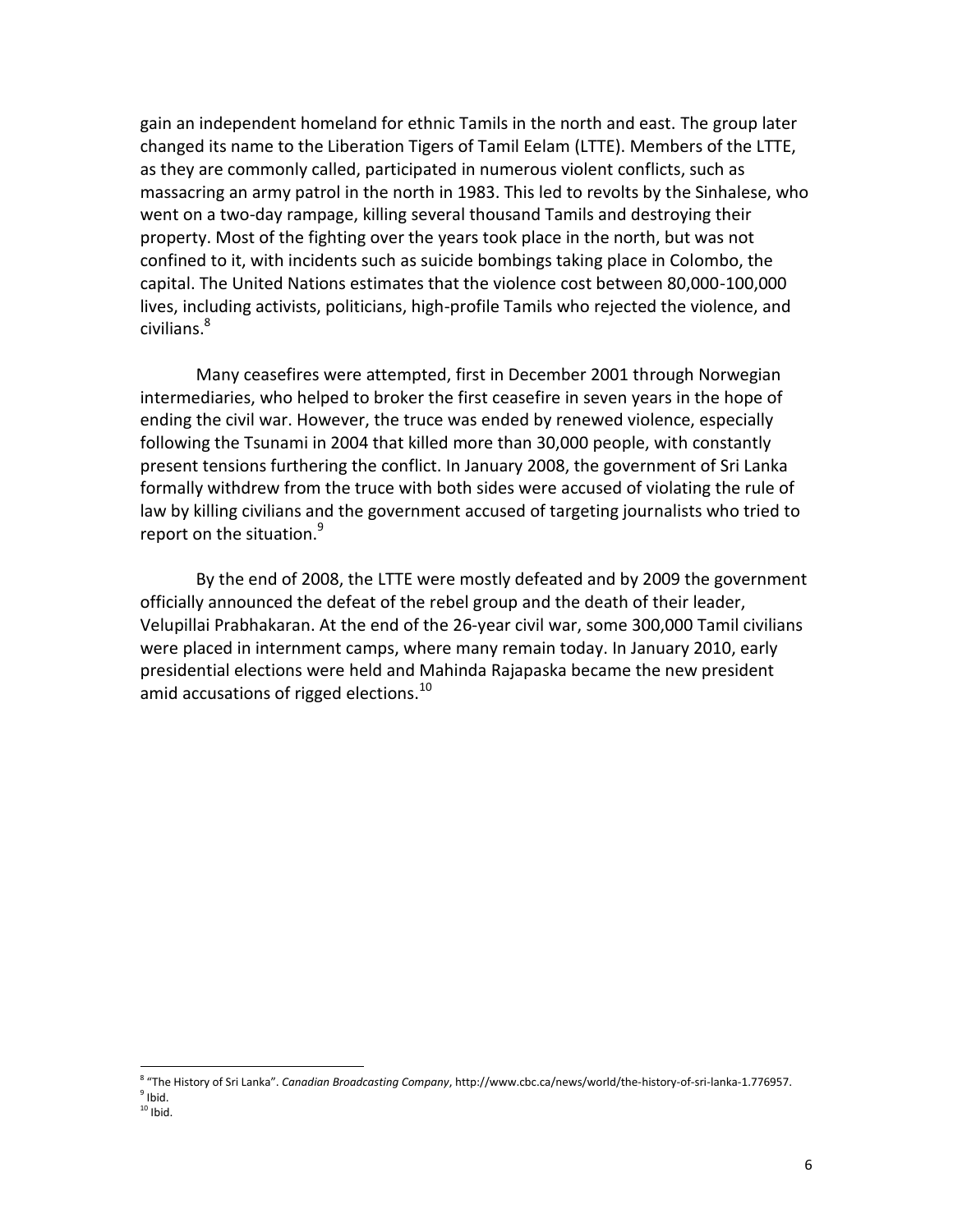## **4.1 SOCIOCULTURAL**

!!!!!!!!!!!!!!!!!!!!!!!!!!!!!!!!!!!!!!!!!!!!!!!!!!!!!!!

#### **4.1.1 Existence of Distinctive Groups Separated by Social Divisions**

The Sinhalese and Tamil ethnic groups consider themselves to be distinct communities and are largely divided geographically as well as culturally. As previously mentioned, Sri Lankan Tamils occupy the northern and eastern regions of the country and are mostly concentrated in Northern Province while the Sinhalese community is spread out across the southern part of the country. With regards to religious differences, Tamils are predominantly Hindu and Sinhalese are largely Buddhist. Sinhala people speak Sinhalese, which has long been the official state language of Sri Lanka, whereas Tamils speak Tamil. Since Sri Lanka gained independence in 1948, the Sinhalese and Tamil communities have also pursued divergent political goals. The Sinhalese majority, which assumed power at independence, has long pursued policies that assert Sinhalese superiority over Tamil culture, whereas Tamils have since sought to achieve autonomy and self-determination. Both groups even have divergent accounts of Sri Lankan history in support of their claims to particular rights and territory.<sup>11</sup> According to the literature on mass atrocities, this emphasis on group cohesiveness facilitates intergroup conflict and possible mass violence by encouraging members of each group to view outside groups as the "other." This has long been the case in Sri Lanka since both groups have developed a narrative that depicts the other as the enemy. The Sinhalese government, for example, has long associated Tamil grievances with terrorism and Tamils continue to perceive Sinhalese policies as discriminatory and even genocidal in extreme cases. This is further discussed in the "History of Genocide" section below.<sup>12</sup>

Another growing case of distinctive groups separated by social divisions comes in the form of religious motivation as hardline Buddhists wage a terror-based war against Tamil-speaking Muslims in Sri Lanka.<sup>13</sup> There has been mob violence and an increasing number of bomb attacks in Muslim areas of the country. For example, in January 2013 a crowd of Buddhist monks violently stormed a college, furiously shouting that exams were distorted to favour Muslims. Many similar incidents have occurred throughout Sri Lanka on the basis of rumours and lies, which are spread to instil fear and paranoia towards the country's Muslims. For example, a new hardline group of Buddhists has encouraged the Sinhalese majority not to rent property to Muslims. Muslims were not directly involved in the 26-year civil war between the Buddhist Sinhalese government and Hindu Tamil rebels, and they were seen as remaining largely loyal to the state

<sup>&</sup>lt;sup>11</sup> Minorities at Risk Proiect. "Assessment for Sri Lankan Tamils in Sri Lanka." Centre for International Development and Conflict *Management* - *University of Maryland*, December 31, 2006, (URL Accessed October 5, 2012) <http://www.cidcm.umd.edu/mar/assessment.asp?groupId=78002>

<sup>&</sup>lt;sup>12</sup> Tamilnet, "Genocide Needs Investigation but Separation Contextually Unwise: Allan Keenan", Tamil News Network.com, October 12, 2012 (URL Accessed November 10, 2012) http://www.tamilnewsnetwork.com/2012/10/10/genocide-needs-investigation-but-<u>separation-contextually-unwise-alan-keenan/</u>.

<sup>&</sup>lt;sup>13</sup> "The Hardline Buddhists Targeting Sri Lanka's Muslims", BBC News, 24 March 2013, (URL accessed July 30

<sup>2013)</sup> http://www.bbc.co.uk/news/world-asia-21840600 and Martin, Nik. "Violence in the Name of Buddhism", Deutsche Welle, July 4, 2013, (URL Accessed July 30 2013) http://www.dw.de/violence-in-the-name-of-buddhism/a-16929981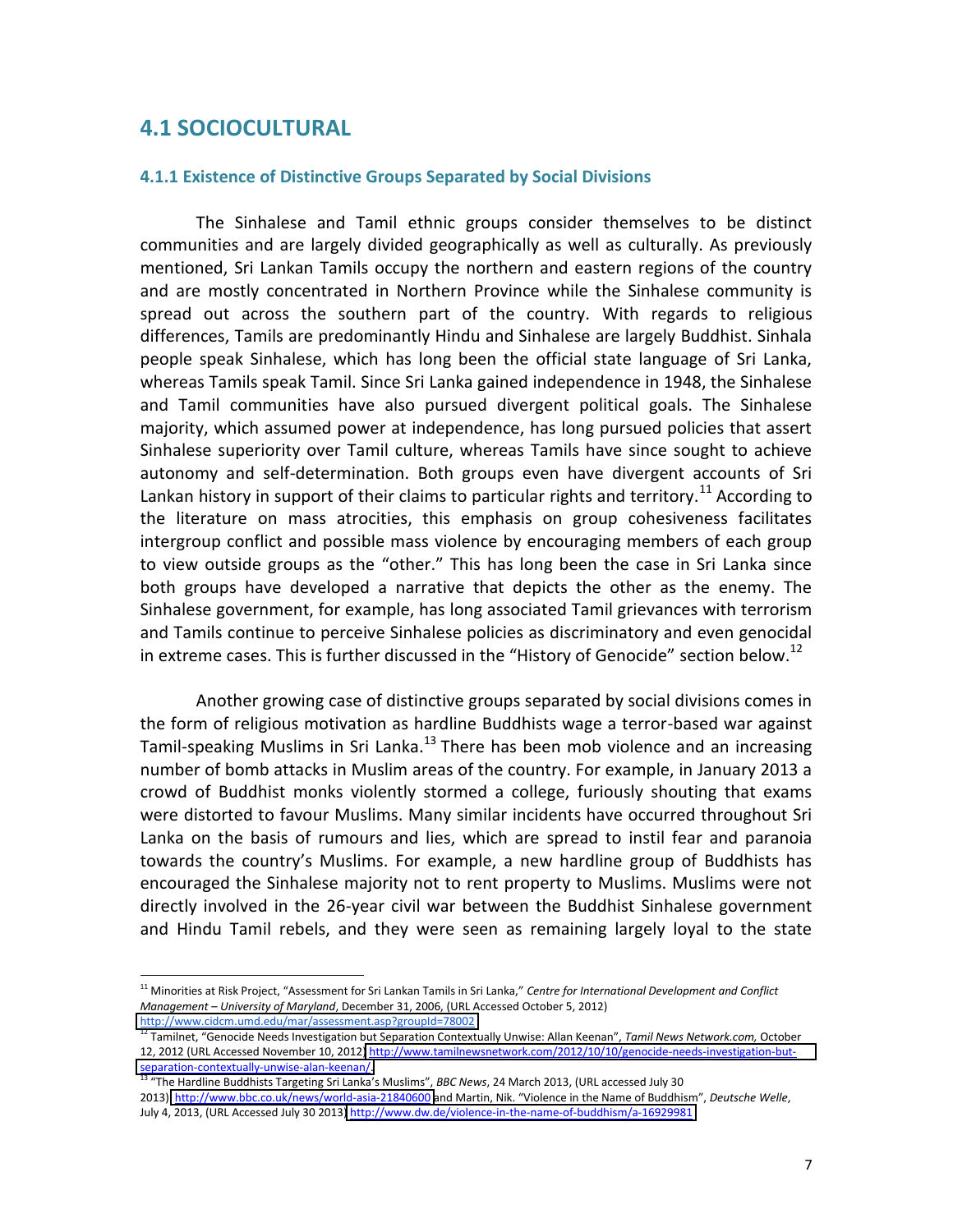during the conflict but are now being targeted. The reason behind these attacks is that Sinhalese Buddhists believe that the Muslims are going to take over the country politically and economically. These Buddhist nationalists believe that Muslims are conspiring to take over the country demographically by increasing their birth rate and sterilizing the Sinhalese. It is worth underlining that Muslims currently account for 9 per cent of the population, while the Sinhalese Buddhists make up 70 per cent.<sup>14</sup> As explained by social activist Sanjana Hattotuwa, "The country is seen today as Sinhalese Buddhist. Everybody else has a rightful place. If they articulate concerns that question the dominant narrative then they should be put into their place. So the war ironically has given the space for new social fault lines."<sup>15</sup> It is important to note that this type of violence is not specific to Sri Lanka and has also been seen recently in places like Thailand and, most notably, Burma.<sup>16</sup> However, it will be important to monitor the situation in Sri Lanka, because depending on the extent of the violence and regularity of such occurrences, mass violence against Muslims throughout Southeast Asia is a very strong possibility.



Members of the hardline Buddhist group called "Bodhu Bala Sena" protesting against Muslims. (source: http://www.bbc.co.uk/news/world-asia-21920735)

#### **4.1.2&Ethnic&Nationalism**

As a result of the civil war, hundreds of thousands of Tamils have left Sri Lanka and continue to leave in large numbers. While there are no official statistics on the exodus, it is known that 6,000 Tamils arrived in Australia in 2012, a number 33 times

<sup>&</sup>lt;sup>14</sup> "Curfew in Sri Lankan Capital after Mosque Attack", Associated Press, August 10 2013, (URL accessed October 10th 2013) http://bigstory.ap.org/article/official-7-injured-sri-lanka-mosque-attack 15 *"The Hardline Buddhists Targeting Sri Lanka's Muslims", BBC News* 

<sup>&</sup>lt;sup>16</sup> Martin, Nik. "Violence in the Name of Buddhism"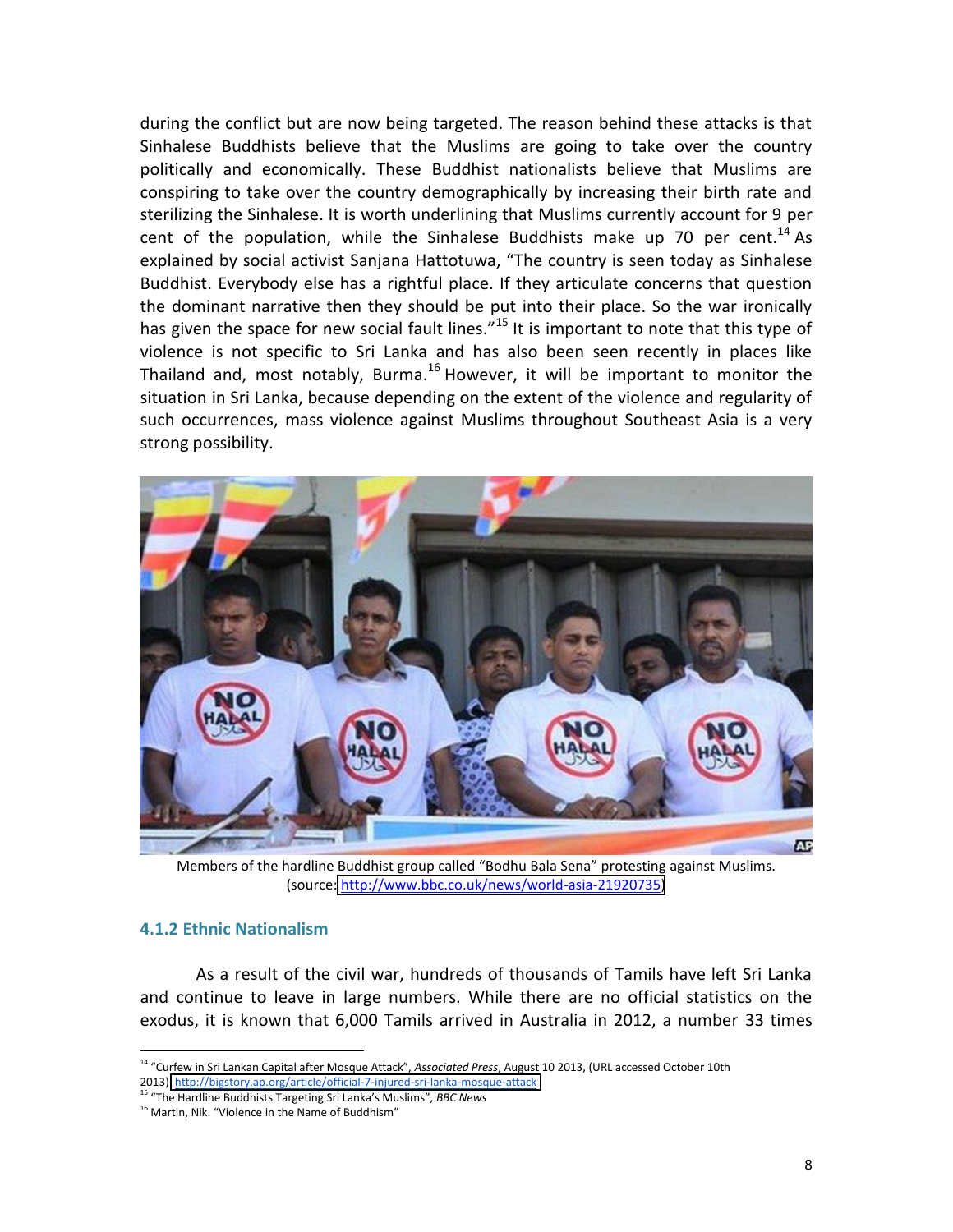higher than  $2011$ <sup>17</sup> In addition to driving Tamils to flee Sri Lanka and seek refuge elsewhere, ethnic nationalism could also once again trigger conflict in the country. With the government military present in the northern Tamil states and unquestionably superior to any domestic challengers, there is a serious risk that any group of Tamil nationalists who stage another insurgency would provoke a disproportionate response that would target civilians in their support base, whether that support is real or perceived.

#### **4.1.3 Legacy of Intergroup Hatred or Grievance**

The history of conflict in Sri Lanka dates back to the fourth century BCE, according to the Buddhist legend *Mahavamsa*, which tells the tale of how a young Buddhist prince led 200 monks in an assault against invading Tamils. In more recent history, scholars attribute the legacy of intergroup hatred between the Sinhalese and Tamils to British colonial "divide and conquer" policies that elevated Tamils above Sinhalese only for the Sinhalese to counter with the suppression of Tamils and their culture when Sri Lanka achieved independence. Leaders in both groups have continuously appealed to this legacy of intergroup hatred for political support. The LTTE appealed to the repeated oppression of Tamil culture at the hands of the Sinhalese government to launch the civil war, whereas the Sinhalese government continues to use the threat of Tamil terrorism to justify repressive policies. A 2011 United Nations report accused both sides of committing gross human rights violations during the last phase of the civil war. Furthermore, the report indicates that both Tamil and Sinhalese leaders are willing to resort to extreme measures in order to defend their groups, such as engaging in mass atrocities in the course of what they perceive to be collective selfdefence.<sup>18</sup> This will be further examined in the "History of Genocide" section below.

#### **4.1.4 Prior Persecution of Outgroup(s)**

The imposition of British rule over Sri Lanka in 1796 effectively unified the otherwise independent Tamil nation with the Sinhalese under one government. Sri Lankan Tamils, as a minority group representing about 12 per cent of the population, were elevated to bureaucratic positions by the British rulers while the Sinhalese were relegated to more subservient positions, which resulted in severe backlash after independence in  $1948$ <sup>19</sup> Sinhalese political candidates generally won elections due to the much larger size of their ethnic support base and when in power the Sinhalese Sri Lanka Freedom Party passed a law in 1956 replacing English with Sinhalese as the official language, which excluded minority groups such as English-speaking Sinhalese and Burgher communities, along with Tamils and Tamil-speaking Muslims.

<sup>&</sup>lt;sup>17</sup> Mahr, Krista. "Amid Abuse and Fear, Tamils Continue to Flea Sri Lanka" Time World, 15 April 2013, (URL accessed July 30 2013) http://world.time.com/2013/04/15/krista-sri-lanka-draft/

<sup>18</sup> United Nations, "Report of the Secretary-General's Panel of Experts on Accountability in Sri Lanka", 31 March 2011, (URL accessed July 28 2013) http://www.un.org/News/dh/infocus/Sri\_Lanka/POE\_Report\_Full.pdf

<sup>&</sup>lt;sup>19</sup> Minorities at Risk, "Sri Lankan Tamils."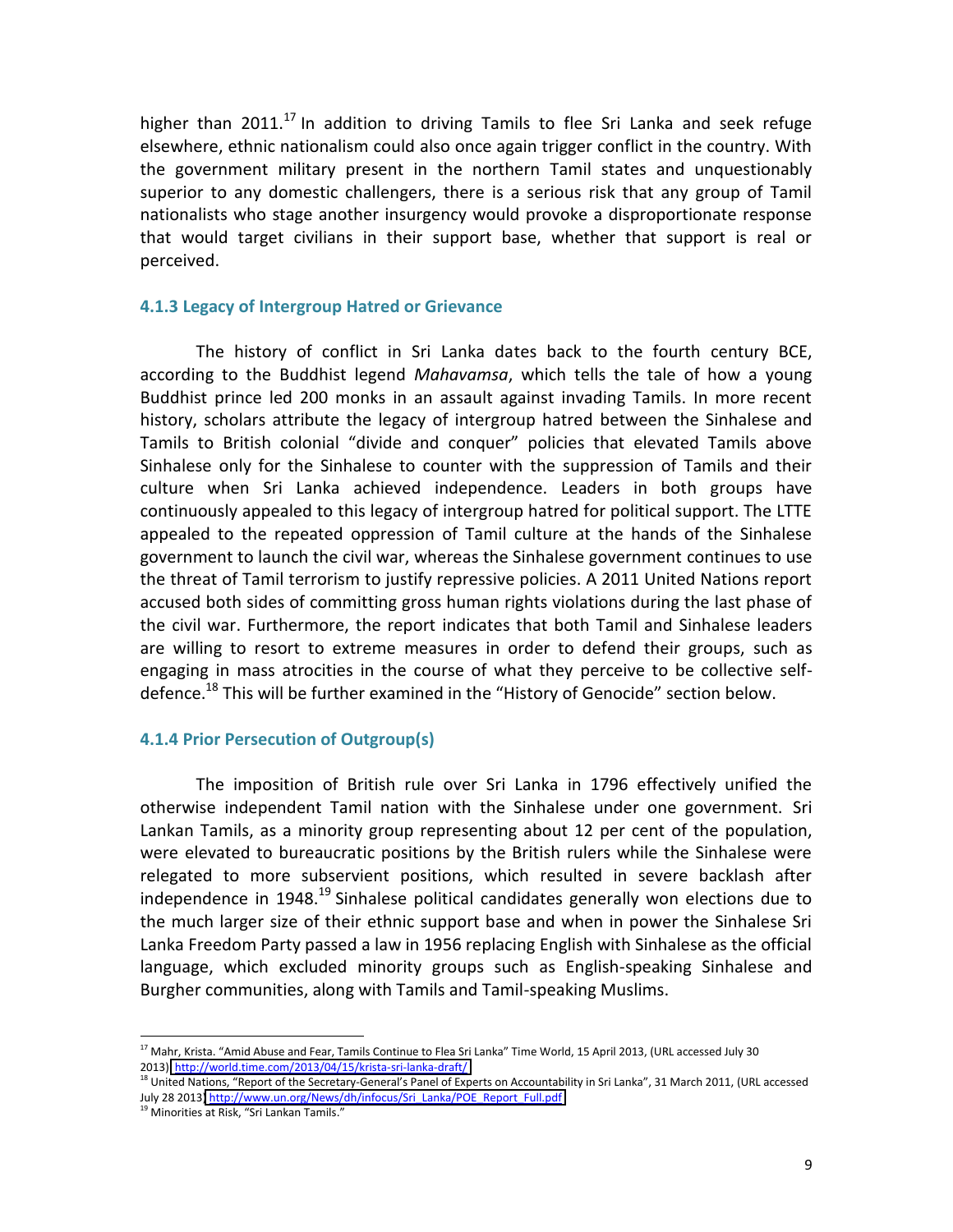Sinhalese political dominance also marked the beginning of severe persecution of Tamils, who were forced out of influential public service positions, leaving many young Tamils without employment. Additionally, the government sought to nationalize much of the economy, thus further restricting the ability of Tamils to work even in the private sector. In 1972, when Ceylon became Sri Lanka, Buddhism was declared the state religion. These exclusionary moves were followed by a period of violent ethnic tension that culminated in 1986 with the beginning of full-fledged civil war (see "History of Conflict" section below).<sup>20</sup> In addition to anti-Tamil abuses, there is also growing persecution of Muslim communities in Sri Lanka, as mentioned above. Whether or not this persecution will give rise to new tensions remains to be seen.

#### **4.1.5 Cultural Devaluation of Outgroup(s)**

The civil war saw significant mutual devaluation by both the Sinhalese and Tamils" on religious and cultural grounds. With the Sinhalese government and military now firmly in control of the Tamils in the north, the situation is changing very gradually. Recently, the Sri Lankan army dismissed a call for the demilitarization of the north by the Lessons Learnt and Reconciliation Committee (a commission of inquiry appointed by President Rajapaksa). They opted to re-evaluate the situation and create new doctrines instead of following the recommendation to start leaving the area and allow Tamils to return to normal life.<sup>21</sup> The cultural devaluation of Tamils is still present and mainly committed by government troops.

#### **4.1.6 Outgroup(s) Viewed as an Obstacle to Economic Progress**

As seen in the "Sudden and Severe Economic Hardships" section below, the Sri Lankans who currently suffer the most from economic hardship are Tamils in the militarized northern states. However, the case is less that the outgroup  $-$  Tamils  $-$  are being viewed as an obstacle to economic progress and more that they are not given a chance to provide any economic support to the state or themselves.

#### **4.1.7 Population Growth and Youth Bulge**

!!!!!!!!!!!!!!!!!!!!!!!!!!!!!!!!!!!!!!!!!!!!!!!!!!!!!!!

Sri Lanka has a relatively low population growth rate and actually has a declining youth population. According to data obtained from the World Bank, Sri Lanka's population growth rate has been steadily decreasing since 2004, when it was at 2.4 per cent, and reached its lowest rate at 0.92 per cent in  $2010$ .<sup>22</sup> Despite this declining

<sup>&</sup>lt;sup>20</sup> Minorities at Risk, "Sri Lanka: The Failure of the Peace Process", Asia report #124, 28 November 2006, pp.2-3 (URL accessed July 30 2013)"

<sup>2225,&</sup>lt;br><sup>21</sup> The Press Trust of India, "Sri Lankan Army Dismisses Call for Demilitarization", January 24 2013 (URL accessed September 28<sup>th</sup> 2013) http://www.business-standard.com/article/pti-stories/sri-lanka-army-dismisses-calls-for-demilitarisat%20ion-[113012400495\\_1.html](http://www.business-standard.com/article/pti-stories/sri-lanka-army-dismisses-calls-for-demilitarisat%20ion-113012400495_1.html)

 $^{22}$  Google Public Data, "Population Growth Rate – Sri Lanka," The World Bank, November 9, 2011, (URL accessed November 11, 2012), http://www.google.com/publicdata.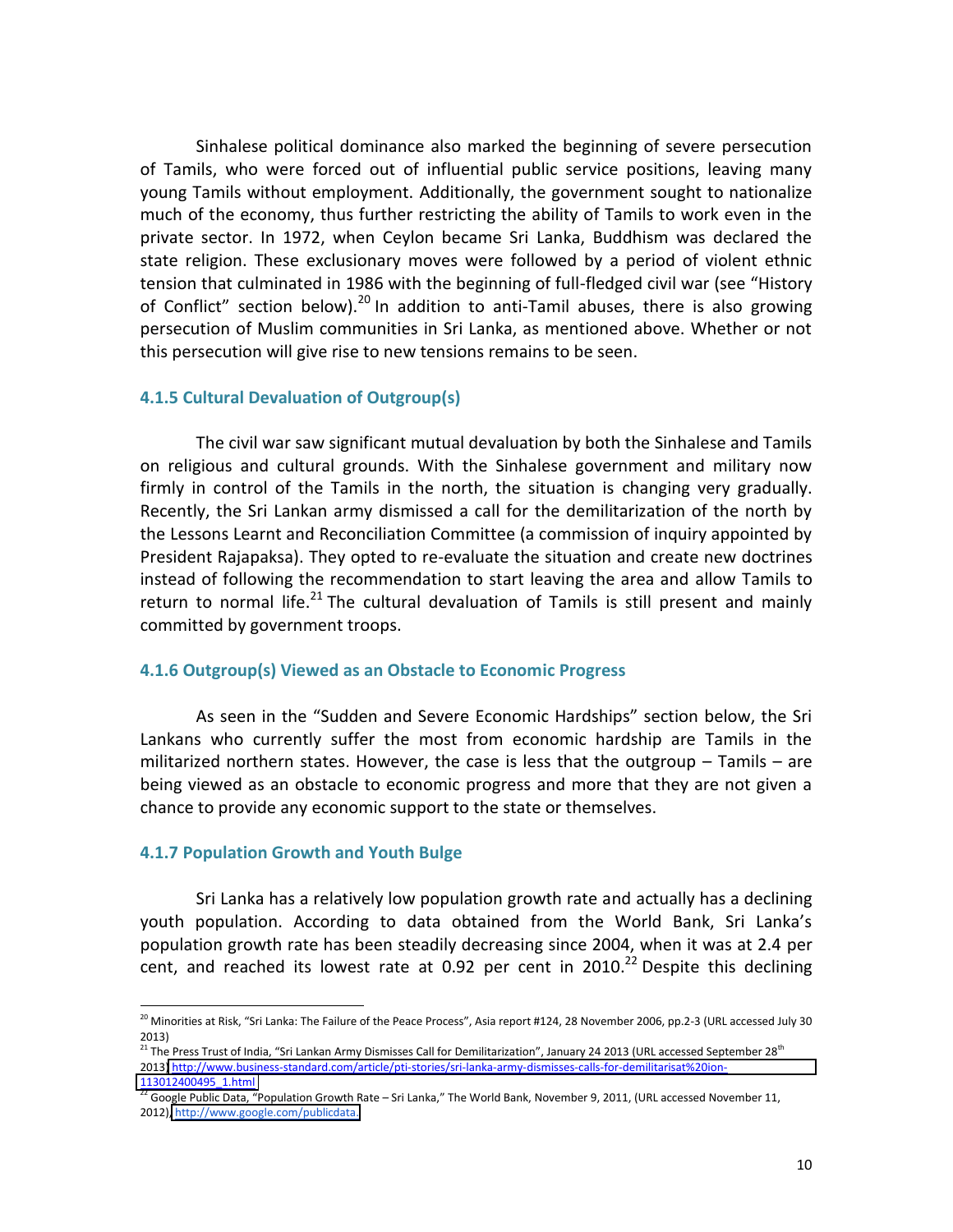growth rate, Sri Lanka has a large population of 21,675,648 people<sup>23</sup> in a relatively small area, which makes Sri Lanka one of the most densely populated countries in the world with 324 people/square kilometer.<sup>24</sup> This high density does not necessarily present a mass atrocities risk against Tamils since they are largely concentrated in the north, which is one of the least populated areas in Sri Lanka.

Sri Lanka's youth comprise 26 per cent of its entire population.  $25$  As a consequence of the civil war, the youth population declined significantly from 35.2 per cent of the total population in 1981 to 26.5 per cent in 2001.<sup>26</sup> This might be a future area of concern because, as the World Bank indicates, by 2036 a majority of the current youth population of Sri Lanka will be over 60 years old, which will most likely put a significant strain on the labour force, unless the government is able to adapt its education, healthcare, transportation, and urbanization sectors accordingly.<sup>27</sup> Misplaced internal economic pressures risk reviving ethnic grievances in Sri Lanka if Tamils were to be further economically marginalized or scapegoated to compensate for a suffering economy.

<sup>&</sup>lt;sup>23</sup> Central Intelligence Agency, "Sri Lanka", (URL accessed Septmeber 28<sup>th</sup> 2013) https://www.cia.gov/library/publications/the-world[factbook/geos/ce.html](https://www.cia.gov/library/publications/the-world-factbook/geos/ce.html)

<sup>&</sup>lt;sup>24</sup> Index Mundi, "Population Density (Number of people per square kilometer)," Index Mundi, January 1, 2011, accessed October 12, 2012, (http://www.indexmundi.com/g/g.aspx?v=21000&c=ce&l=en); Government of Sri Lanka, "Brief Analysis of Population and Housing Characteristics: Population and Housing Census in Sri Lanka," December 6, 2011, accessed December 15, 2012, (http://www.statistics.gov.lk/PopHouSat/PDF/p7%20population%20and%20Housing%20Text-11-12-06.pdf).<br><sup>25</sup> Ibid.<br><sup>26</sup> Ihid.

<sup>&</sup>lt;sup>27</sup> The World Bank, "Sri Lanka Overview," The World Bank Group, (URL accessed December 5, 2012,) [\(http://www.worldbank.org/en/country/srilanka/overview\)](http://www.worldbank.org/en/country/srilanka/overview).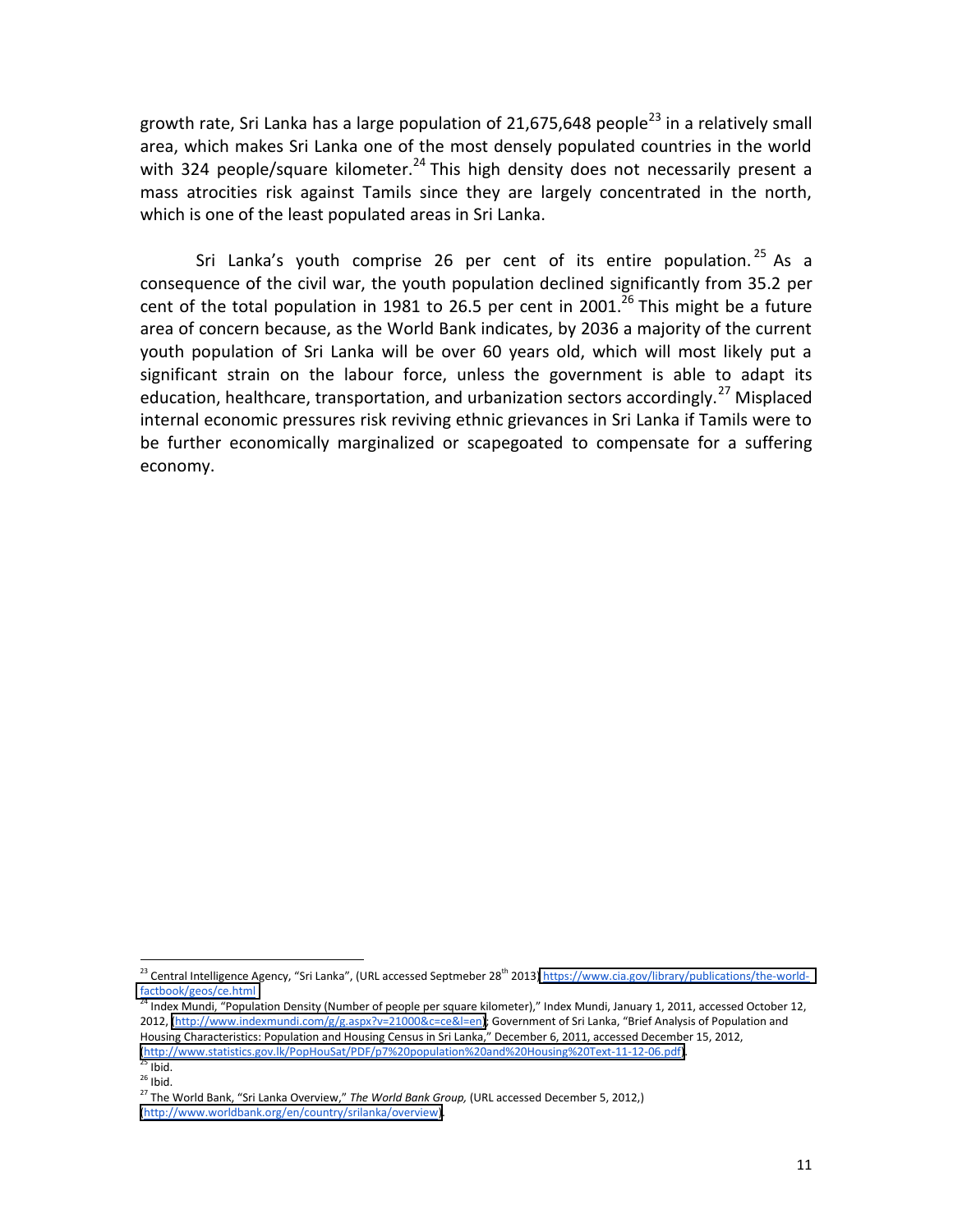# **4.2 ECONOMIC FACTORS**

#### **4.2.1 Long-Term Difficult Life Conditions**

Since the end of the civil war, the Sri Lankan government has made significant strides in ensuring human and material security. The unemployment rate has declined considerably, while universal primary education has significantly improved the national literacy rate. Sri Lanka has also greatly improved its healthcare services and the national life expectancy of 75 years now compares to that of high-income countries. This achievement has been largely facilitated by its free "preventative and curative" healthcare services. The availability of clean drinking water in rural areas also improved slightly from 71 per cent in 2008 to 74 per cent in 2011 with the help of the World Bank.<sup>28</sup>

Based on data from the World Trade Organization, Sri Lanka saw a 23 per cent increase in exported goods and services from 2010 to 2011, as well as a 20 per cent increase in imports of goods and services.<sup>29</sup> Unemployment has declined from 5.9 per cent in 2009 to 4.2 per cent in 2011.<sup>30</sup> However, there remains a high unemployment rate of 19.4 per cent amongst youth aged 15-24 but literacy rates are high at 91.2 per cent of the total population.  $31$  Sri Lanka has also made significant progress in implementing most of the UN Millennium Development Goals and the country is on track to halving the national poverty rate to 14.1 per cent before 2015. It has also achieved a 97.5 per cent primary school enrolment rate, with the ratio of women to men in secondary and post-secondary institutions exceeded 100 per cent.<sup>32</sup>

Sri Lanka has also made significant progress in rebuilding the northern and eastern provinces that were most affected by the civil war. According to the World Bank, close to 200,000 of the internally displaced persons from the conflict have returned back to their respective homes, a feat that exceeded the original target of 100,000. About 700,000 were thought to be internally displaced during the civil war, and another  $700,000$  had emigrated.  $33$  The state has also generated employment opportunities that exceed the original target.<sup>34</sup> The households benefiting from an increased income and village level social and economic infrastructure during the reconstruction efforts are numbered at about 300,000 whereas the original target was

 $28$  Ibid.

<sup>&</sup>lt;sup>29</sup> World Trade Organization, "Sri Lanka", (URL accessed October 1, 2012)

[http://stat.wto.org/CountryProfile/WSDBCountryPFView.aspx?Language=E&Country=LK.](http://stat.wto.org/CountryProfile/WSDBCountryPFView.aspx?Language=E&Country=LK)<br><sup>30</sup> Index Mundi, "Unemployment Rate (%)," (URL accessed October 10, 2012) http://www.indexmundi.com/g/g.aspx?c=ce&v=74.  $31$  CIA Factbook, "Sri Lanka".<br> $32$  The World Bank, "Sri Lanka Overview," and "Sri Lanka Human Development Report: Bridging Human Disparities for Human

Development", United Nations Development Program, 2012 (URL accessed July 13 2013)

[http://www.lk.undp.org/content/dam/srilanka/docs/localpublications/Sri%20Lanka%20Human%20Development%20Report%20201](http://www.lk.undp.org/content/dam/srilanka/docs/localpublications/Sri%20Lanka%20Human%20Development%20Report%202012.pdf) [2.pdf](http://www.lk.undp.org/content/dam/srilanka/docs/localpublications/Sri%20Lanka%20Human%20Development%20Report%202012.pdf)

<sup>33</sup> Dhananjayan Sriskandarajah ,"Sri Lanka", Forced Migrations, (URL accessed July 13 2013)

http://www.forcedmigration.org/research-resources/expert-guides/sri-lanka/fmo032.pdf

<sup>34</sup> The World Bank, "Sri Lanka Overview."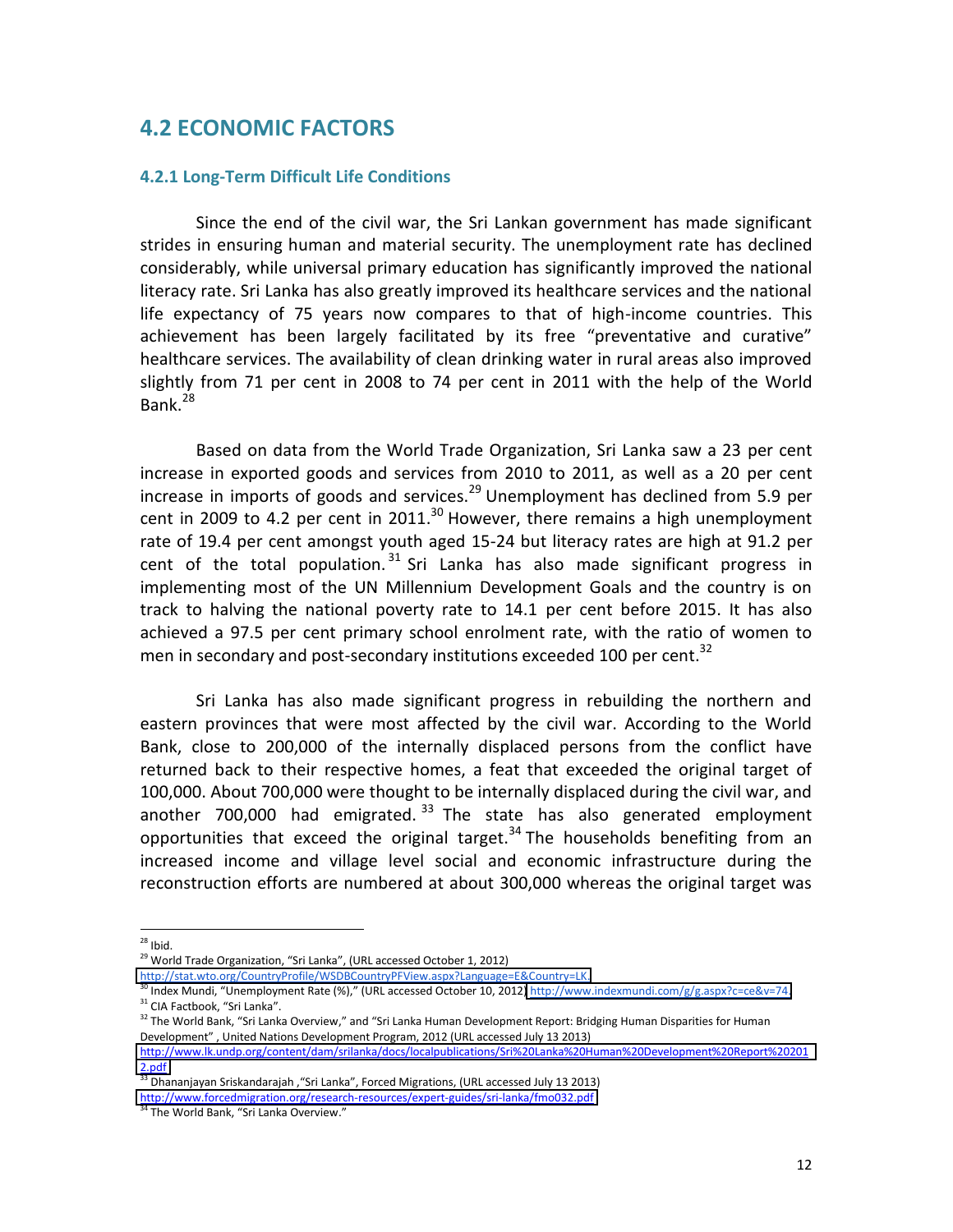213,000. $35$  Although development has not been uniform across Sri Lanka, the World Bank and the Economist Intelligence Unit (EIU) seem confident in the state's ability to generate and sustain programs that address long-term economic problems that would otherwise be a source of tension between Tamils and Sinhalese ethnic groups. According to the EIU, the economic forecast for Sri Lanka is positive due to its present peace "dividend" following the end of the civil war in 2009.<sup>36</sup> The generally prosperous current state of the Sri Lankan economy appears to mitigate the risk of mass atrocities.

#### **4.2.2 Socioeconomic Deprivation Combined with Group-based Inequality**

The reconstruction of devastated Tamil areas in the north following the end of the civil war is proving to be a prime example of socioeconomic deprivation of a specific group based on the treatment of Tamils as second-class citizens by the Sri Lankan government. The heavy militarization of the north is one of the main obstacles to the region's reconstruction since the Sri Lankan military has assumed an economic role in not only overseeing, but also approving development efforts. According to a recent report released by the Internal Displacement Monitoring Centre (IDMC), the prevalence of military forces in the area has made them a competitor against local Tamils in terms of agricultural development, fishing, trade and tourism.<sup>37</sup> The military also continues to provide economic advantages to Sinhalese businessmen and fishermen whilst denying Tamil locals the same privileges. $38$  It has also been one the main executors of the Sinhalisation of the north, erecting monuments and museums to Sinhalese war heroes in Tamil-populated areas, changing Tamil-language road signs to Sinhalese, and encouraging Sinhalese settlers to migrate to Tamil-populated regions.<sup>39</sup>

Although one of the main obstacles to rebuilding efforts in Northern Province has been a lack of international funding, the Sri Lankan government is also to blame due to its failure to prioritize the rebuilding process over the region's militarization. As the IDMC report indicates, the Sri Lankan government allocates a significant portion of its budget to the Ministry of Defence, and consequently leaves other ministries that address the economic, social, and administrative aspects of the reconstruction efforts underfunded.40

<sup>&</sup>lt;sup>35</sup> Seenithamby Monaharan, "Community Livelihoods in Conflict Affected Areas Project (Yali Pibedemu Viyapruthiya) (Maru Eluchchithittum)," World Bank, (URL accessed October 15, 2012) http://www.worldbank.org/projects/P086747/communitylivelihoods-conflict-affected-areas-project-yali-pibedemu-viyapruthiya-maru-eluchchithittum?lang=en<br><sup>36</sup> Economist Intelligence Unit, "Sri Lanka at a Glance: 2012-16," The Economist, September 15, 2012, (URL accessed Octob

 $2012$ 

[http://country.eiu.com/article.aspx?articleid=1559589340&Country=Sri%20Lanka&topic=Summary&subtopic=At+a+glance&oid=61](http://country.eiu.com/article.aspx?articleid=1559589340&Country=Sri%20Lanka&topic=Summary&subtopic=At+a+glance&oid=619947246&aid=1) [9947246&aid=1](http://country.eiu.com/article.aspx?articleid=1559589340&Country=Sri%20Lanka&topic=Summary&subtopic=At+a+glance&oid=619947246&aid=1)

<sup>&</sup>lt;sup>37</sup> Internal Displacement Monitoring Centre, "Sri Lanka: A Hidden Displacement Crisis," The Norwegian Refugee Council, October 31, 2012, (URL accessed November 12, 2012) http://internal-

displacement.org/8025708F004BE3B1/(httpInfoFiles)/0F7746546306FCB3C1257AA8005845A6/\$file/srilanka-overview-oct2012.pdf  $\frac{38}{39}$  International Crisis Group, "Minority Rights."<br> $\frac{39}{39}$  Ihid.

<sup>40</sup> Internal Displacement Monitoring Centre, "Sri Lanka" p.13.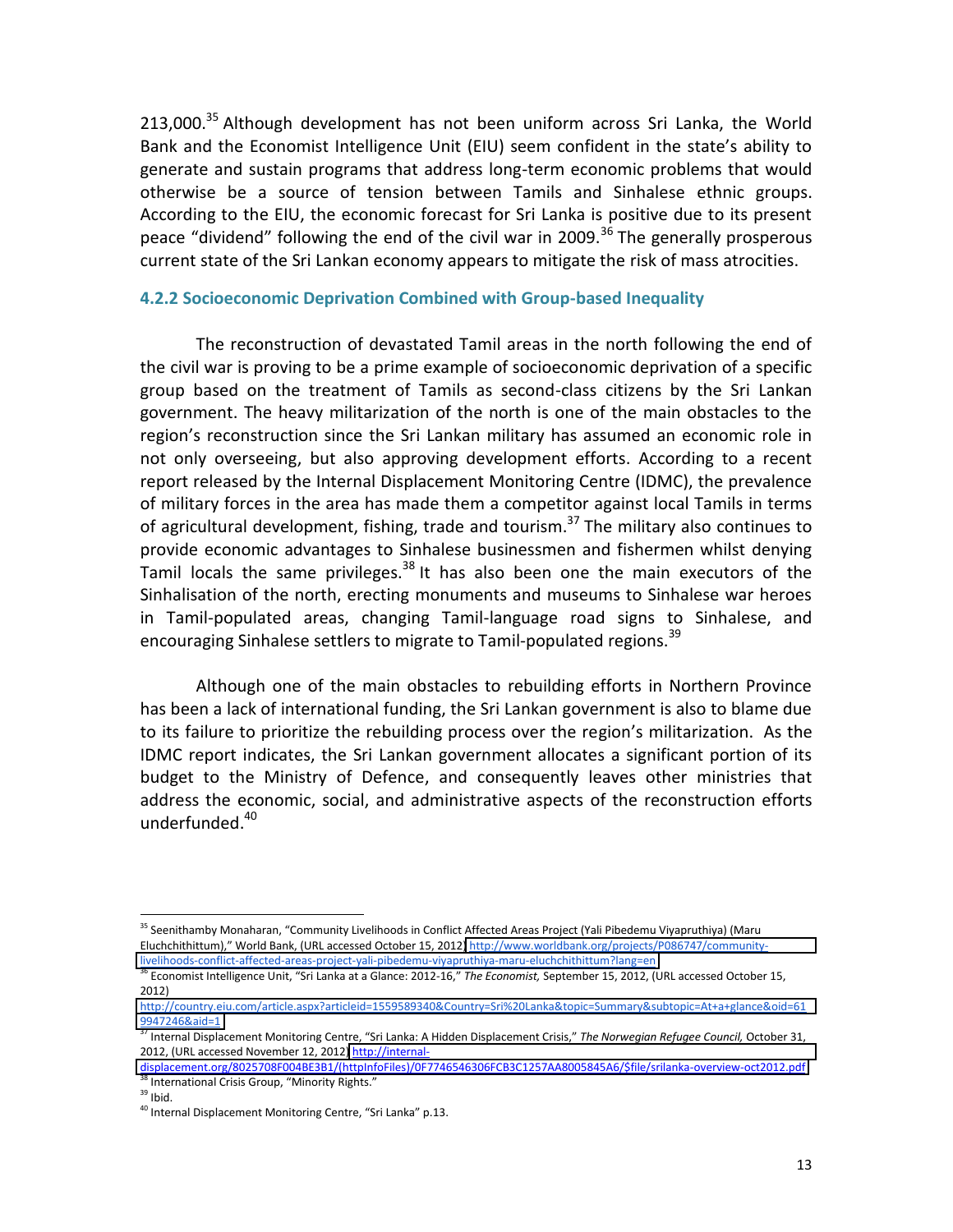Research on economic deprivation suggests that inter-group violence is more likely when one group is perceived to have an economic advantage over another and that relative deprivation and the encompassing resentment can then be exploited by elites in order to instigate conflict. This risk seems to be arising from the militarization of the north, especially as it entails the Sinhalisation of the area. There is evidence to suggest that the presence of the military and its discriminatory practices have increased tensions between both groups. If the government continues on this trajectory, it risks inspiring extremist Tamil nationalist groups that will use government discrimination and ethnic grievances to appeal for Tamil support. The encroachment of Sinhalese settlers on Tamil territory and military land grabs could inspire ethnic cleansing as Tamils seek to reclaim their land. The resumption of civil war is highly likely in such a case.

#### **4.2.3 Sudden and Severe Economic Hardship**

The Sri Lankan economy remained relatively stable throughout the 26-year civil war. The economically hardest-hit people during this time were the displaced Tamils who lived (and in some cases are still living) in makeshift refugee and internment camps. $^{41}$  In the highly militarized northern areas of the country, the military has become an important economic player and competitor with local Tamils, including returning refugees, in areas relating to agriculture, fishing, tourism and trade. The military has become involved in areas that would otherwise be under civilian administration, and have been occupying their land. Returnees sometimes cannot regain their land under the pretext that there are land mines; in reality, the military has taken the land for cultivation or other purposes. According to reports, the army is operating on the basis that "any property captured from the guerrillas now rightfully belongs to it."<sup>42</sup> In some instances, the military manages to sell their products at a much lower price than a local farmer would, thereby creating a large economic disparity between the Tamils of the region and the military.  $43<sup>-13</sup>$ 

In addition to agriculture, the military is also involved in many commercial activities in the north such as restaurants, shops, and even tourist-related enterprises, with the navy managing its own ferry services. This undermines local entrepreneurship and limits opportunities for the residents of the area. Furthermore, the army has announced that it will form a private construction company for development contracts in the region. $44$ 

While the rest of Sri Lanka is improving economically, the same cannot be said of Tamils, who face difficult prospects due to the strong limitations placed on their economic activities. Instances of the government preventing this minority from having a

<sup>&</sup>lt;sup>41</sup> Ibid.<br><sup>42</sup> International Crisis Group, Sri Lanka's North II: Rebuilding Under the Military, Asia Report N°220, 16 March 2012, p.22 (URL accessed October 18 2012) http://www.crisisgroup.org/~/media/Files/asia/south-asia/sri-lanka/220-sri-lankas-north-ii-rebuilding- $\frac{\text{under-the-mility}}{43}$  Ibid, pp. 22-23.

 $44$  Ibid, p. 23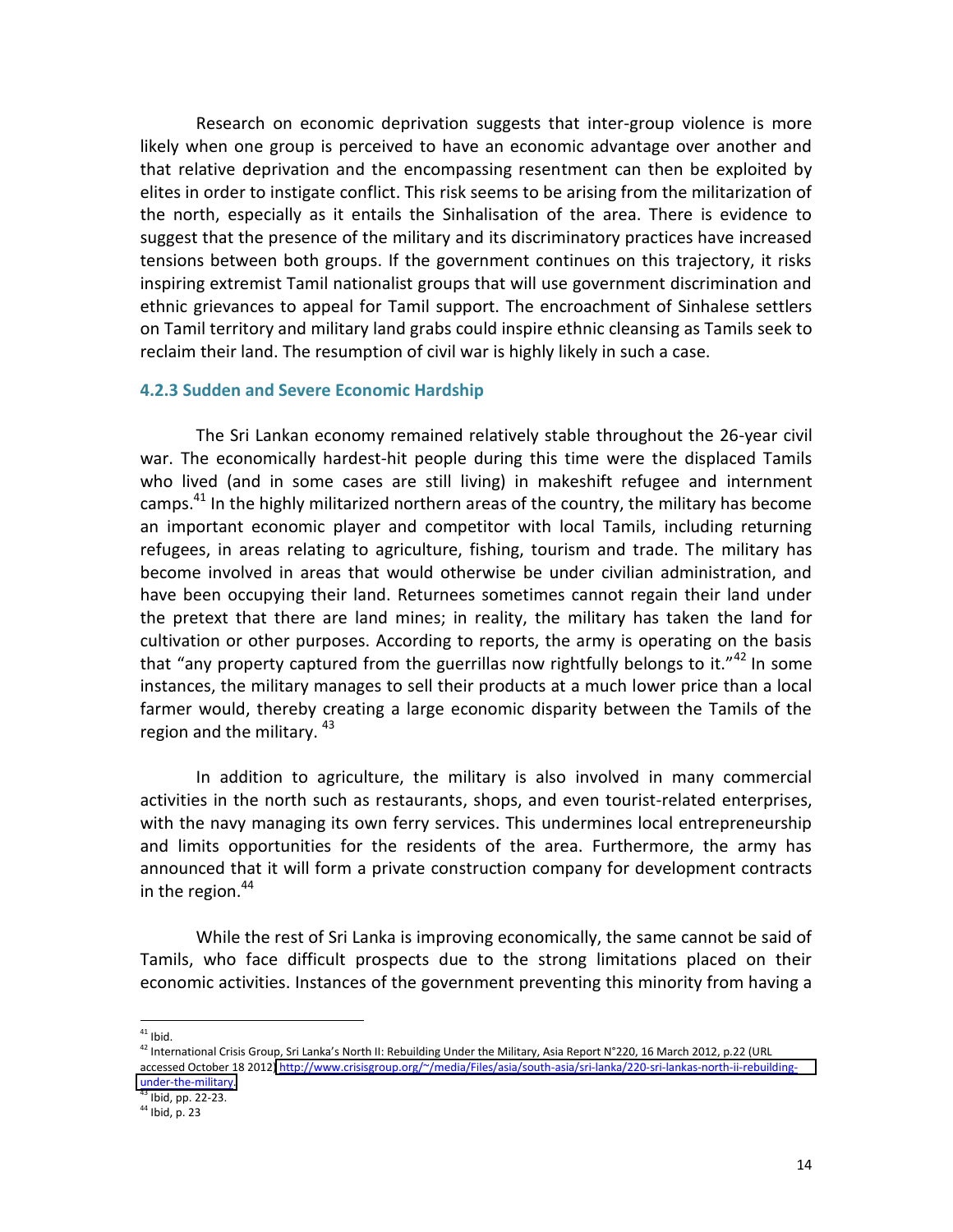fair chance at subsistence may lead to increased frustrations which can, in turn, lead to escalating hostilities and inter-group violence.

#### **4.2.4 Economic Status of the Regime**

According to the World Bank, Sri Lanka ranks as a lower middle-income country.<sup>45</sup> The lower a country's income, the more attention it receives from the international community as it becomes dependent on more developed countries for support. Therefore, the governments of lower-income countries have less freedom of action to respond to real or perceived threats, even within their own borders. As a lower middle-income country, Sri Lanka is slowly becoming less dependent on the international community, which increases the freedom for its government to deal with internal opponents as it pleases. On the other hand, the risk of mass atrocities subsides with a growing economy.

The data on Sri Lanka indicates that, although the country remains underdeveloped, it has seen considerable economic growth since the end of the civil war in 2009. Even during the civil war, Sri Lanka's economy remained relatively stable with steady growth of about 5 per cent annually, though this number declined slightly in 2009 during the last phase of the war, which also coincided with the global financial crisis. Analysis of its performance since both the end of the war and the global financial crisis shows that Sri Lanka has maintained a steady growth of approximately 8 per cent annually in 2010 and 2011. Major endeavours, such as the creation of multi-million dollar casinos in Colombo to boost the tourism industry, have also been in development.<sup>46</sup> While it is not yet a prosperous country, the World Bank data suggests that the Sri Lankan economy is on a stable incline<sup>47</sup> and in 2011 it displayed the highest growth in Southern Asia.<sup>48</sup>

<sup>!!!!!!!!!!!!!!!!!!!!!!!!!!!!!!!!!!!!!!!!!!!!!!!!!!!!!!!</sup>

<sup>&</sup>lt;sup>45</sup> The World Bank, "Sri Lanka Overview."<br><sup>46</sup> Jayasinghe, Amal, "Sri Lanka Bets on High End Casinos to Boost Economy", Taipei Times, July 21 2013 (URL accessed August 15 2013), http://www.taipeitimes.com/News/biz/archives/2013/07/21/2003567783 <sup>47</sup> The World Bank, "Sri Lanka Overview."

 $48$  Ibid.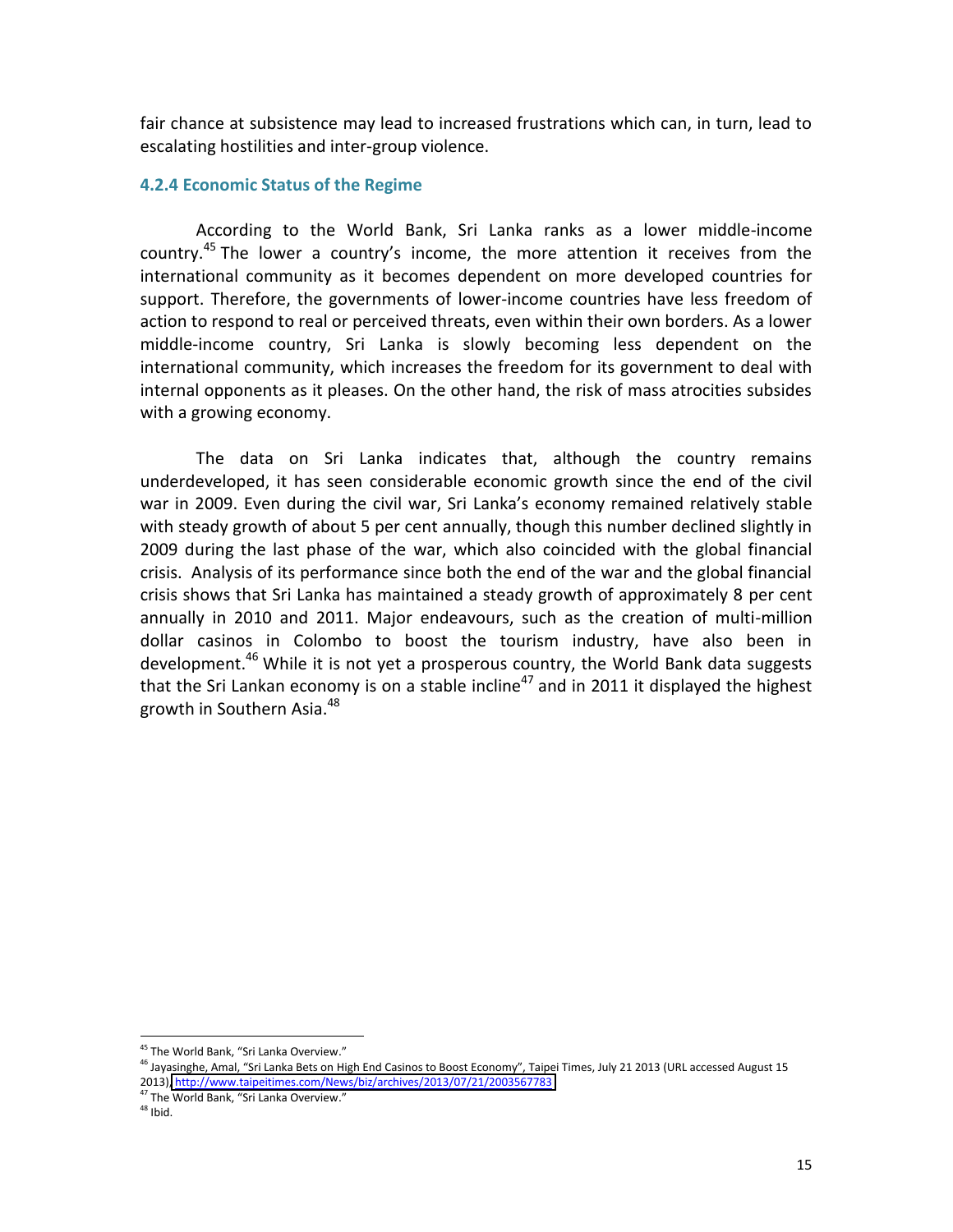# **4.3&POLITICAL&ʹ INSTITUTIONAL**

#### **4.3.1 Low Degree of Democracy**

One of the known impediments to the perpetration of mass atrocities is government adherence to democratic norms, including the protection of citizen rights and freedoms as well as ensuring their participation in government.<sup>49</sup> In this regard, Sri Lanka has made some strides in re-establishing itself as a democratic state following the end of the civil war in 2009. However, the adoption of values conducive to an atrocityfree transition to permanent peace remains a challenge.

According to the 2012 Economist Intelligence Unit (EIU) Democracy Index, which measures the state of democracy in sovereign countries, Sri Lanka ranked 89 out of a list of 167 states. In addition to the ranking, the index categorizes countries as one of four regime types full democracies, flawed democracies, hybrid regimes, and authoritarian regimes.<sup>50</sup> Following this categorization, the 2012 index classified Sri Lanka as a *hybrid* regime.<sup>51</sup> Similarly, country ratings from Freedom House's Freedom in the World 2013 survey concerning the state of world freedom in 2012 classified Sri Lanka as "partly  ${\rm free.}''^{52}$ 

One of the characteristics of a "hybrid regime" or a "partly free" state is harassment of journalists. In the case of Sri Lanka, the Rajapaksa government has a long history of media harassment and attacks on journalists who are critical of the government. International human rights organizations, including Human Rights Watch (HRW) and Freedom House, have repeatedly called on the Sri Lankan government to stop harassing media and journalists to no avail. $53$ 

Violence remains a real risk for journalists, which is heightened by the impunity that perpetrators enjoy. For example, there have been no significant developments in the 2010 disappearance of Prageeth Ekneligoda, a contributor to *Lanka E-news*, or in the murder of Sunday Leader editor Lasantha Wickrematunge, who was gunned down in broad daylight near a police station in 2009. $54$ 

!!!!!!!!!!!!!!!!!!!!!!!!!!!!!!!!!!!!!!!!!!!!!!!!!!!!!!!

<sup>49</sup> Sentinel Project for Genocide Prevention, "Early Warning Manual," p. 34.<br><sup>50</sup> The classification is based on five categories: electoral process and pluralism; civil liberties; the functioning of government; political participation, and political culture. The five categories are interrelated. See The Economist, "Democracy Index 2012: Democracy is at a standstill", (URL accessed September 9, 2013).

[https://www.eiu.com/public/topical\\_report.aspx?campaignid=DemocracyIndex12](https://www.eiu.com/public/topical_report.aspx?campaignid=DemocracyIndex12)

<sup>51</sup> According to this type of regime, elections have substantial irregularities that often prevent them from being both free and fair. Government pressure on opposition parties and candidates may be common. Corruption tends to be widespread and the rule of law<br>is weak. Civil society is weak. Typically there is harassment of and pressure on journalists, an <sup>52</sup> The Freedom House political freedom measure covers political rights and civil liberties. Freedom House measures the concept of

electoral democracy. See Freedom House, "Freedom in the World 2013: Democratic Breakthroughs in the Balance" http://www.freedomhouse.org/report/freedom-world/freedom-world-2013 (URL accessed September 9, 2013).<br><sup>53</sup> The Associated Press, "Rights Group Urges Sri Lanka to Stop Harassing Journalists, Media Outlets," The Associated P

<sup>2012,(</sup> URL accessed October 10, 2012)

[http://www.genocidewatch.org/images/Sri\\_lanka\\_12\\_07\\_04\\_Rights\\_group\\_urges\\_Sri\\_Lanka\\_to\\_stop\\_harassing\\_journalists.pdf](http://www.genocidewatch.org/images/Sri_lanka_12_07_04_Rights_group_urges_Sri_Lanka_to_stop_harassing_journalists.pdf) 54 Human Rights Watch, 'Sri Lanka: Proposed Media Code Threatens Free Speech', June 18, 2013, (URL accessed July 30 2013) http://www.hrw.org/news/2013/06/18/sri-lanka-proposed-media-code-threatens-free-speech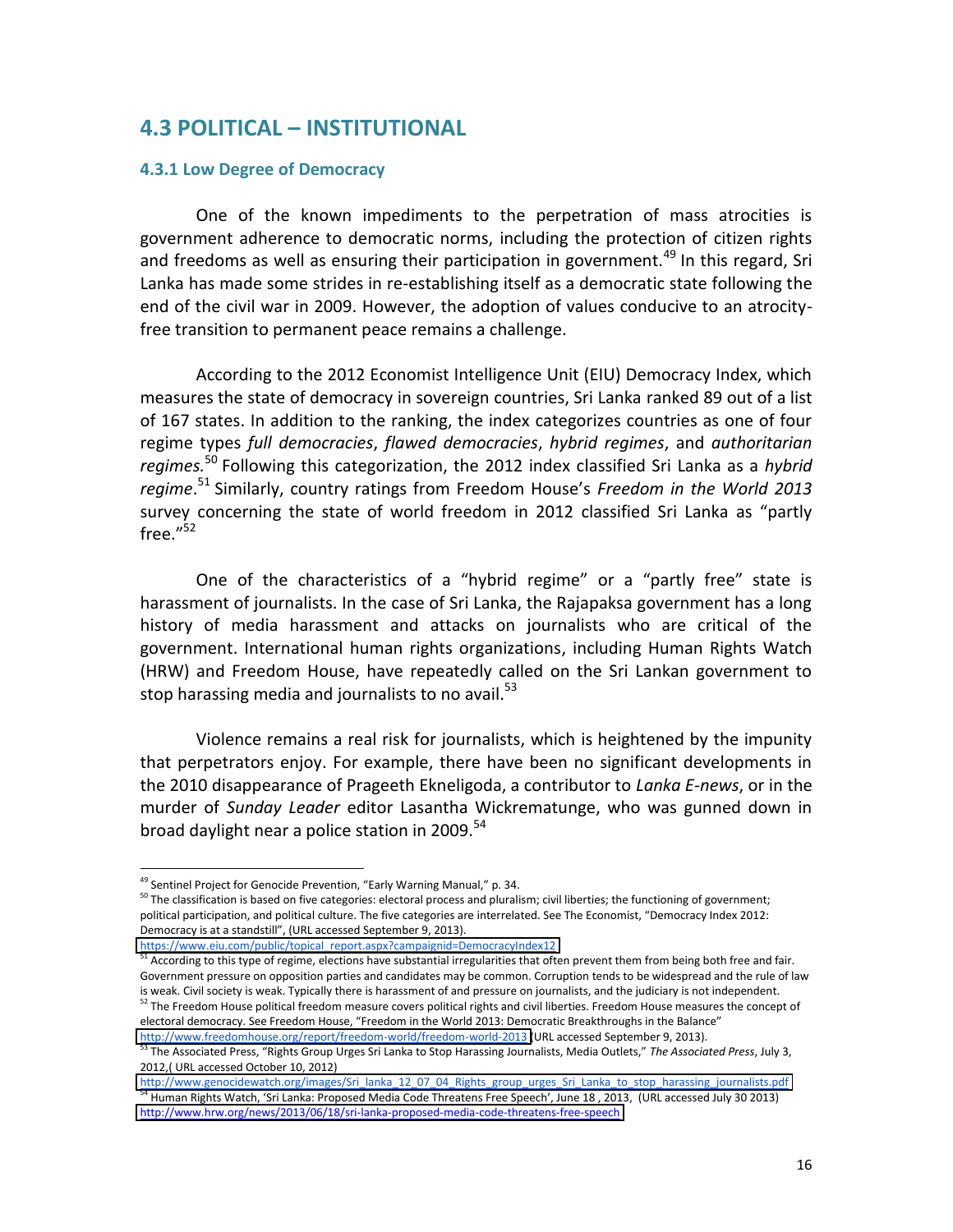Moreover, the Sri Lankan government continues to rely on restrictive legislation enacted during the civil war in order to suppress the freedom of expression in peacetime, including the Official Secrets Act as well as the Prevention of Terrorism Act (2006), which allows police to detain suspects for as long as eighteen months.<sup>55</sup>

In addition to not recognizing the freedom of expression, the Sri Lankan government has failed to abide by democratic principles in its lack of accountability. Despite a UN report released in 2011 acknowledging the deaths of thousands of civilians during the last phase of the war, the federal government has vehemently denied these accusations.<sup>56</sup> The Ministry of Defence later released its own report recognizing its role in the deaths of some civilians, but dismissed the deaths as collateral damage and claimed that they numbered much less than the figures in the UN report.<sup>57</sup> Since then, the Sri Lankan government has failed to launch an investigation into the crimes that were committed by both sides during the last phase of the war.

The Rajapaksa government continues to undermine any power sharing efforts that have been proposed by Tamil moderates who are seeking a peaceful resolution to their grievances. Although the Tamil National Alliance (TNA) has emerged as the formidable voice of Tamils in Sri Lanka, the federal government consistently refuses to concede any significant power to them, even resorting to violent attacks on TNA supporters perpetrated by police to silence them.<sup>58</sup> The increasing consolidation of power to the president and his family has further eroded the remaining semblance of democracy by gradually eliminating any persons or systems of accountability.<sup>59</sup>

According to the International Commission of Jurists (ICJ), Sri Lanka has a crisis of impunity because of the difficulties faced by victims of serious human rights violations when seeking justice and accountability. The definition of impunity comprises the failure by public authorities, whether due to legal obstacles or lack of political will, to fulfill international obligations and bring perpetrators of human rights violations to account.<sup>60</sup> The Sri Lankan government has shown itself to be unwilling to comply with the rule of law in accordance with the expectations set out in international standards.

The Sri Lankan government missed a unique opportunity to improve the country's human rights situation after its victory over the LTTE in 2009. The LTTE

<sup>&</sup>lt;sup>55</sup> Freedom House, "Freedom in the World: Sri Lanka 2012," Freedom House, (URI accessed October 12, 2012) http://www.freedomhouse.org/report/freedom-world/2012/sri-lanka 56 BBC News, "Q&A: Post-War Sri Lanka," BBC News, 1<br><sup>56</sup> BBC News, "Q&A: Post-War Sri Lanka," *BBC* News, November 13, 2012, accessed December 12, 2012,

<sup>(</sup>http://www.bbc.co.uk/news/world-south-asia-11393458). 57 Human Rights Watch, (http://www.hrw.org/world-report/2013/country-<br><sup>57</sup> Human Rights Watch, "World Report 2013: Sri Lanka," Human Rights Watch, (http://www.hrw.org/

chapters/sri-lanka) accessed September 2, 2013.

<sup>58</sup> International Crisis Group, "Sri Lanka's North 1: The Denial of Minority Rights," International Crisis Group, March 16, 2012, (http://www.crisisgroup.org/en/regions/asia/south-asia/sri-lanka/219-sri-lankas-north-i-the-denial-of-minority-rights.aspx).<br><sup>59</sup> International Crisis Group, "Minority Rights."

<sup>&</sup>lt;sup>60</sup> The international standards governing impunity are set forth in the *United Nations Updated Set of Principles for the Protection and Promotion&of&Human&Rights&through&Action&to&Combat&Impunity*,"UN"Doc."E/CN.4/2005/102/Add.1,"(*Updated&Set&of&Principles&to&* Combat Impunity).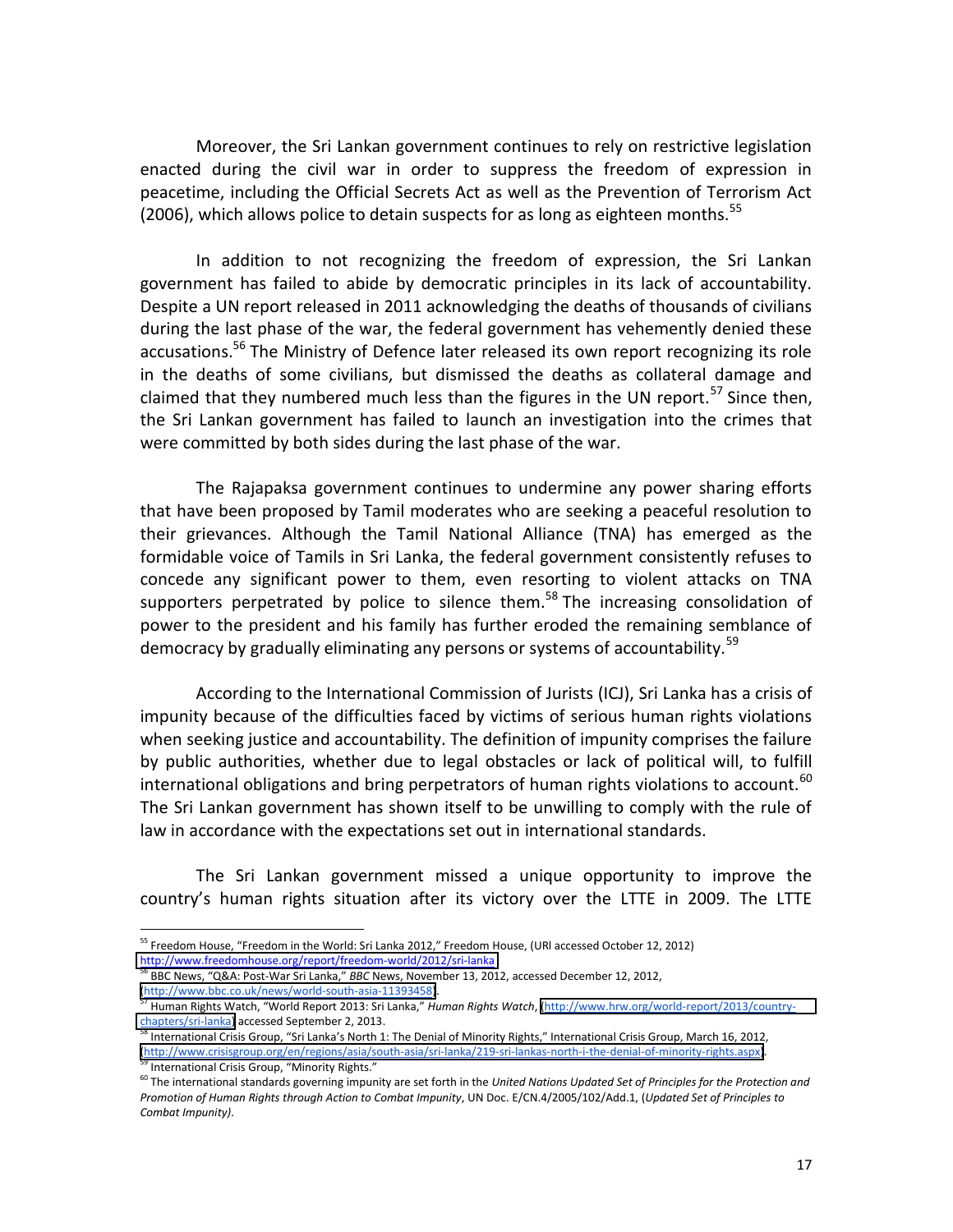operated an essentially autonomous mini state in the north and east of Sri Lanka with a horrific record of violating human rights as well as international humanitarian law, including violations such as unlawful killings, targeting of civilians, abductions, forced recruitment of child combatants, and forced labour. Needless to say, the LTTE's conduct significantly harmed the rule of law and respect for due process in the areas under their control.

The Sri Lankan government sought to address demands for justice by establishing a Lessons Learned and Reconciliation Commission (LLRC) which was explicitly stated to not be an accountability mechanism and was widely criticized as being faulty in its mandate, its membership, and its conduct. The LLRC emphasized the need for an independent judiciary, a transparent legal process, and strict adherence to the rule of law, stating that these were necessary for establishing and maintaining peace and stability in the country. These recommendations remain unfulfilled to date.

For 40 years, Sri Lanka maintained an almost continuous state of emergency. Emergency rule not only undermined the criminal justice system but also eroded state accountability and undermined human rights. The emergency regime violated the prohibition on arbitrary detention and imposed unreasonable restrictions on the freedom of expression, the freedom of movement, and the right to privacy. The use of emergency laws also facilitated extrajudicial killings, enforced disappearances, and the widespread use of torture and ill treatment. The right to judicially review orders made under the emergency laws was restricted, if not altogether eliminated. Four decades of institutionalized emergency rule led to a serious erosion of the mechanisms of state accountability and the establishment of a dangerous culture of impunity in Sri Lanka.

Another destructive development was the enactment of immunity provisions for the president under the 1978 Constitution and the conferral of immunity on state officials under the emergency laws  $-$  in Sri Lanka, the president is given immunity for actions taken during his or her term. $61$  State officials are given broad immunities under the Public Security Ordinance No. 25 of 1947 and the Prevention of Terrorism (Temporary Provisions) Act No. 48 of 1979 amendment to the Constitution as well as under the Indemnity Act. The president plays a pivotal role within the emergency regime and was empowered by the 1978 Constitution to declare states of emergency, order the armed forces to maintain law and order under the Public Security Ordinance No.25 of 1947 (PSO), and absorb the role of Minister of Defence and issue detention orders under the Prevention of Terrorism (Temporary Provisions) Act No. 48 of 1979 Constitution (as amended).

<sup>&</sup>lt;sup>61</sup> For the full text of the Sri Lankan Constitution see http://www.priu.gov.lk/Cons/1978Constitution/Introduction.htm, accessed July 29, 2013.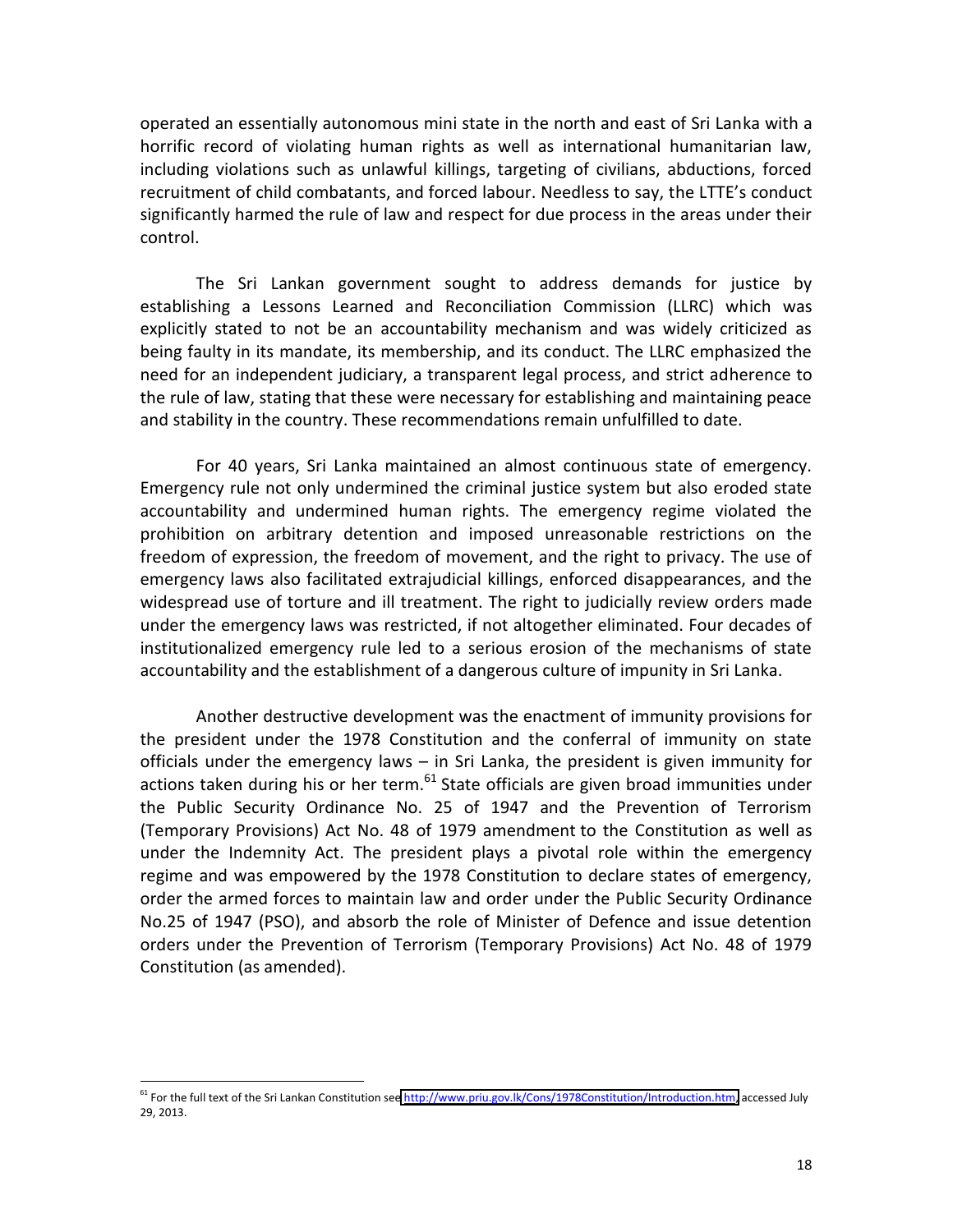#### **4.3.2 State Security Agencies Operating With a Few Constraints**

The Sri Lankan military and police operate with minimal restraints, which increases the likelihood of these agencies committing gross violations of human rights and going unpunished. $^{62}$  As mentioned above, the Sri Lankan government has refused to investigate war crimes and other atrocities committed by its military forces during the last phase of the civil war. Additionally, police and military forces, as well as Sinhalese militias, continue to resort to violence, including intimidation, disappearances, arbitrary arrests, torture, and even murder to restrain any opposition to the government.<sup>63</sup> While some cases have gained national attention and warranted calls for further investigation by the police, there have been minimal, if any, resolutions to these cases.



Sri Lankan troops during military operations in Northern Sri Lanka.

The Sri Lankan military also operates with minimal constraints in the northern regions of the country that are inhabited by Tamils, and also where a majority of the conflict took place. The military continues to seize private and public land to build new military bases, establishing itself as a permanent fixture in the region. The military has also taken charge of economic and agricultural reconstruction efforts, curtailing local, Tamil-oriented rebuilding programs by small businesses and local farmers. Any public protest by locals has been met with violence, including disappearances and extreme

<sup>&</sup>lt;sup>62</sup> Sentinel Project, "Early Warning Manual," p. 34.<br><sup>63</sup> Freedom House, "Freedom in the World 2013: Sri Lanka", (http://www.freedomhouse.org/report/freedom-world/2013/sri-lanka) accessed September 10, 2013.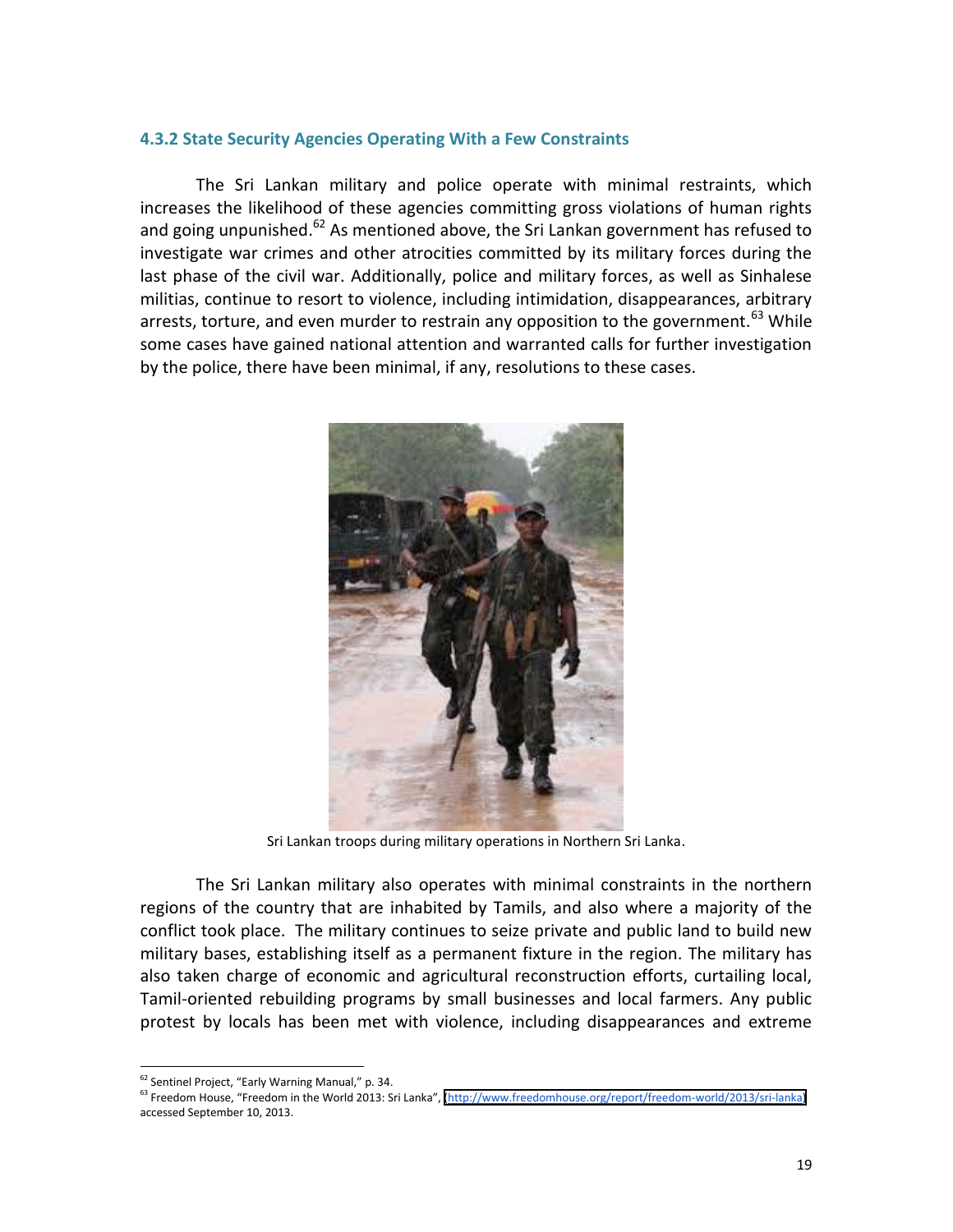forms of punishment meant to intimidate local Tamils into submission. Because the military is overseeing reconstruction efforts in the north under the Presidential Task Force on Resettlement, Reconstruction and Security in the Northern Province, their actions are justified by a presidential mandate that continues to promote pro-Sinhalese exclusionary ideology.<sup>64</sup>

The failure to prosecute military officials for war crimes during the conflict, combined with the military's unrestricted dominance in the north and its exclusion of Tamils from the rebuilding process, continues to foster deep-seated mistrust and anger towards the Sinhalese government that may increase Tamil protests, which may in turn lead to deeper mistrust and militarization of the north, thus precipitating further violence from both sides.<sup>65</sup> The fact that these security agencies are willing to resort to such extreme measures to subjugate Tamils, in addition to their lack of accountability, increases the risk of them committing mass atrocities in the future in an effort to reassert Sinhalese domination.<sup>66</sup>

Amnesty International has rated Sri Lanka as a 5 (the highest level) on the Political Terror Scale because its leaders "place no limits on the means or thoroughness with which they pursue personal or ideological goals."<sup>67</sup> The US State Department gave it a more favourable rating of 4. At level 4 terror affects those who interest themselves in politics or ideas, whereas level 5 means that terror has expanded to the whole population.



<sup>64</sup> International Crisis Group, "Sri Lanka's North II: Rebuilding Under the Military," March 16, 2012, accessed October 12, 2012, (http://www.crisisgroup.org/en/regions/asia/south-asia/sri-lanka/220-sri-lankas-north-ii-rebuilding-under-the-military.aspx).<br><sup>65</sup> Ibid.<br><sup>66</sup> Sentinel Project, "Early Warning Manual," p. 34.

<sup>67</sup> Political Terror Scale, "Sri Lanka," Political Terror Scale, 2011, accessed October 14, 2012,

http://www.politicalterrorscale.org/countries.php?region+Eurasia&country=Sri%20Lanka.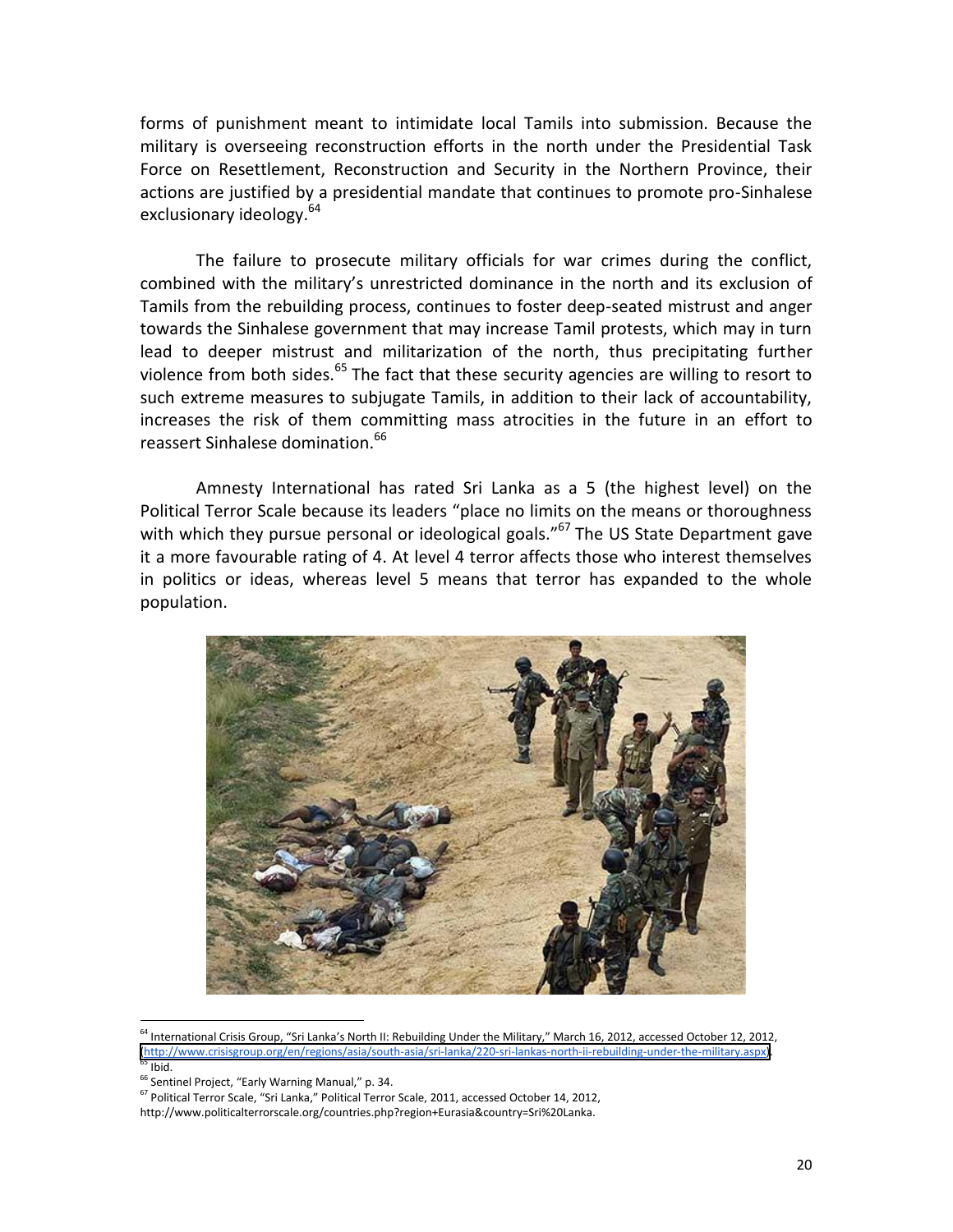Tamils killed by Sri Lankan armed forces May 2009.

Perhaps the major indicator of Sri Lanka's culture of impunity remains in the under-enforcement of international human rights law. Sri Lanka ratified the International Covenant on Civil and Political Rights (ICCPR) in 1980, which means that the country agreed to integrate the principles it embodies into the domestic code of basic civil and political rights. The state committed itself to affording its citizens an objective body of standards upon which to establish their rights, meaning that when citizens have difficulty realizing their rights they can refer to the norms laid out in the ICCPR and make demands for the necessary institutional or other changes. In this way, the ICCPR provides a set of benchmarks against which the growth or degeneration of domestic law and practices may be measured. Sri Lanka is also obliged to report periodically to the UN Human Rights Committee on its progress towards compliance with the Covenant.

Sri Lanka also ratified the first Optional Protocol to the ICCPR in 1998, which obliges state parties to put in place measures that will give effect to the rights it guarantees and afford remedies where they are violated. To ensure this, Article 2 stipulates that persons who believe their rights have been violated should be able to lay claims before competent judicial, administrative, and legal authorities, and that where remedies are granted they should be enforced.

By becoming a state party to the first Optional Protocol, Sri Lanka has given its citizens the opportunity to appeal directly to the UN Human Rights Committee (UNHRC) when their rights under the Covenant are violated and when they have taken all possible steps to obtain a remedy through domestic law and institutions. The Committee assesses grievances in accordance with the standards laid out in the Covenant, giving citizens the chance to test whether these are well founded and whether their rights could be better safeguarded.

However, the government's denial of human rights mechanisms debilitates the rule of law in the country. Contrary to the principles of international law, the Supreme Court of Sri Lanka ruled in the Singarasa Case (2006)<sup>68</sup> that the views of the UNHRC had no force or effect in Sri Lanka. The court also held that Sri Lanka's very accession to the Protocol was unconstitutional. This was based on an assumption that the UNHRC exercises judicial power within Sri Lanka's territorial boundaries, which however, was patently not the case. But the filing of individual applications before the Committee did not cease as a result of the Singarasa decision. The applications had a common thread of impunity afforded to perpetrators.

<sup>&</sup>lt;sup>68</sup> See http://www1.umn.edu/humanrts/undocs/html/1033-2001.html, accessed July 30, 2013.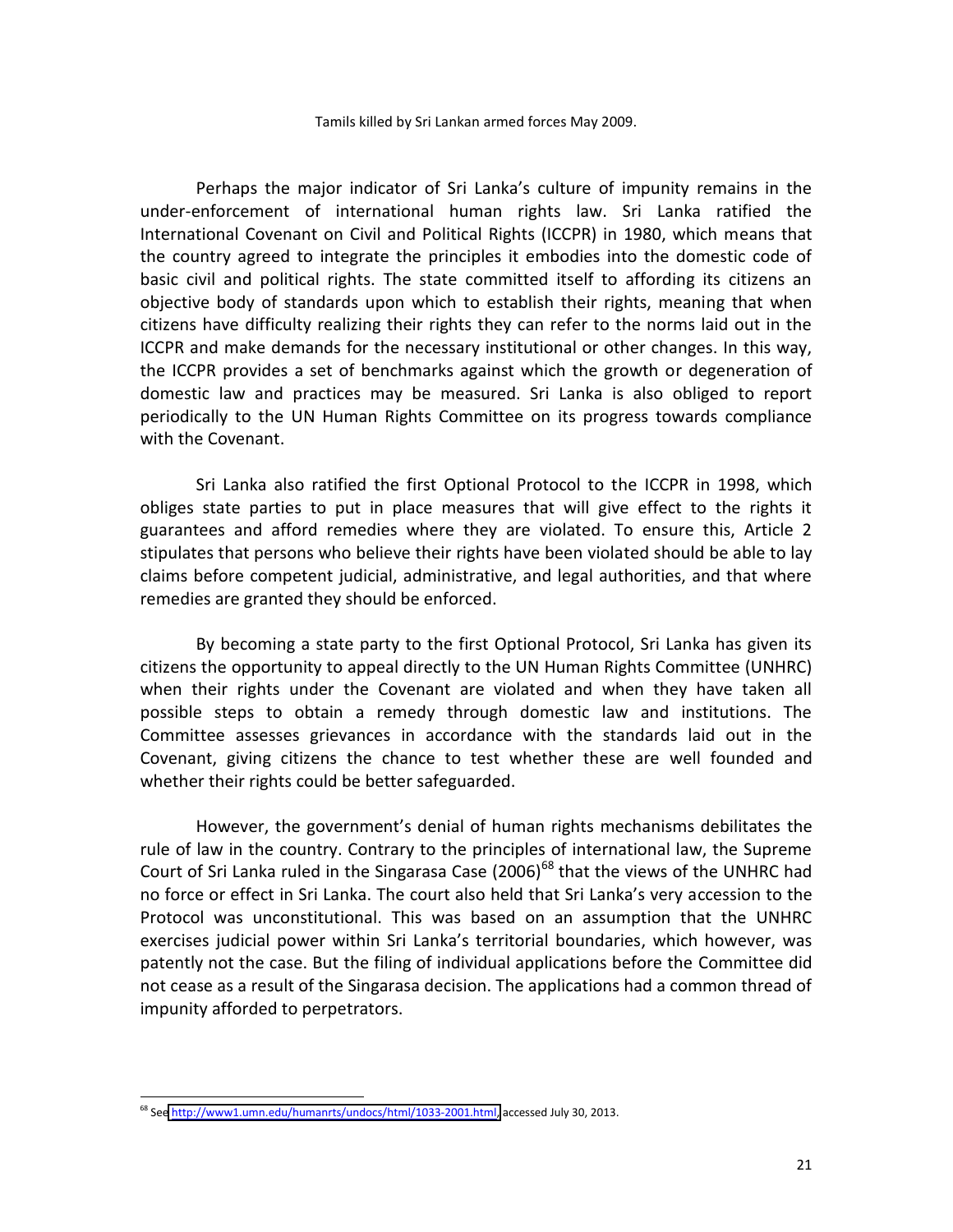In the landmark Pathmini Pieris's complaint filed on 6 February 2009, the UNHRC concluded in favour of the applicant (26 October 2011). The UNHRC observed that the state was under a strict duty to effectively investigate and prosecute in all cases of violations of life, regardless of who the alleged perpetrators are. Despite several pleas for witness protection, no action had been taken by state authorities.<sup>69</sup>

#### **4.3.3 Isolation from the International Community**

The Sri Lankan government continues to isolate itself from the international community, especially as it pertains to international human rights regulations and accountability. Speaking at the twentieth session of the UNHRC, the Sri Lankan representative challenged the universality of UN human rights standards, arguing that lower thresholds should be set for developing countries. Genocide Watch identified this as part of an ongoing attempt by the Sri Lankan government to manoeuvre international humanitarian and human rights codes to ensure that serious violations do not entail international repercussions.<sup>70</sup>

The Sri Lankan government has also isolated itself from the international community through its repeated refusal to try both its army and the LTTE for gross human rights violations committed during the last phase of the war. In April 2011, UN Secretary-General Ban Ki-Moon released a report accusing the Sri Lankan Army and the LTTE of "conducting military operations with flagrant disregard for the protection, rights, welfare, and lives of civilians and failed to respect the norms of international law. $17^{71}$  The government responded by creating the Lessons Learned and Reconciliation Commission (LLRC) to address the alleged crimes. However, local and international human rights groups have continued to accuse the commission of being ineffective due to its failure to meet international regulations as well as its failure to investigate the alleged atrocities. Sri Lanka is also not a signatory member of the International Criminal Court, which greatly limits the avenues through which the international community can intervene to bring justice to perpetrators and prevent future atrocities.

On 21 March 2013, the UNHRC adopted a resolution titled "Promoting Reconciliation and Accountability in Sri Lanka." The resolution expresses the UNHRC concern over continuing reports of violations of human rights in Sri Lanka:

Including enforced disappearances; extrajudicial killings, torture, and violations of the rights to freedom of expression, association, and peaceful assembly, as well as intimidation of - and reprisals against - human rights defenders, members

<sup>69</sup> http://www.redress.org/downloads/Fernando%20-%20Views%20of%20Human%20Rights%20Committee%20221211.pdf accessed September 15, 2013.

 $^{70}$  Asian Human Rights Commission, "Sri Lanka: Government Rejects Universality of Human Rights," Genocide Watch, June 25, 2012, accessed October 10, 2012, (http://www.genocidewatch.org/images/Sri\_Lanka\_12\_06\_25\_Sri\_Lanka-

Government\_rejects\_Universality\_of\_Human\_Rights.pdf). *11* Human Rights Watch, November 14, 2012, accessed November 30, 2012, <sup>71</sup> Human Rights Watch, "UN: Act on Failings in Sri Lanka," Human Rights Watch, November 14, 20 (http://hrw.org/news/2012/11/14/un-act-failings-sri-lanka).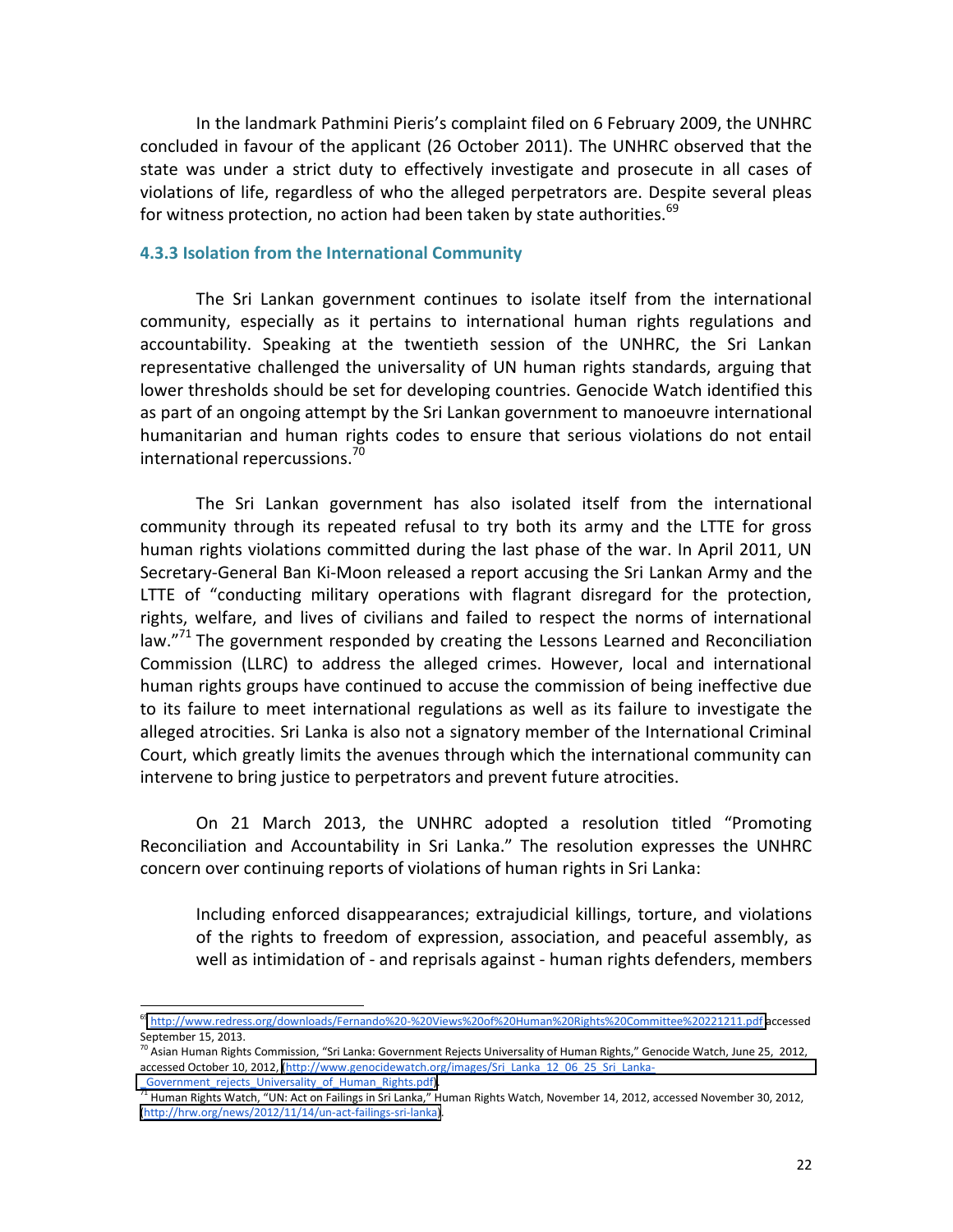of civil society, and journalists; threats to judicial independence and the rule of law; and discrimination on the basis of religion or belief.<sup>72</sup>

Moreover, the resolution reiterates its call upon the Sri Lankan government to effectively implement the recommendations made in the report of the LLRC, and to take all necessary additional steps to fulfill its relevant legal obligations and its commitment to initiate credible and independent actions to ensure justice, equity, accountability, and reconciliation for all Sri Lankans.

#### **4.3.4 High Level of Military Expenditure**

In local currency, the value for military expenditure in Sri Lanka was 172 billion rupees (USD 1,403 million) as of 2011.<sup>73</sup> Over the past 23 years, this indicator reached a maximum value of 175 billion rupees (USD 1,640 million) in 2009 and a minimum value of 4.5 billion rupees (USD 335 million) in 1989.<sup>74</sup>

The indicators presented above show that there has been a steady decrease in military expenditure for Sri Lanka since 2008, according to World Bank records as of 31 October 2012. Since 1985, when military expenditure peaked at 5.86 per cent of the GDP, it has been slowly decreasing to a low of 2.63 per cent in 2011, the lowest since 1989's 1.79 per cent of GDP. The numbers seem to remain the same when the category of armed forces personnel is taken into consideration. At the height of the conflict in 2009, armed personnel comprised 2.6 per cent of the total labour force, with the percentage increasing only by 0.1 per cent in 2010.<sup>75</sup> The lack of a decrease in armed forces personnel may be an indication of the prevalence of armed personnel in Sri Lankan society, even in peacetime. This data is consistent with the seemingly permanent presence of the Sri Lankan military in the north as the region undergoes "restoration" efforts.

The 26 per cent increase in Sri Lanka's military budget from 2012 to 2013 is a matter of concern.<sup>76</sup> Although the government has justified increases in the past as necessary to repay army debts incurred during the civil war, including outstanding repayments for arms and allowances for military personnel, it has yet to defend the sharp increase in the 2013 military budget.<sup>77</sup> This high increment will likely fuel concerns

 $^{72}$  UNHRC Resolution (A/HRC/22/L.1/Rev.1) on Promoting Reconciliation and Accountability in Sri Lanka.<br><sup>73</sup> The military expenditure figures presented here are from the Stockholm International Peace Research Institute expenditures data from SIPRI are derived from the NATO definition, which includes all current and capital expenditures on the armed forces, if these are judged to be trained and equipped for military operations; and military space activities.<br><sup>74</sup> Source: Stockholm International Peace Research Institute (SIPRI), (http://milexdata.sipri.org/files/

 $\frac{2011.x}{5}$ .<br><sup>75</sup> The World Bank, "Military Expenditure (% of GDP)," The World Bank, accessed October 6, 2012,

data.worldbank.org/indicator/MS.MIL.XPND.GD.ZS; The World Bank, "Armed Forces Personnel (% of Total Labor Force," accessed<br>November 10, 2012, data.worldbank.org/indicator/MS.MIL.TOTL.TF.ZS.

<sup>&</sup>lt;sup>76</sup> Defence Marketing Intelligence, "Sri Lanka; 2013 Defense Budget Approved," Defence Marketing Intelligence, November 21, 2012, accessed November 30, 2012, dmilt.com/index.php?option=com\_content&view+article&id+4827=sri-lanka-2013-defence-budget-approved&catid=3:asia&Itemid=56.

 $^{77}$  Jane's Information Group, "Defence Budget (Sri Lanka) Defence Budget," HIS, May 13, 2012, accessed December 10, 2012, articles.janes.com/janes-sentientl-security-assessment-south-asia/defence-budget-sri-lanka.html.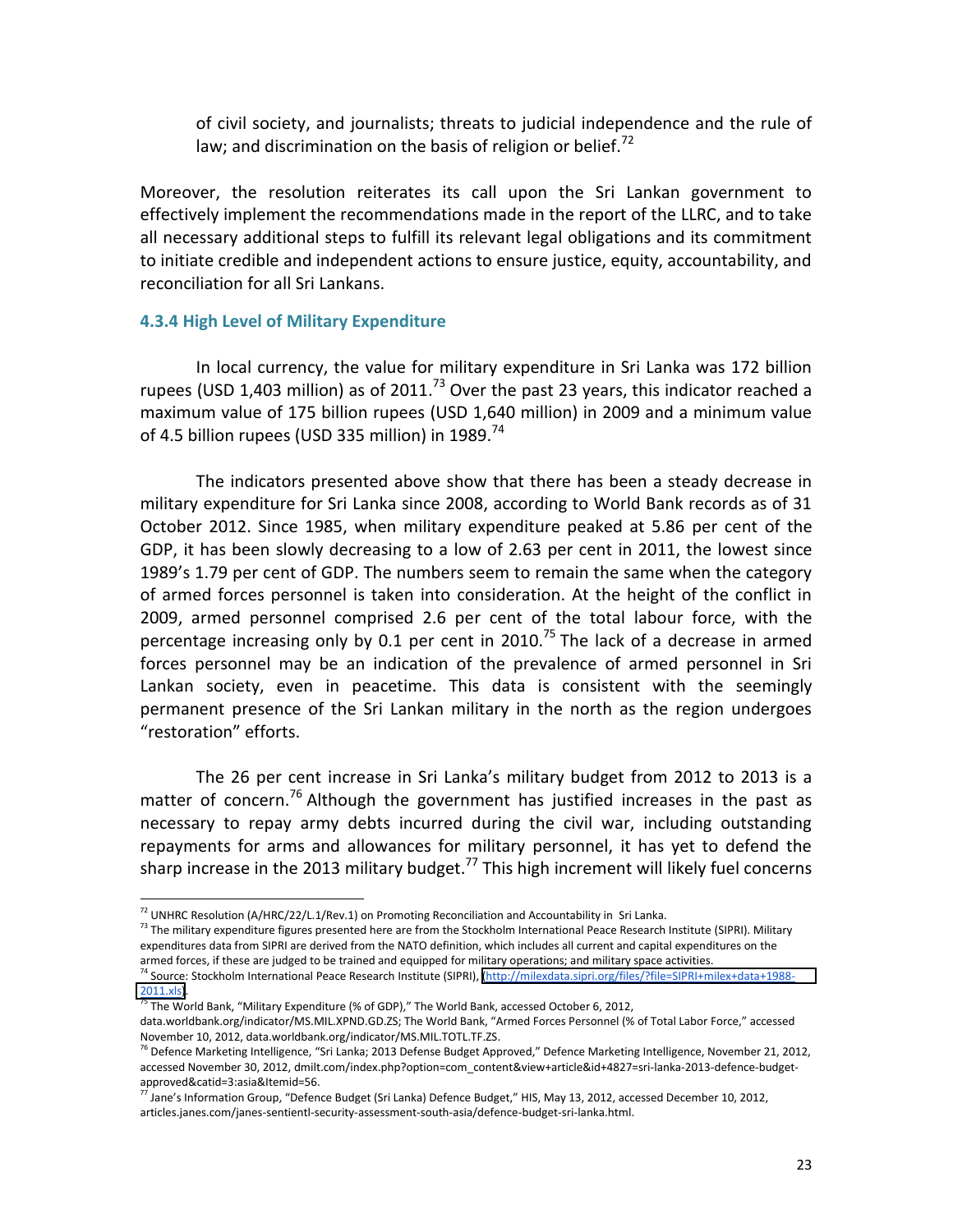that have been raised by both ethnic Tamils and international human rights groups about the increasing militarization of the north and does nothing to resolve tensions between Tamils and the Sri Lankan government, especially in its increasing resort to violence in order to quell political dissidence.

#### **4.3.5 Frequent Changes in Political Leadership**

Although Sri Lanka has not experienced frequent changes in political leadership that would prompt competing elites to resort to mass violence in order to retain power, the structure of the Sri Lankan government continues to change in a manner that awards unprecedented consolidated powers to President Rajapaksa and the Sinhalese ethnic group. Since the civil war ended, Rajapaksa has transformed Sri Lanka from an electoral democracy into an authoritarian oligarchy.<sup>78</sup> According to Freedom House International, Rajapaksa, along with his brothers who hold the positions of defence secretary, minister of economic development, and speaker of parliament respectively, not to mention other relatives who hold prominent positions in government, control 70 per cent of the national budget.<sup>79</sup>

This rapid concentration of power in one family diminishes any accountability measures that a democratic government could otherwise impose against presidential abuses of power. Although the literature indicates that frequent changes in political leadership increases the likelihood of mass atrocities due to elite competition and the desire to consolidate power through whatever means necessary, a variation of that argument can be made for the Sri Lankan case. $80$  The tremendous concentration of power in the Rajapaksa family could equally lead them to resort to extreme violence in order to maintain their power if threatened. The repeated use of violence to stifle any opposition is indicative of this.

<sup>&</sup>lt;sup>78</sup> Freedom House, "Sri Lanka" (<u>http://freedomhouse.org/report/countries-crossroads/2012/sri-lanka)</u><br><sup>79</sup> Ibid.

 $\frac{80}{80}$ lbid.<br><sup>80</sup> Sentinel Project, "Early Warning Manual, " 34.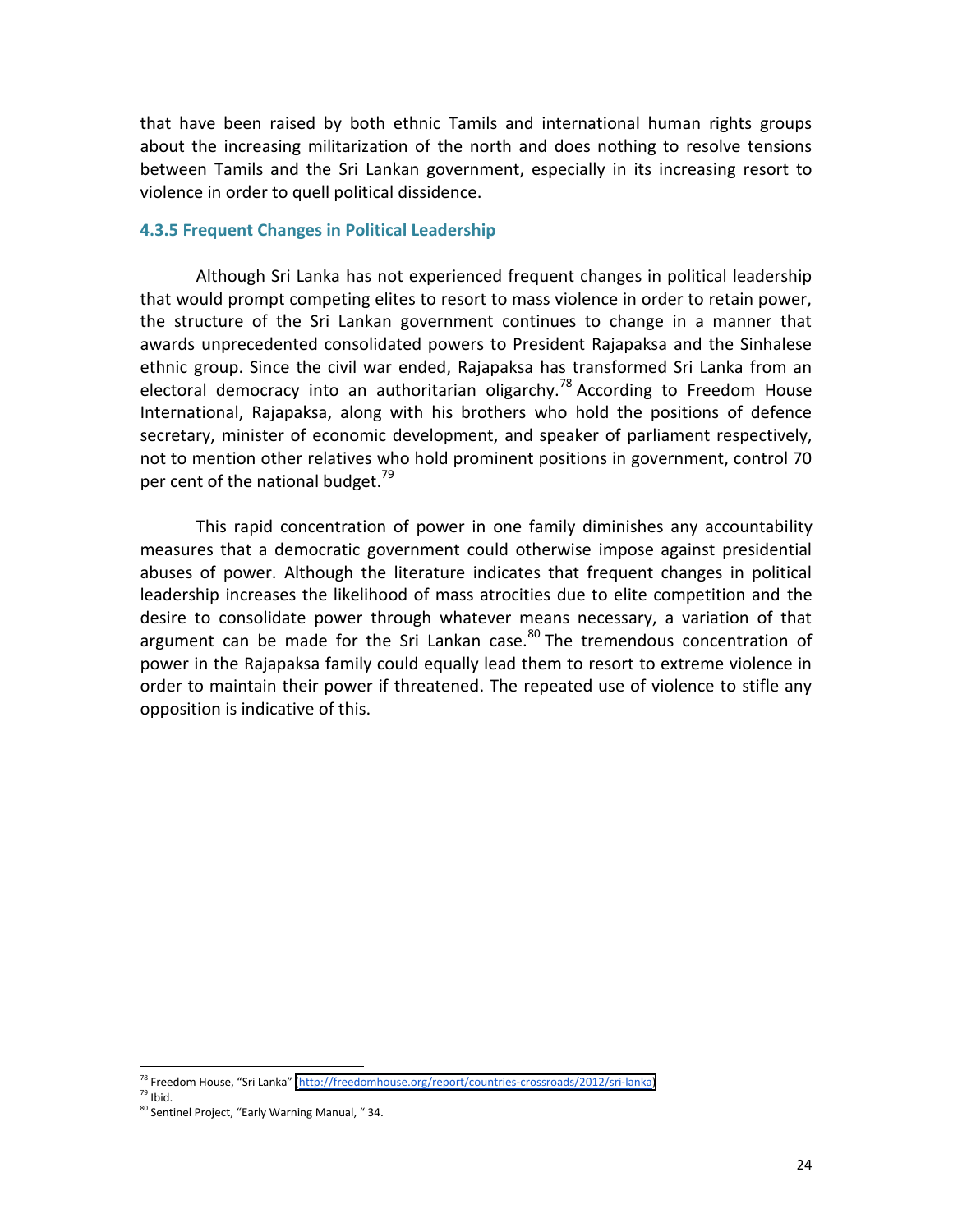# **4.4&POLITICAL&ʹ REGIME&&&IDEOLOGY**

#### **4.4.1 Exclusive Group-Based Rule**

Sri Lanka has a long history of exclusive group-based rule dating back to British colonization 1796, with the Tamils being favored by British rule and comprising a majority of civil servants even though they were a minority group and the Sinhalese were the majority (see "Prior Persecution of the Outgroup(s)"). When Sri Lanka achieved independence in 1948, the roles were reversed. Ever since then, Tamils have unsuccessfully sought proportionate recognition and adequate representation. The creation of the LTTE in 1976 came in response to this perceived political and cultural subjugation by the Sinhalese majority. $81$ 

The defeat of the LTTE in 2009 has done little to address the concerns and fears of the Tamils as they relate to Sinhalese domination. Instead of forming more inclusive relationships with the minority, the Sinhalese government has used this transitional period to reassert Sinhalese domination. According to several reports by the International Crisis Group (ICG), the Sri Lankan government is undertaking major efforts to "Sinhalize" the north, consequently stripping Tamils of their minority rights. The heavy military presence in the north has resulted in the erection of Sinhalese signs to replace Tamil ones, the renaming of streets to Sinhalese names, the construction of monuments to Sinhalese war heroes, the opening of museums only accessible to Sinhalese citizens, and the encroachment of Sinhalese nationals on Tamil lands and territory. This militarization and subsequent "Sinhalisation" of the north risks renewing tensions between Tamils and the Sinhalese government as it fails to address the old grievances which precipitated the civil war. The main driver of the Tamil separatist movement led by the LTTE was to address the subjugation of Tamil rights under the Sinhalese government. The "Sinhalisation" of Tamil territory and consequent derogation of Tamil cultural claims only serves to reopen the old wounds that led to war in the first  $place.<sup>82</sup>$ 

#### **4.4.2 Severe Government Discrimination or Active Repression Against Communal Groups**

The end of the 26-year civil war created an opportunity for the Sri Lankan government to recognize the multi-ethnic and multi-religious nature of the country and to reach out across ethnic and political divides to devise a sustainable political solution acceptable to its different ethnic groups. In practical terms, this required a speedy and sensitive response to the plight of the hundreds of thousands of people displaced by the war, beginning with a clear and inclusive resettlement and reconstruction plan for the Tamils who had been battered in the last stages of the war and then kept in closed internment camps, the Muslims who were evicted from the north by the LTTE in 1990,

 $^{81}$  Minorities at Risk Project, "Assessment for Sri Lankan Tamils in Sri Lanka."

<sup>82 &#</sup>x27;Sri Lanka's North I: The Denial of Minority Rights', International Crisis Group Asia Report N°219, 16 March 2012.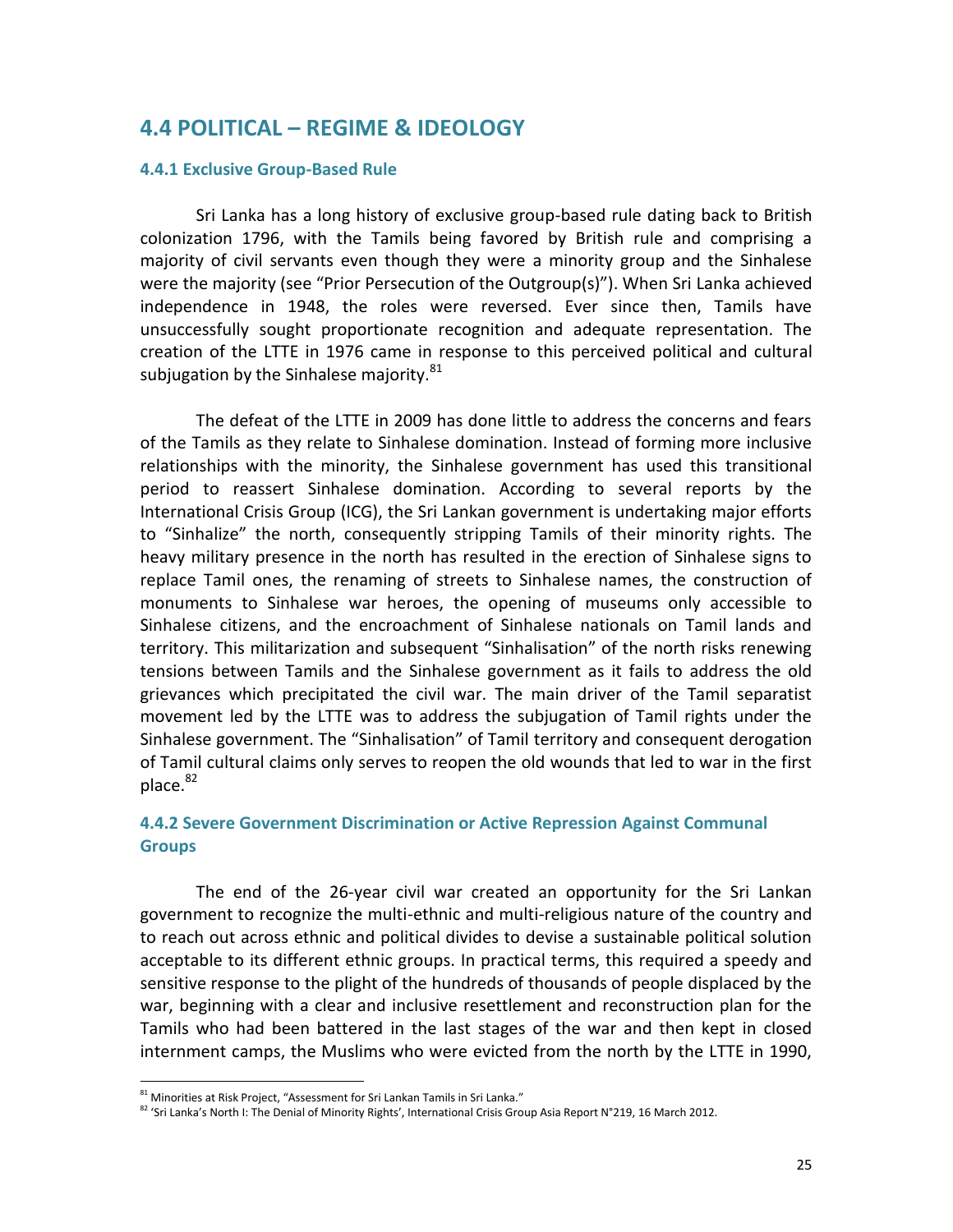the Sinhalese who fled the north and east to avoid violence, and Tamil refugees in India and elsewhere. It also required the government to work according to a clear and timebound road map promoting a political power-sharing arrangement that responded to the insecurity and aspirations of Tamils and Muslims in the north and east. Almost five years since the end of the war, there has been little progress on any of these fronts.

As mentioned above, the Sinhalese government has implemented several projects to "Sinhalize" the north that demonstrate an active effort by the state to discriminate against Tamils and deny them any form of political or economic leverage. Rajapaksa's government has consistently broken promises made to the TNA regarding the implementation of power-sharing initiatives that were meant to peacefully address the grievances of the Tamil. In 2012, the government pushed for the TNA to join a parliamentary select committee (PSC), which significantly diluted the political leverage that Tamils had, especially compared to the original separatist movement. The government's unwillingness to negotiate on any matters that involve power sharing undermines the transitional process and risks inciting militant Tamil groups to violence in order to force the government's hand. The government's attitude led to the cessation of talks from January 2012 to July 2013. In July 2013, the Rajapaksa restarted talks with the TNA on holding free and fair elections in the country's north, days after the main Tamil party skipped a key parliamentary panel meeting on devolving power to the provinces.

#### **4.4.3 Ruling Group Deems Outgroup(s) to be Dangerous**

!!!!!!!!!!!!!!!!!!!!!!!!!!!!!!!!!!!!!!!!!!!!!!!!!!!!!!!

The militarization and "Sinhalisation" of the north has increased tensions between Tamils and the Sri Lankan government and active political discrimination coupled with pre-existing economic and cultural discrimination may be the last straw for Tamil extremists. 83

Furthermore, the heavy militarization of Tamil-majority areas in the north suggests that the government still perceives the region to be dangerous. All major reconstruction efforts there are currently controlled by the military, which has done nothing to rectify decades of mistrust and animosity between the ethnic groups. The Sri Lankan government continues to promote the rhetoric of "the Tamil terrorist" while subsequently presenting a false appearance of northern revitalization, called the "Northern Spring." $84$  Journalists for Democracy in Sri Lanka (JDS) argues instead that the Sri Lankan government has continued the same "structural and systematic" state violence that was used to fight Tamil terrorism at the height of the civil war.

<sup>83</sup> International Crisis Group, "Sri Lanka: Tamil Politics and the Quest for a Political Solution," International Crisis Group, November 20, 2012, (URL accessed November 23, 2012) http://www.crisisgroup.org/en/regions/asia/south-asia/sri-lanka/239-sri-lanka-tamilpolitics-and-the-quest-for-a-political-solution.aspx.

<sup>&</sup>lt;sup>84</sup> Athithan Jayapalan, "State Terrorism and Resistance: The Genocidal Occupation of the Tamil Homeland," Journalists for *Democracy in Sri Lanka, November 21, 2012, (URL accessed November 30, 2012) www.jdslanka.org/index.php/20120-01-31-*17/politics-a-economy/218-state-terrorism-and-resistance-the-genocidal-occupation-of-the-tamil-homeland.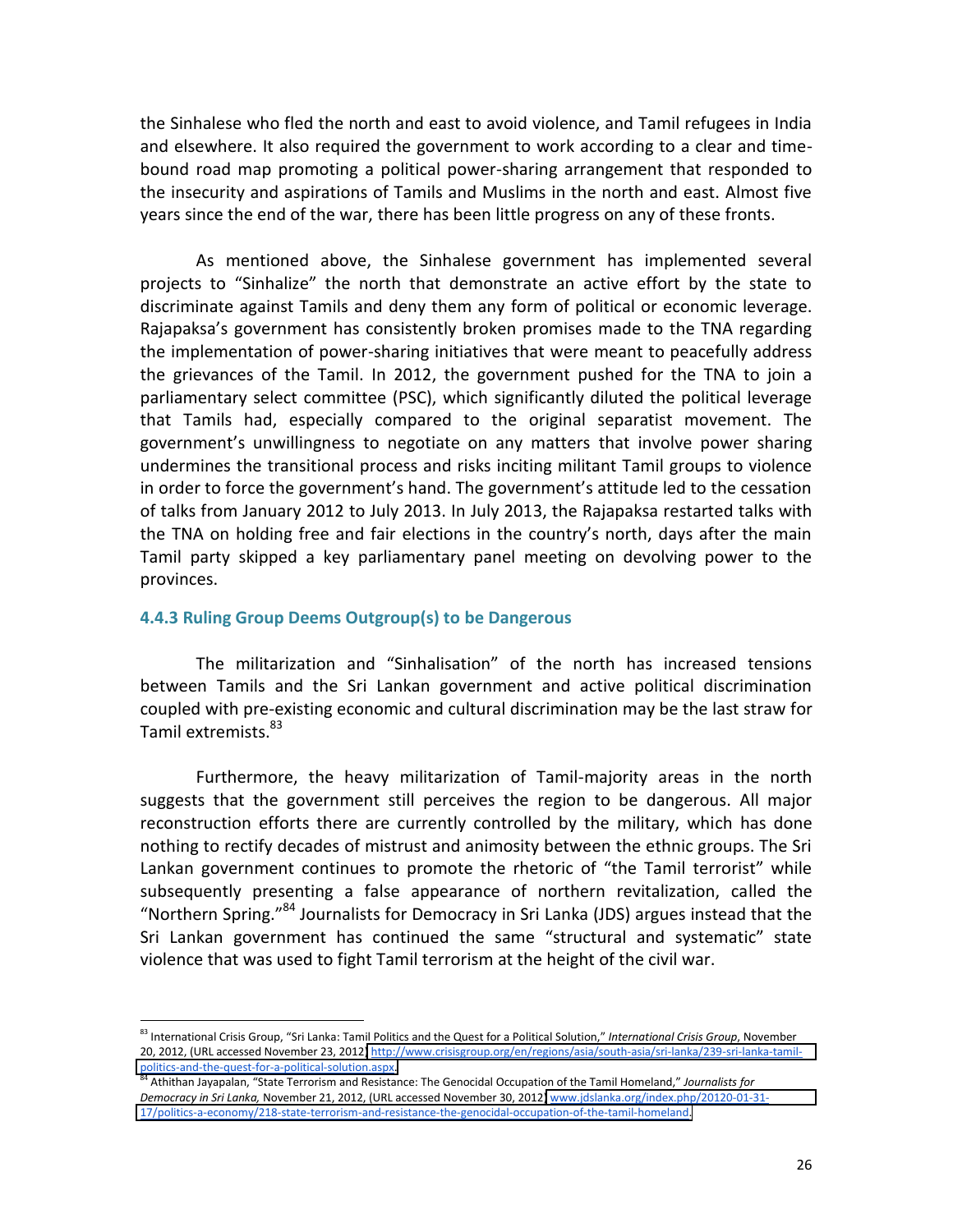The heavy militarization and surveillance of Tamil-inhabited areas has led critics of the regime to fear the resumption of conflict, especially as the government undertakes efforts that are considered "genocidal" by Tamils and some international critics (see "History of Genocide"). Although the World Bank social inclusion/equity cluster does not necessarily reflect ethnic divisions in Sri Lankan society, it is a strong general indicator of how inclusive (or exclusive) that Sri Lankan government policies are. Between 2007 and 2012 inclusive, Sri Lanka ranked highest in 2008 and 2009 with a rating of 3.8 out of 6, only to gradually decrease to 4.7 in 2010, and 3.6 in 2011 and 2012.<sup>85</sup> Although the decrements are rather small, they are an important area for future monitoring, especially as it pertains to the inclusion of Tamils in Sri Lankan society and the potential redress of exclusionary policies. A continued decline might indicate that the Sri Lankan government still perceives Tamils as a threat and are consequently adopting policies that reflect this. The policies for social inclusion and equity cluster includes gender equality, equity of public resource use, building human resources, social protection and labor, and policies and institutions for environmental sustainability.

#### **4.4.4 Charismatic Leadership that Generates Mass Followership**

Charismatic leadership that appeals to social intangibles such as national pride and prestige can facilitate mass atrocities including genocide in volatile situations by encouraging members of the dominant group to either actively participate or passively encourage the oppression of the minority group.<sup>86</sup> In the Sri Lankan case, the continued appeal to Sinhalese nationalism by President Rajapaksa has done little to improve ethnic relations between the Sinhalese and Tamil ethnic groups. According to Delon Madavan, a lecturer at the Paris-Sorbonne University, Rajapaksa continues to make an active effort to appear as "the embodiment of Sinhalese nationalism," even using Sinhalese celebrities to campaign on his behalf in parliamentary elections. The extent of Rajapaksa's "populism" is reflected in Madavan's note that "President Rajapaksa's unique brand of parliamentary populism exhibits a keener awareness of the importance of a certain language and register of nationalism than that of his typical forbears, the Bandaranaikes."<sup>87</sup>

Rajapaksa's appeals to Sinhalese nationalism have won him some key supporters that pose a threat to any potential Tamil-Sinhalese reconciliation. The most notable group is the National Heritage Party (JHU), comprised of hard-line militant monks who aim to restore Sri Lanka to its Sinhalese, Buddhist roots. The JHU's beliefs are largely founded in the sixth-century legend of Mahavamsa written by monks identifying the Sinhalese as Buddha's chosen people and giving them a responsibility to preserve the

<sup>86</sup> Sentinel Project, "Early Warning Manual," 36.

<sup>87</sup> Delon Madavan, "'Politics and Ideology in the Sinhalese Press: A Site for Power and Struggle,' by Sumith Chaaminda," Sri Lanka & Diasporas Observetoire Pluradisciplinaire, September 1, 2012, (URL accessed December 13, 2012) [http://slkdiaspo.hypotheses.org/695?lang=en\\_GB.](http://slkdiaspo.hypotheses.org/695?lang=en_GB)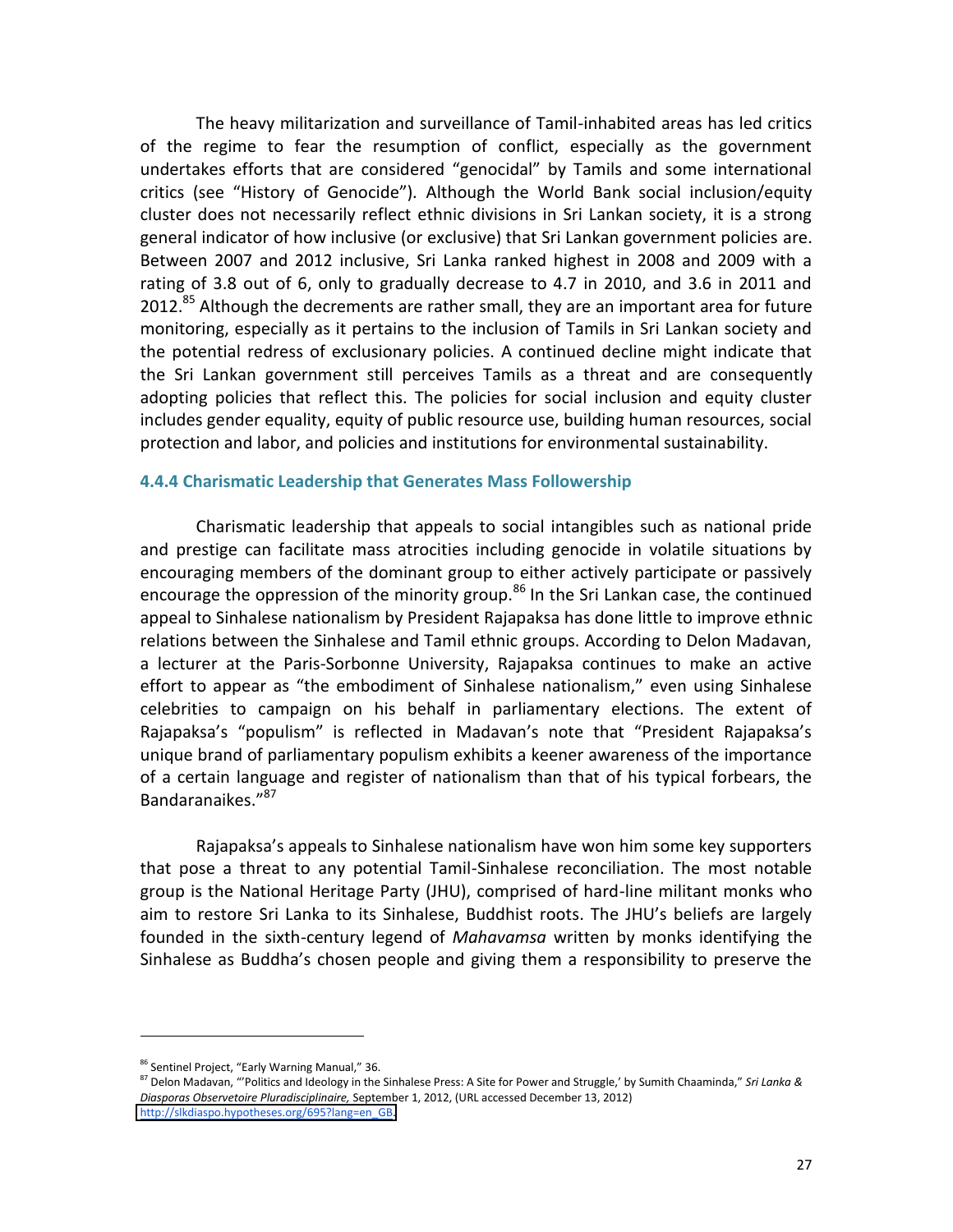religion in its most "pristine form," including the vanguishing of Tamil invaders.<sup>88</sup> The JHU has consequently been one of the biggest opponents of any sort of Tamil-Sinhalese reconciliation. According to some observers, protest activity by the JHU was one of the main reasons why the 2002 Norwegian-led peace settlement was unsuccessful. The group, led by the "war monk" Athurayile Rathana, was vehemently opposed to any concessions that would have precipitated peace and instead argued for prolonged war if necessary to secure a Sinhalese victory; "If they give up their weapons, then we can talk," Rathana was quoted as saying. "If not, then we will control them by any means necessary. We should fight now and talk later."<sup>89</sup>

The JHU has closely aligned itself with the Sri Lankan government since the end of the civil war, staging protests and attacks on Tamil and Muslim areas that they believe rightfully belong to the Sinhalese.<sup>90</sup> Prior to his electoral victory in 2005, Rajapaksa made several political pacts with leaders of the JHU as part of his appeal to Sinhalese nationalism; this was an action that many feared would further toughen his Tamil policies.<sup>91</sup> The JHU's resort to violence in the past in order to obstruct peace negotiations between the Sinhalese and Tamils demonstrates their continued insistence on Sinhalese nationalism. Rajapaksa's association with the group sends a message to the Tamil community that the government will never be willing to concede any rights to them and that it condones, albeit unofficially, violent action perpetrated against them by extremist groups like the JHU. This perception may in turn trigger further violence from Tamils who feel threatened by a hard-line government or by Sinhalese nationalist groups like the JHU that assume government endorsement.

#### **4.4.5&Orientation&Towards&Force&and&Coercion&to&Seize&and&Maintain&Power**

The Sri Lankan government continues to resort to force and violence in order to silence its critics and consolidate power. Several reports by dissident Sri Lankan media outlets and human rights groups have repeatedly accused the Sri Lankan government of resorting to violence and other illegal means to silence its critics. The recent daylight attack on Judge Manjula Tilakaratne by unidentified men has renewed international attention to the issue. Tilakaratne served as secretary of the Judicial Services Commission in charge of appointing and transferring judges and magistrates. A month before the attack, he had been vocal about the government's attempts to pressure and intimidate the Commission into conceding on certain issues; the attack is believed by many to be punishment by the government for having spoken out and Tilakaratne is but one of many cases.<sup>92</sup>

<sup>&</sup>lt;sup>88</sup> William McGowan, "Buddhists Behaving Badly: What Zealotry is Doing to Sri Lanka," Foreign Affairs, August 2, 2012, (URL accessed December 13, 2012) http://www.foreignaffairs.com/articles/137812/william-mcgowan/buddhists-behaving-badly?page=show<br><sup>89</sup> Ibid.

<sup>&</sup>lt;sup>90</sup> Ibid.<br><sup>91</sup> Colombo Telegraph, "Wikileaks: President Rajapaksa's American Report Card," *Colombo Telegraph,* October 6, 2012, (URL<br>accessed December 15, 2012) <u>http://www.colombotelegraph.com/index.php/wikileaks-presid</u> <sup>92</sup> Global Times, "Secretary to Sri Lanka's main judicial body assaulted", Global Times, October 8, 2012, (URL accessed September 15 2013) http://www.globaltimes.cn/content/736874.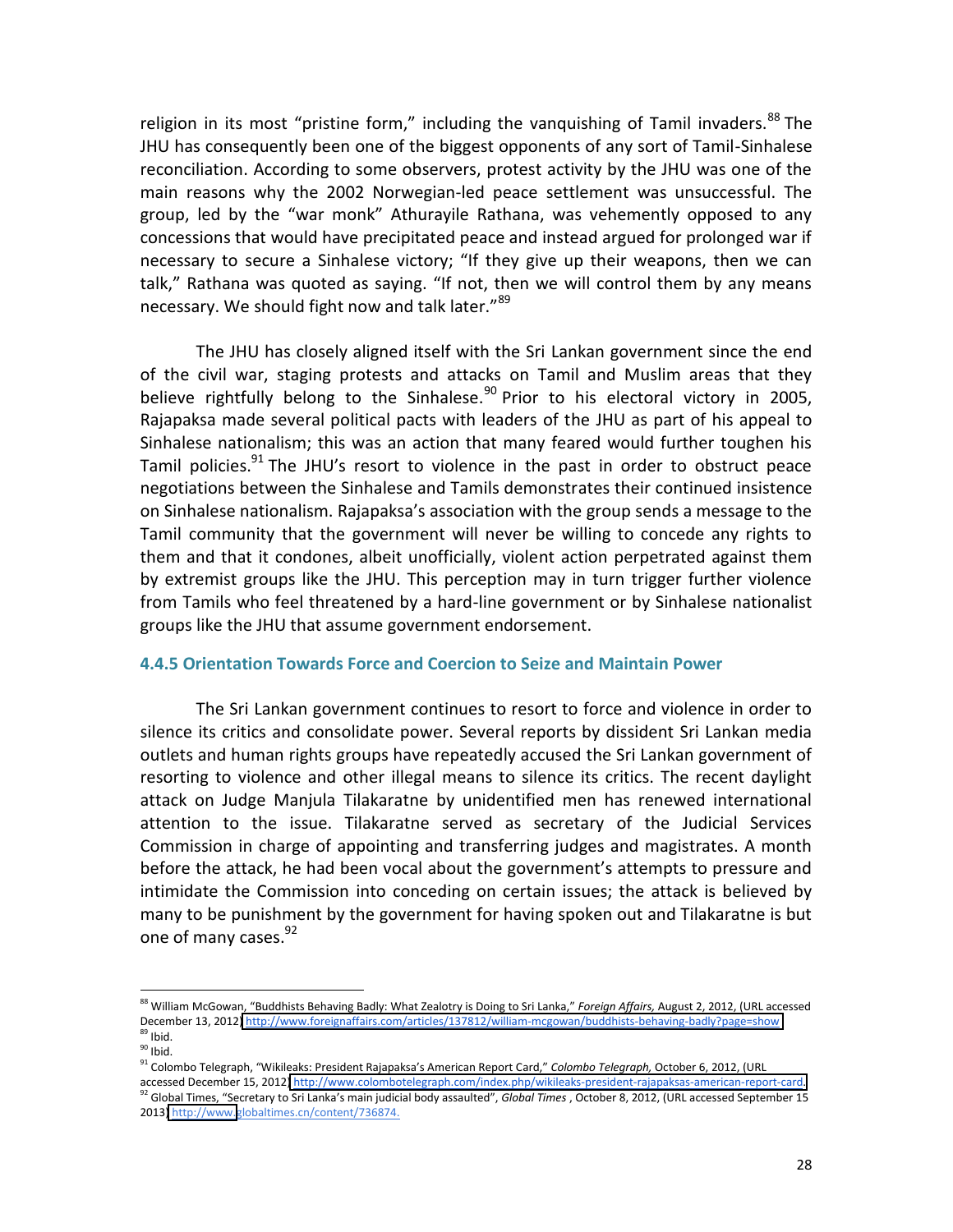A recent Human Rights Watch report provides numerous examples of forced disappearances and extrajudicial killings carried out against critics of the Rajapaksa regime, including the death of Lasantha Wickrematunge, an editor of the *Sunday* Leader, a newspaper critical of the government, who was shot and killed in broad daylight near a police station; and the disappearance of political satirist Prageeth Ekneligoda, who disappeared two days before the presidential election and has not been heard from since.<sup>93</sup> The president's brother, Gotabhaya Rajapaska, who serves as defence secretary, has dismissed similar cases of extrajudicial killings and forced disappearances as lies intended to undermine the international and domestic progress of Sri Lanka, arguing instead that many of the people who were recorded missing were "criminals who had escaped abroad."<sup>94</sup> The failure to address these abuses of power gives the Sri Lankan government a certain measure of impunity and makes it appear acceptable to resort to force in order to settle political disputes. An escalation in violence by government forces or pro-government paramilitary groups to include mass killings or possibly genocide would likely go unpunished since a precedent has already been established for government impunity. See also "State Security Agencies Operating with a Few Constraints," "Low Degree of Democracy," and "History of Genocide."

#### **4.4.6 Installation of a Newly-Created Regime**

!!!!!!!!!!!!!!!!!!!!!!!!!!!!!!!!!!!!!!!!!!!!!!!!!!!!!!!

Following the 2010 national elections, Sri Lanka witnessed the inauguration of a new political regime, best described as a hybrid regime, similar to that prevailing in southeast Asian countries such as Malaysia and Singapore. These regimes, built around a dominant party, consist of a mixture of authoritarian and democratic elements where formal democratic processes such as periodic elections combine with a strong incumbent party to limit the organizational capacity of the political opposition.

A distinctive feature of this new political culture is the organizational cohesiveness of party and state institutions, which provides significant informal advantages to the dominant political party, enabling it to reach deep into both civil society and the political economy. It is now clear that the end of the civil war actually accelerated a fundamental process of state transformation leading to the emergence of a hybrid regime in what amounts to a one-party state, constituting a significant departure from the earlier political ethos with grave implications for Sri Lanka's historical engagement with democratic institutions and practices.

In addition to the formal advantages the government enjoys, there is often a tendency for the government to rely increasingly on the "informalization of power," that is, the advantages of informal power gained through personal alliances and systems of patronage. These informal powers are reinforced by a system that allows the president

<sup>&</sup>lt;sup>93</sup> Human Rights Watch, "Sri Lanka: Address Rights Rollback Review," Human Rights Watch, October 20, 2012, (URL accessed<br>November 12, 2012) www.hrw.org/news.2012/10/29/sri-lanka-addresses-rights-rollback-review.

<sup>&</sup>lt;sup>94</sup> Charles Haviland, "Gotabhaya Rajapaksa: Sri Lanka North 'Not Just for Tamils,'" BBC News, May 28, 2012, (URL accessed December 16, 2012) www.bbc.co.uk/news/world-asia-18207198.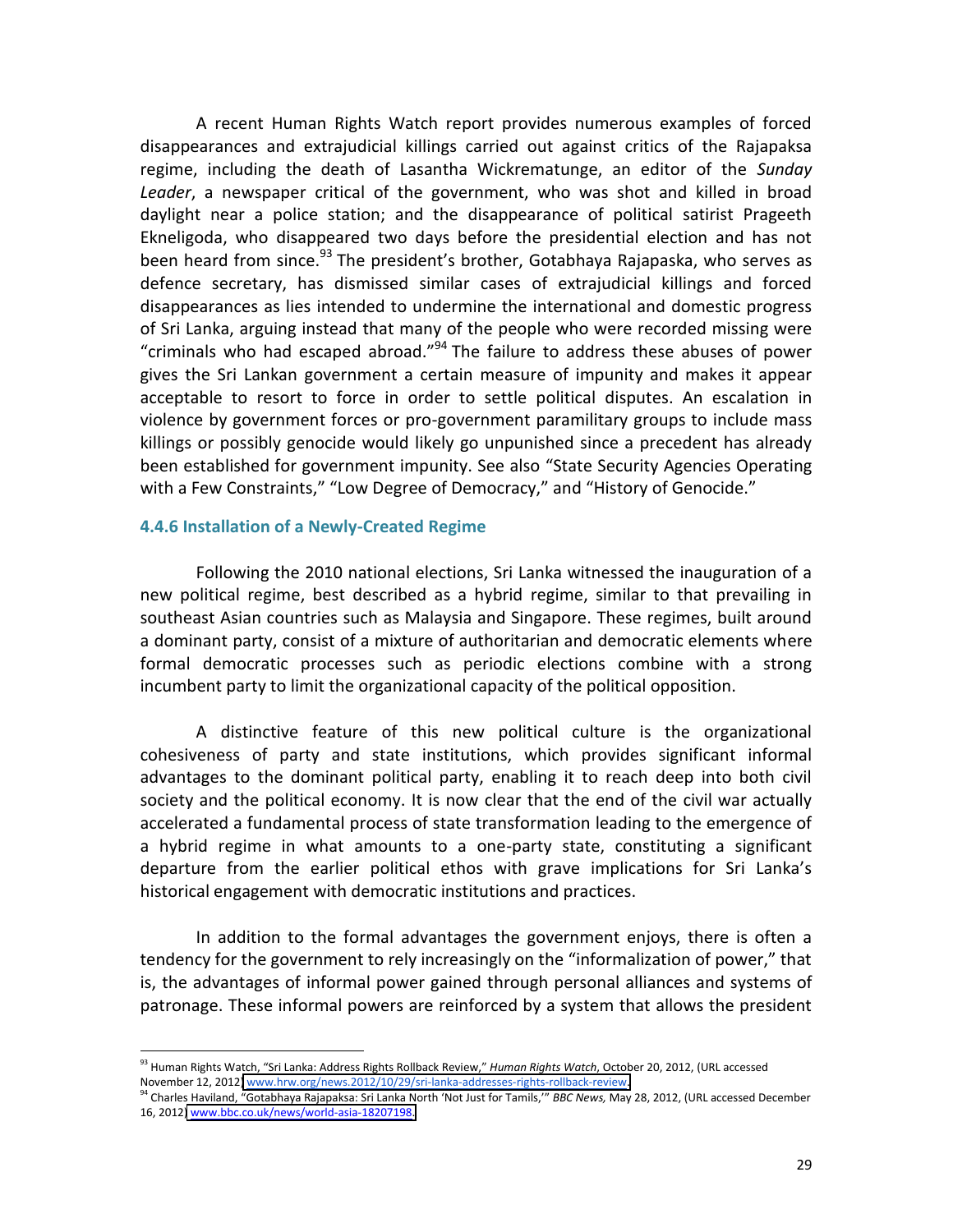to delegate executive powers to key members of the intelligence services, military, security services, and judiciary without taking the civilian leadership into account. Indeed, one of the key features of the current political situation is the creation of a "deep state"  $-$  a parallel government organized by the intelligence and security apparatus, and engaging in illicit violence to protect the status and interests of the current regime against threats from the civil society and opposition.<sup>95</sup>

As presented in the sections "State Security Agencies Operating with Few Constraints" and "Isolation from the International community," the Sri Lankan military establishment has taken centre stage in the new power elite and sought to exploit civilian interests with whom the military have entered into a coalition. The military has assumed a key role in determining and shaping the implementation of national policy and decision making in many areas including education, foreign relations, and development.

#### **4.4.7 Commitment to a Harmful Ideology**

The current Sri Lankan government has demonstrated a commitment to a harmful ideology that draws on Sinhalese nationalism in order to justify the subjugation of the Tamil minority. As discussed previously, the current government continues to deny Tamils official political and cultural recognition on the national stage. At the heart of this denial is a belief that Tamils do not possess an exclusive right or privilege to the northern and eastern regions they occupy despite the fact that the disputed territory was historically part of the Tamil Jaffna Kingdom until Portuguese annexation in 1619.<sup>96</sup> Tamils have a distinct language, practice Hinduism, and have distinct cultural practices from the Sinhalese, who speak Sinhalese and practice Buddhism. <sup>97</sup> Although competition over territory and resources between both groups predates colonialism, it was exacerbated by the divide-and-conquer strategy of British colonial rule. The minority Tamils were awarded administrative positions under colonial rule, exacerbating divisions and enmities with the Sinhalese, which have survived ever since.

Sri Lankan independence saw a reversal of roles between both groups as the Sinhalese assumed power and "confronted" the Tamils who had previously held prominent positions in Sri Lankan society. Since independence, the Sinhalese elite have repeatedly relied on this narrative of Tamil-Sinhalese relations as a basis for building Sinhalese political support.<sup>98</sup> The enactment of laws in the 1950s that emphasized Sinhalese domination, including the "Sinhalese Only" language policy as well as the recognition of Buddhism as the state religion reflects this exclusionary and antagonistic ideology that has been perpetuated by the Sinhalese elite. The emergence of Tamil

 $95$  The "deep state" has a specific meaning and origin in Turkey where an Ataturkist (ie secular, nationalist and anti-democratic) element of the Army penetrated the state and conspired to control it, organising coups and in effect running a shadow military dictatorship limiting the freedom of political parties and retaining a stranglehold on Turkish democracy<br><sup>96</sup> Minorities at Risk. "Sri Lankan Tamils."

<sup>&</sup>lt;sup>97</sup> Ibid: A. R. M. Imtiyaz and Ben Stavis, "Ethno-Political Conflict in Sri Lanka," in Journal of Third World Studies 25 (2008): 135 - 152.

<sup>98</sup> Imtiyaz and Stavis, "Ethno-Political Conflict."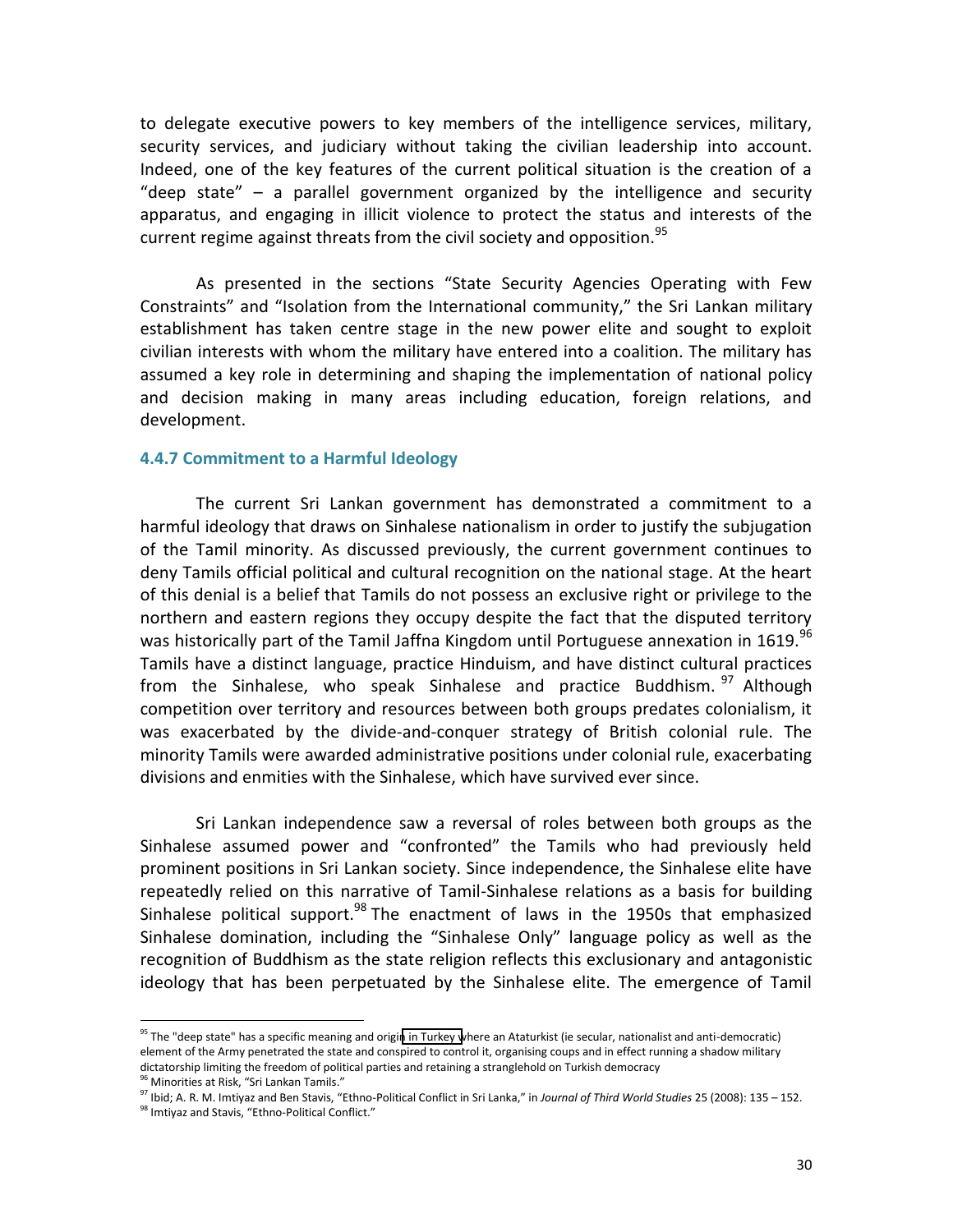rebel groups seeking autonomy and independence in the 1970s, including the formation of the LTTE, is attributed to this "ethnicization of politics" by Sinhalese elites following Sri Lanka's independence.<sup>99</sup>

Another source of antagonistic ideology has been the ancient Buddhist narrative *Mahavamsa* (Great Chronicle) which portrays the Sinhalese people as the chosen people of Buddha and the rightful inhabitants of Sri Lanka, where Buddha envisioned a Buddhist state, even telling the tale of a young Sinhalese prince who leads a group of Buddhist monks against a Tamil invasion.<sup>100</sup> Proponents of this antagonistic ideology have included major figures in the Sri Lankan government, including the president's brother, as well as more extreme political leaders like Athurayile Rathana (see "Charismatic Leadership that Generates Mass Followership").

The refusal to recognize Tamil claims to the northern areas despite their historical ties to the land, and consequently equating Tamil grievances with terrorism, as was the case during the civil war, is a manifestation of the antagonistic ideology that asserts the dominance and superiority of the Sinhalese majority while simultaneously devaluing the rights of Tamils.<sup>101</sup> This refusal to recognize Tamil claims by the current Sri Lankan government is especially dangerous because the Tamil appeal for autonomy and power sharing have been based on their historical claims to the disputed land. This exclusionary and antagonistic ideology not only undermines these claims but also insults the central component of Tamil identity and culture, their land.<sup>102</sup> Not only does this increase the potential for renewed Tamil violence against assaults on their land and culture, it also risks increasing government repression, which would likely appeal to Sinhalese nationalism and increase the likelihood of resumed civil war.

#### **4.4.8 Low Degree of Freedom of Speech**

There have been numerous cases of government repression of the freedom of speech in Sri Lanka. As indicated in the "Low Degree of Democracy" section, the government continues to actively intimidate journalists and public figures who are critical of the current regime. Human Rights Watch regularly reports cases of raids on media offices, public threats from government officials, forced disappearances, and extrajudicial killings. For example, in June 2012, government forces raided the offices of the new websites the *Sri Lanka Mirror* and *Sri Lanka X News*, the latter belonging to the opposition party, the United National Party. Officers of the Criminal Investigation Department arrested nine people and seized computers as well as several documents that they considered to be evidence of "propagating false and unethical news on Sri

<sup>&</sup>lt;sup>99</sup> Ibid.<br><sup>100</sup> McGowan, "Buddhists Behaving Badly."<br><sup>101</sup> Jayapalan, "State Terrorism."<br><sup>102</sup> International Crisis Group. "Political

International Crisis Group, "Political Solution."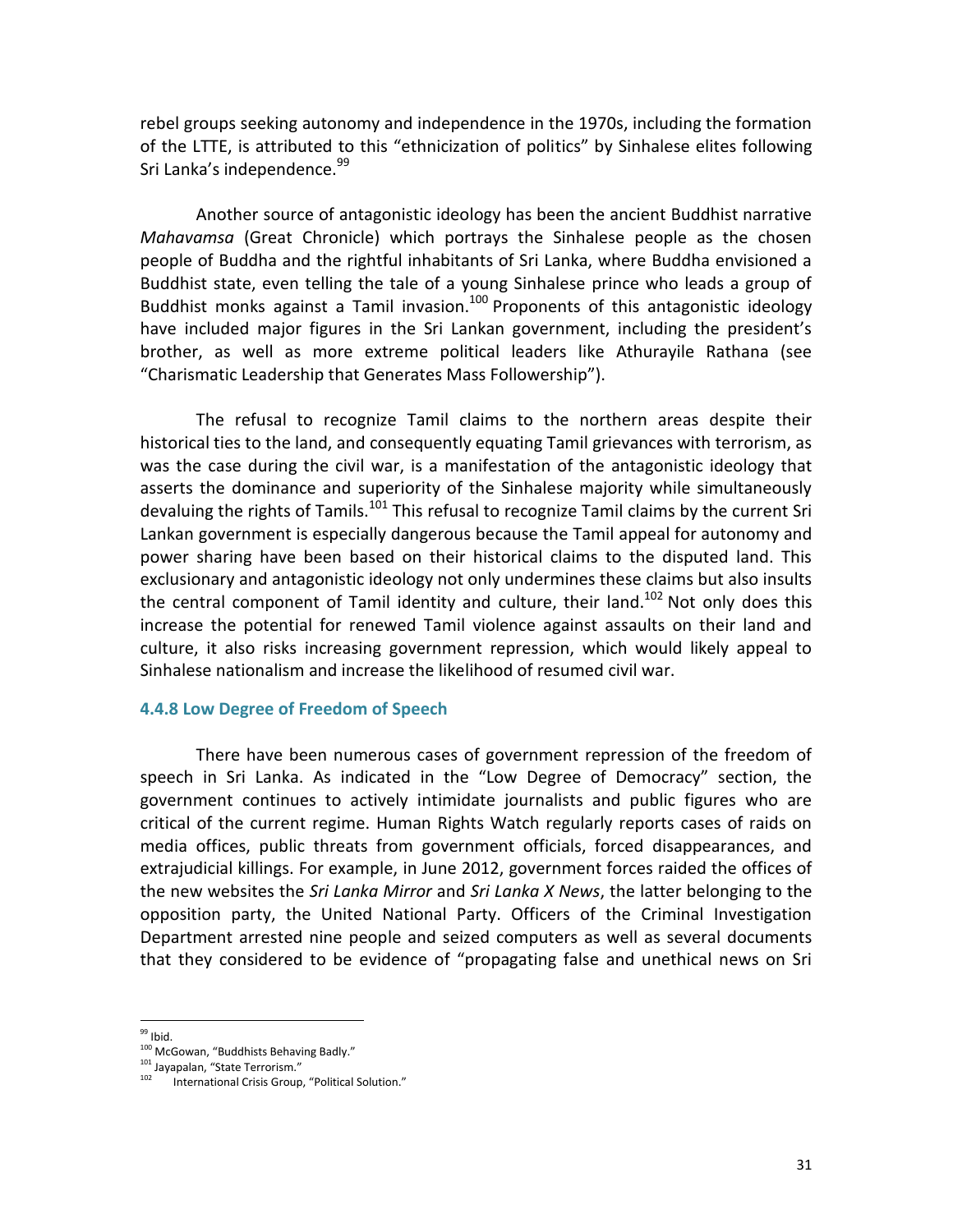Lanka."<sup>103</sup> In March 2012, following the release of the UNHRC resolution on Sri Lanka, cabinet minister Mervyn Silva threatened to "break the limbs" of local human rights advocates who had expressed support for the resolution.<sup>104</sup>

The Sri Lankan government's continued attempts to suppress the freedom of speech has drawn international attention to its violations as well as calls from the international community to address the issue. On 17 June 2013, the Ministry of Mass Media and Information officially proposed a Code of Media Ethics that would apply to print and electronic media including the internet. This comes at a time when the government has taken various measures to clamp down on Sri Lanka's once vibrant media, including forcing some outlets critical of the government to close down. According to HRW, government-enforced codes of conduct for the media are unnecessary and invariably infringe upon the right to free expression as established under the International Covenant on Civil and Political Rights (ICCPR).<sup>105</sup>

<sup>!!!!!!!!!!!!!!!!!!!!!!!!!!!!!!!!!!!!!!!!!!!!!!!!!!!!!!!</sup>  $103$  Human Rights Watch, "Rollback Review."<br> $104$  lbid.

<sup>&</sup>lt;sup>105</sup> "Sri Lanka: Proposed Media Code Threatens Free Speech," Human Rights Watch June 18, 2013, (URL accessed July 5 2013) http://www.hrw.org/news/2013/06/18/sri-lanka-proposed-media-code-threatens-free-speech.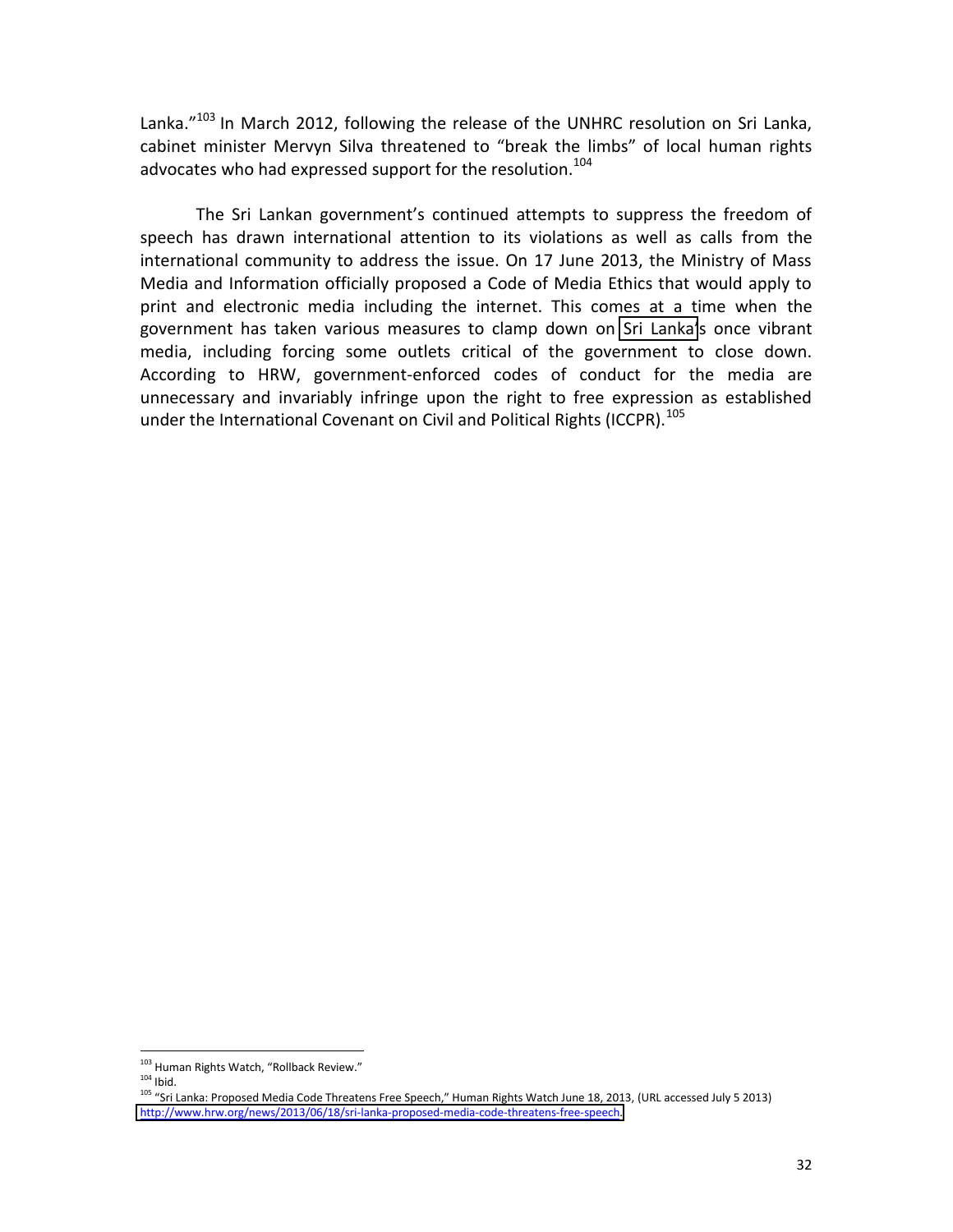# **4.5 CONFLICT AND UPHEAVAL**

#### **4.5.1 History of Conflict**

Sri Lanka was under colonial rule for centuries, first by the Portuguese, then the Dutch, and finally the British. Prior to colonization, Sinhalese and Tamils had a long history of living largely in peace. As mentioned above, the British favored the Tamils, resulting in a backlash following independence in 1948 which was codified by the passage of a discriminatory law in 1956 by the Sinhalese government. This law was followed by the first ethnic riots between Tamils and Sinhalese, since independence. Similar laws have contributed to further ethnic tensions and Tamils have grown increasingly restless, with the government ignoring their grievances and frequently suppressing peaceful protests; this led to the creation of increasingly nationalistic groups within the Tamil community in the 1970s. Activists began asking for a separate Tamil state but the complete rejection of their demands pushed them further towards violent militancy. In 1971, a leftist uprising in the south led by the Janatha Vimukthi Peramuna, a marxist-leninst communist political party of Sri Lanka, provoked a military response which left thousands dead.<sup>106</sup>

The early 1980s saw clashes between Tamil militant groups and government security forces. For example, in 1983 Tamil militants murdered thirteen policemen, which sparked a pogrom that left an estimated 1,000 Tamils dead. Emerging from these Tamil militant groups were the LTTE, which would then become known for their attacks on security forces and government officials. 1989 and 1990, are recalled as years of terror, with government forces trying to suppress revolts on both the northern and southern fronts, while the LTTE had become a full-fledged terrorist group.<sup>107</sup> This civil war continued until the aforementioned ceasefire agreements that ultimately failed. The LTTE finally lost all of its territory including its administrative capital by May 2009, when the government declared victory.<sup>108</sup>



Sri Lanka silent march through the streets of Colombo in defense of freedom of expression in 2009.

<sup>&</sup>lt;sup>106</sup> Minorities at Risk, "Sri Lanka: The Failure of the Peace Process."<br><sup>107</sup> Ibid.

<sup>107</sup> Ibid.<br>108 Internal Displacement Monitoring Centre, "Sri Lanka."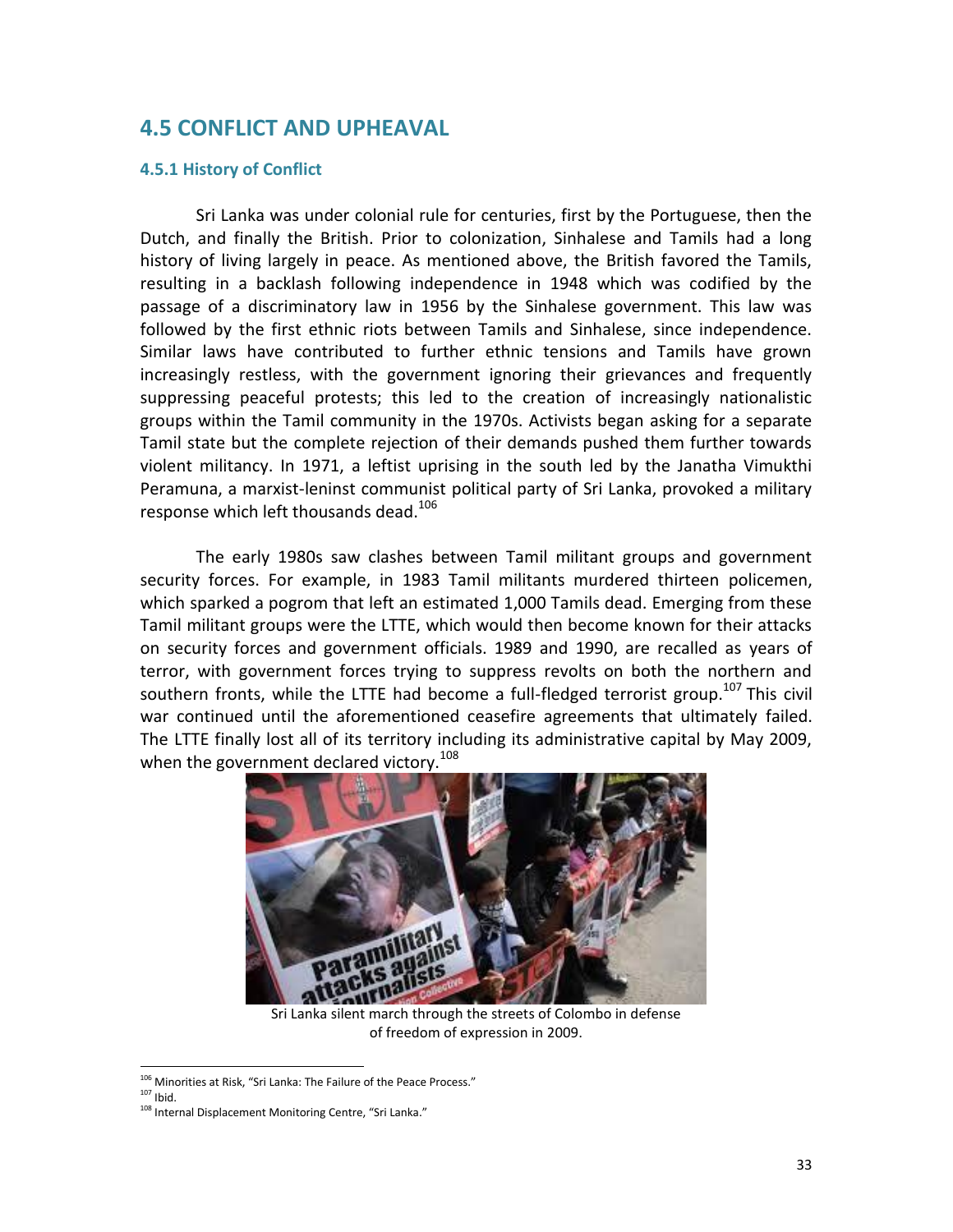#### **4.5.2 History of Genocide**

The type of violence witnessed thus far in Sri Lanka does not fit the legal definition of genocide recognized by the international community but some observers have still applied this term. For example, a recent article published by Journalists for Democracy in Sri Lanka, an organization of expatriate Sri Lankan human rights defenders, argues that the Sri Lankan government has perpetrated - and continues to perpetrate  $-$  what they have identified as genocide. The article argues that the Rajapaksa regime continues to conduct a "protracted genocide" by portraying the Tamil cause as a "terrorist one," and using the term to justify state violence and government policies that are "bent on marginalizing and conditioning the Tamil capacity to live their lives with dignity and to ... reproduce their national consciousness [and] identities."<sup>109</sup> The article cites the heavy militarization, surveillance, and land grabs in the north as evidence of ongoing genocide. Several high-profile human rights advocates, including Allan Keenan, the ICG Sri Lanka Project Director, have called for an independent investigation into genocide claims, especially with regard to the last few months of the civil war. $110$ 



Tamils in the United States protesting the Sri Lanka genocide in 2009.

Some international groups have also acknowledged the perpetration of genocide against Tamils by the Sri Lankan government. The Dublin Tribunal, an independent judiciary founded by the Irish Forum for Peace in Sri Lanka (IFPSL), the Initiative for Peace in Sri Lanka, and the International Human Rights Association Bremen called for an

<sup>!!!!!!!!!!!!!!!!!!!!!!!!!!!!!!!!!!!!!!!!!!!!!!!!!!!!!!!</sup>  $109$  Jayapalan, "State Terrorism."

<sup>&</sup>lt;sup>110</sup> Tamilnet, "Genocide Needs Investigation but Separation Contextually Unwise: Allan Keenan," Tamil News Network.com, October 12, 2012, (URL accessed November 10, 2012) http://www.tamilnewsnetwork.com/2012/10/10/genocide-needs-investigation-butseparation-contextually-unwise-alan-keenan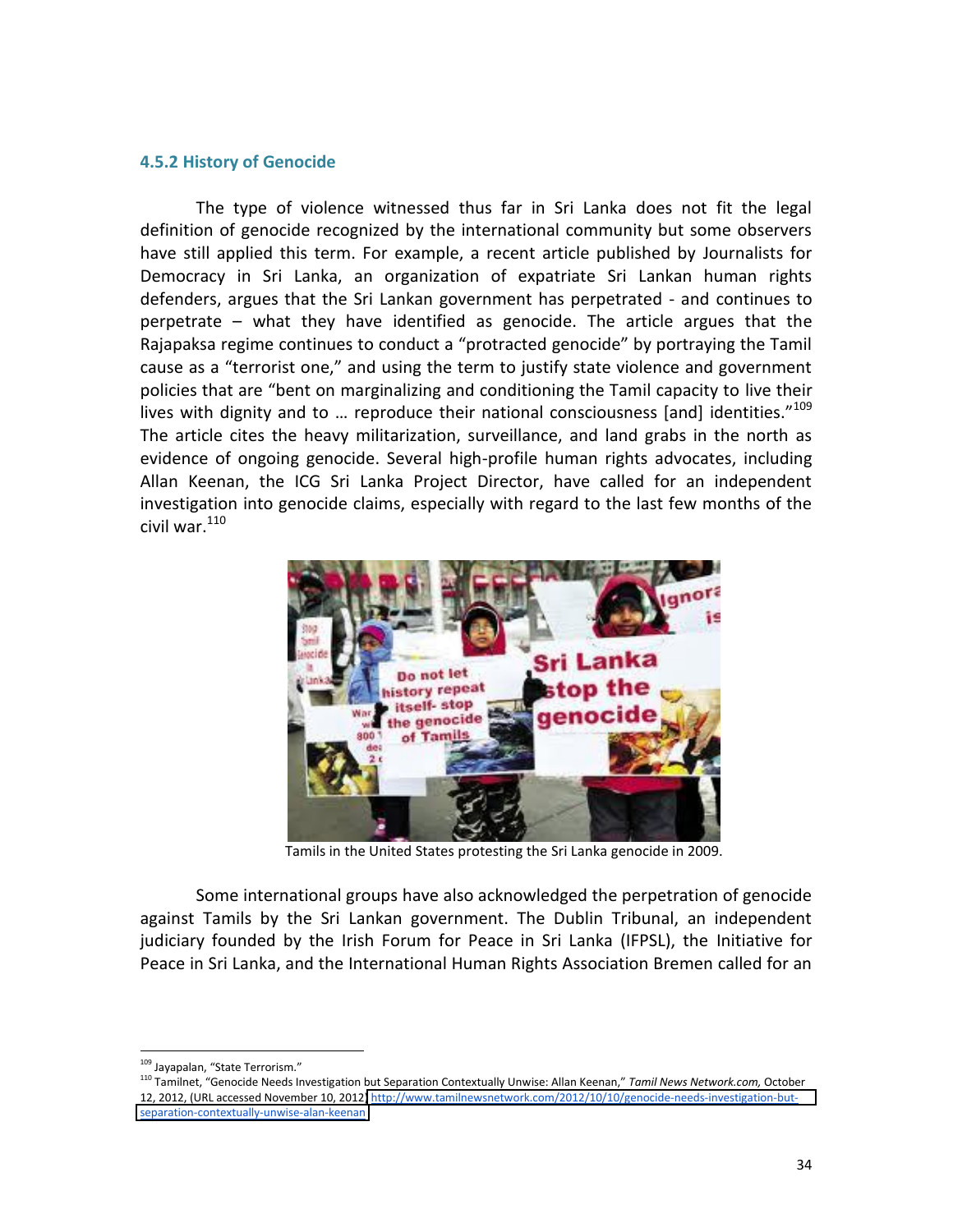investigation into accusations of genocide perpetrated by the Sri Lankan government.<sup>111</sup> Other NGOs, particularly those that focus on genocide prevention, such as World Without Genocide, have exposed past genocidal practices of the Sri Lankan government including the internment of Tamils in refugee camps without adequate access to food, education, and healthcare.<sup>112</sup> Genocide Watch has placed Sri Lanka at stage 5 of its 8stage model, meaning that the situation is characterized by polarization  $-$  the division of groups, spreading of hate propaganda, and increased efforts to intimidate moderates. $^{113}$ This is consistent with the news releases and reports cited throughout this assessment regarding the Sri Lankan government's attempts to oppress the Tamil ethnic group, especially since the Tamil grievances that incited the civil war have yet to be adequately addressed.

As has been presented in the section "History of Conflict," there were many instances of violence leading up to the civil war in the 1980s, such as the 1983 pogrom that left 1,000 Tamils dead. Many other instances of mass violence were reported, such as in Mannar district on 4 December 1984 when the army killed 107 civilians after Tamils attacked a jeep and killed a soldier. Tamils were also involved in violence such as in 1985, when Tamil militants dressed in army uniforms captured a bus and killed all 146 civilians on board including Buddhist pilgrims.<sup>114</sup> One of the most significant LTTE-led massacres took place on 11 June 1990, when members of the LTTE killed 600 unarmed policemen.<sup>115</sup>

Both the government and the LTTE have committed mass atrocities during the civil war but the government's greater share of killings has brought it under UN investigation for the massacres. The UN released a report entitled "The Report of the Secretary-General's Panel of Experts on Accountability in Sri Lanka" which has found "credible allegations which, if proven, indicate that a wide range of serious violations of international humanitarian rights law was committed both by the Government of Sri Lanka and the LTTE, some of which would amount to war crimes and crimes against humanity."<sup>116</sup> The report states that the panel found credible allegations of mass violence against civilians between September 2008 and May 2009 as the military carried out its campaign with widespread shelling. The government was found to have used artillery on a large scale in no-fire zones where civilian populations believed they would be safe. Shelling systematically targeted hospitals on the front lines, UN-managed food

<sup>&</sup>lt;sup>111</sup> People's Tribunal on Sri Lanka, "Dublin Tribunal Finds Against Sri Lanka on Charges of War Crimes," Irish Forum for Peace in Sri Lanka, January 18, 2009, (URL accessed December 16, 2012)

[http://www.ifpsl.org/index.php?option=com\\_content&task=view&id=24&Itemid=1](http://www.ifpsl.org/index.php?option=com_content&task=view&id=24&Itemid=1)<br><sup>112</sup> World Without Genocide, "Sri Lanka," *World Without Genocide at William Mitchell College of Law*, (URL accessed December 14,<br>2012) http://wor

<sup>&</sup>lt;sup>113</sup> Genocide Watch, "Sri Lanka," ; Gregory H. Stanton, "8 Stages of Genocide," Genocide Watch, 1998, (URL accessed October 3, 2012) http://www.genocidewatch.org/genocide/8stagesofgenocide.html

<sup>114</sup> Human Rights Watch, "Playing the "Communal Card": Communal Violence and Human Rights", Human Rights Watch, 1995, (URL accessed October 3 2012) http://www.hrw.org/reports/1995/communal.

<sup>&</sup>lt;sup>115</sup> Rajasingham, K. T. "Sri Lanka: The Untold Story. Chapter 45: War continues with Brutality", Asia Times Online, June 22 2012 (URL accessed July 15 2013), http://www.atimes.com/ind-pak/DF22Df04.html

<sup>&</sup>lt;sup>116</sup> "The Report of the Secretary-General's Panel of Experts on Accountability in Sri Lanka", United Nations, 31 March 2011, (URL accessed July 30 2013) http://www.un.org/News/dh/infocus/Sri\_Lanka/POE\_Report\_Full.pdf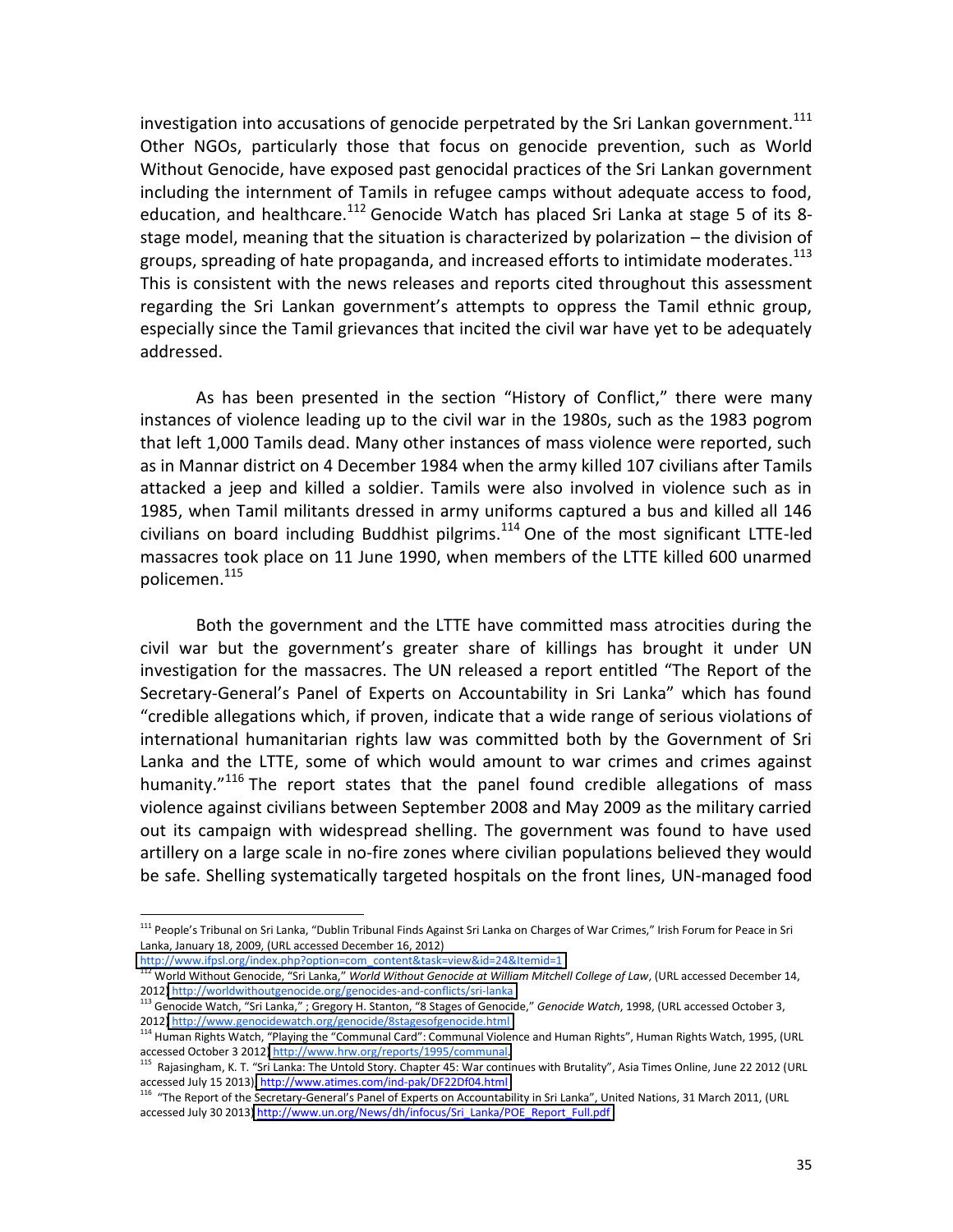distribution lines, and areas near Red Cross ships. Between these bombardments and the deprivation of humanitarian aid, tens of thousands of lives were lost. As stated in the report, "Most civilian casualties in the final phases of the war were caused by Government shelling."<sup>117</sup> The report does not dismiss the mass violence perpetrated by the LTTE, which forced civilians to remain in combat zones under threat of death, used people as human shields, and fired artillery at large numbers of IDPs.<sup>118</sup>



Results of the Sri Lanka Civil War (source: http://kickess.wordpress.com/2011/09/23/causes-andconsequences-of-inter-ethnic-conflict-in-sri-lanka/)



Military-run interment camp for Tamils after the war.

<sup>!!!!!!!!!!!!!!!!!!!!!!!!!!!!!!!!!!!!!!!!!!!!!!!!!!!!!!!</sup>  $117$  Ibid.  $118$  Ibid.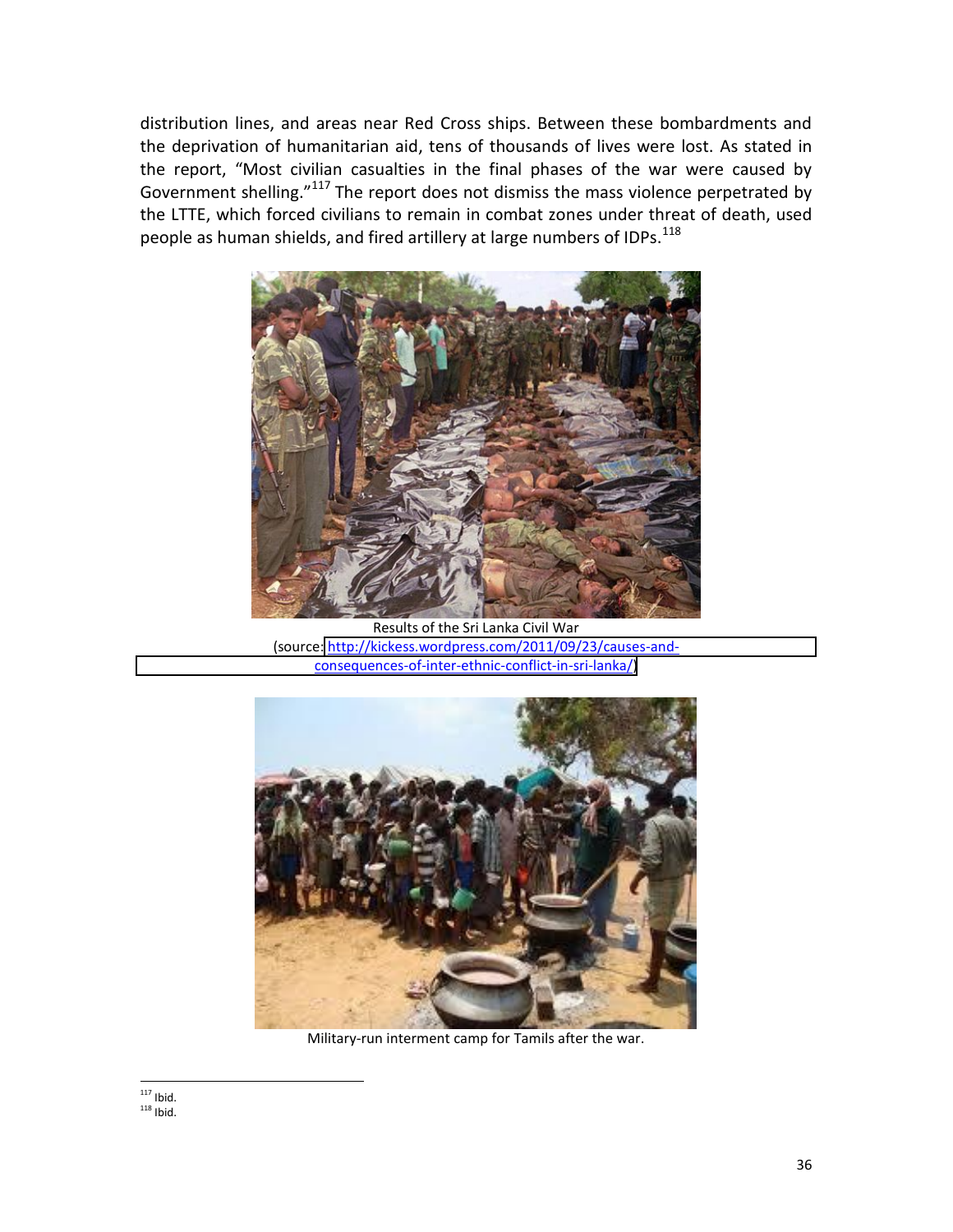

Sri Lankan civilians suffered great hardships and many were displaced during the conflict. (source: [http://www.uktamilnews.com\)](http://www.uktamilnews.com/)

#### **4.5.3 Political Upheaval**

The displacement of large amounts of people, including elites and institutions, poses a genocide risk since it presents an opportunity for both the established regime and its challengers to either fortify or transform the existing order by eliminating threats and consolidating power.<sup>119</sup> The challenge that the Sri Lankan government currently faces in terms of resettling the 470,000 people who were displaced during the civil war could present an opportunity for mass atrocities to be perpetrated. A recent report published in October 2012 by the IDMC presents a dire outlook on the current rebuilding efforts. As of September 2012, 150,000 IDPs remain "at-large," many still living in camps, host communities, and transit sites, while others have been forcefully relocated. Even those who have successfully returned home lack access to basic necessities like food, shelter, clothing, and proper sanitation; they are consequently unable to rebuild their lives.<sup>120</sup>

Military interference in the reconstruction process, as outlined in the section "Socioeconomic Deprivation Combined with Group-based Inequality," has made transition to normal life much more difficult for IDPs. The military has assumed

<sup>!!!!!!!!!!!!!!!!!!!!!!!!!!!!!!!!!!!!!!!!!!!!!!!!!!!!!!!</sup> <sup>119</sup> Sentinel Project "Early Warning Manual," 39.

<sup>&</sup>lt;sup>120</sup> Internal Displacement Monitoring Centre, "Sri Lanka," 10.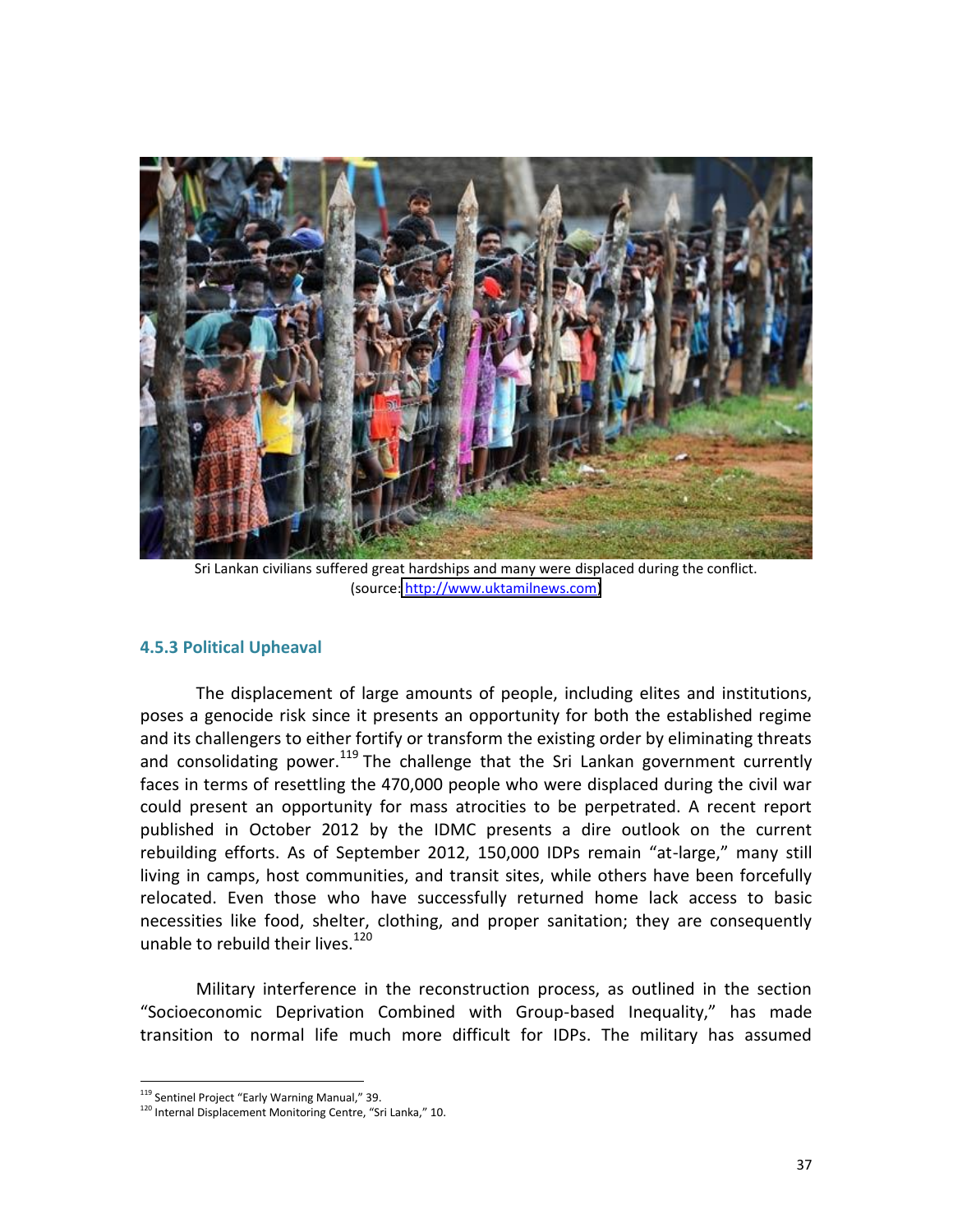responsibility not only for overseeing development projects in the region but also for approving what projects are pursued, who implements them, and who benefits from them. Local Tamils have thus been allowed a negligible role in the development of their own land. The military is also in charge of settling disputes and overseeing meetings between local authorities.<sup>121</sup> Fear of being accused of terrorism or supporting the LTTE has prevented locals from challenging military decisions.<sup>122</sup> Land grabs conducted by the military to build military bases and house military families have exacerbated relations between Tamils and the Sinhalese government. These military camps are so concentrated in Vanni, once a stronghold of the LTTE, that they constitute an "unprecedented physical entrenchment of the military in the daily life of the northern population, with negative effects on the hoped-for return to normalcy." <sup>123</sup> The heavy militarization of the area also serves as a surveillance method to prevent the resumption of conflict between the ethnic groups.

According the ICG, the actions on behalf of the government to "Sinhalize" the northern region are part of a strategy to undermine Tamil claims to self-determination based on their occupation of the land. An increased presence of Sinhalese people in the region changes "the facts on the ground" so that should the Tamils continue to seek autonomy, the federal government can simply deny them that right based on the presence of a formidable Sinhalese community in the disputed territory.<sup>124</sup>

Consistent with the literature on political upheaval as a risk factor for mass atrocities, the displacement of hundreds of thousands of Tamils during the civil war and subsequent reconstruction efforts have awarded the Sri Lankan government an opportunity to transform the social and political structure of the north through its heavy militarization and Sinhalisation. These efforts have increased resentment by local Tamils against the Sri Lankan government and military, which could manifest itself in increased anti-government protest that will undoubtedly lead to violent clashes between the two ethnic groups and extreme measures to subdue further challenges to government authority.

#### **4.5.4 Ongoing Insurgency of Civil War**

There have been no insurgencies or instances of civil war since the government victory over the LTTE in May 2009, mostly because many Tamils have fled and are only now slowly returning to a very militarized north. Their small number would not be able to sustain an insurgency or civil war at present.

 $^{121}$  International Crisis Group, "Rebuilding Under The Military."<br> $^{122}$  Ibid.. 16.

 $123$  Ibid., 17.

 $124$  Ibid.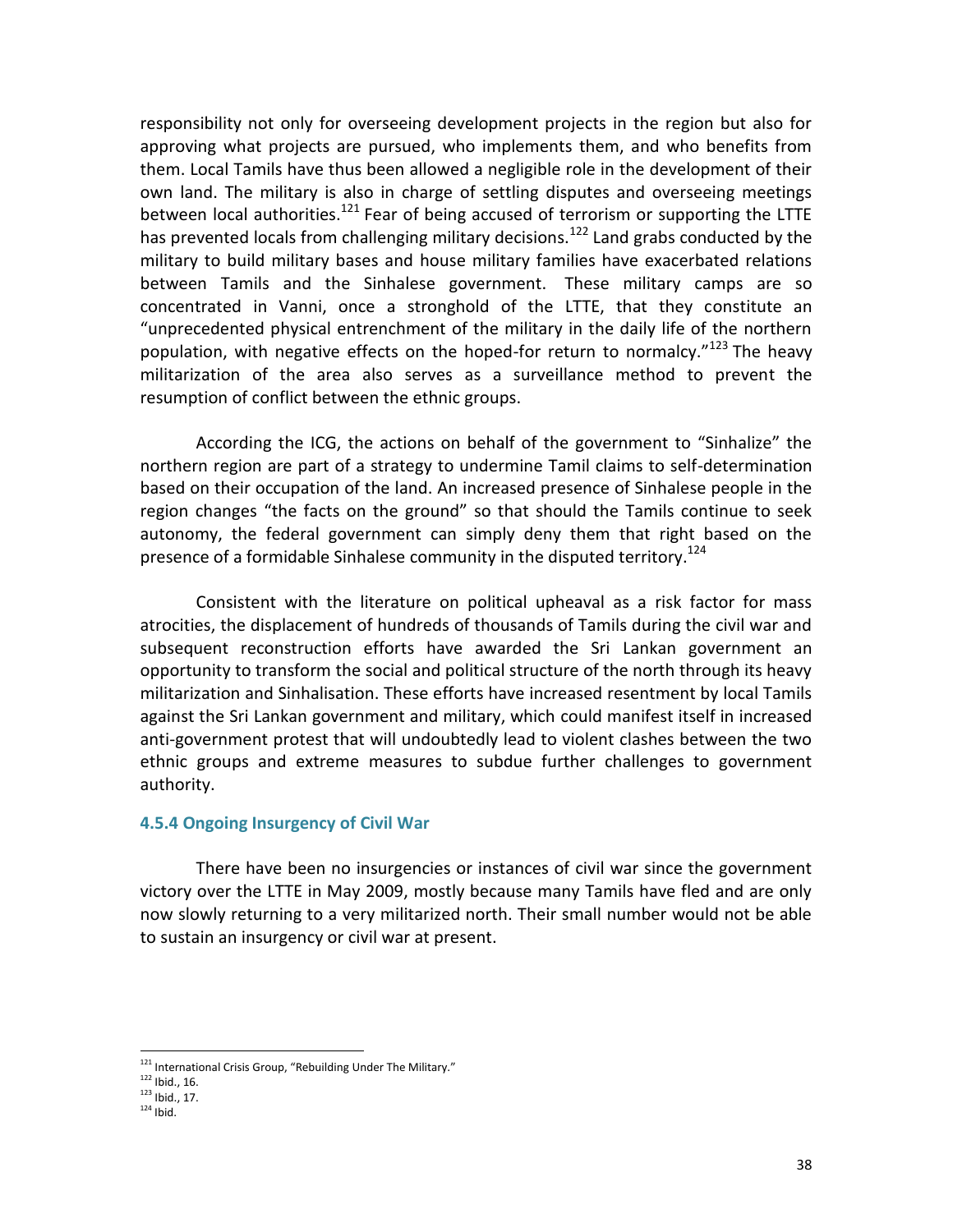#### **4.5.5 Large-Scale Non-Violent, Anti-Government Protest**

There have been numerous non-violent protests against the Sri Lankan government's military takeover of the Tamil north as well as against its violent crackdown against political dissidents. Some of most noteworthy protests have been organized by university students, such as those held on 28 November 2012 by Tamil students from the University of Jaffna who boycotted classes to protest against military harassment on campus. The students were attacked by both the military and the police, resulting in a violent clash and the arrests of four of the protesters.<sup>125</sup> Since the violent crackdown against students, several groups have held nonviolent protests of their own to show support for the cause including university teachers and Tamil political parties. The Sri Lankan government has since responded to the student protests with physical intimidation and other scare tactics. Its Terrorist Investigation Department has since accused several students from Jaffna of receiving "instructions" and "money" from the Western Tamil diaspora and is currently conducting investigations and intimidation tactics against students identified on a "wanted list."<sup>126</sup> Student groups in the Tamil diaspora have also held protests to show solidarity, sometimes engaging non-student members of the broader diaspora. For example, in Toronto in 2009, about 45,000 Tamils protested against what they considered the genocide of their people in Sri Lanka. Many held pictures of children killed in the violence, others denounced the deaths of civilians in general. $^{127}$ 

There have also been non-violent protests against the Sri Lankan government by non-student groups. The stabbing of Manjula Tilakaratne, a High Court judge and secretary of the Judicial Services Commission, shortly after he accused the Sri Lankan government of interfering with the independent judiciary, triggered a high-profile protest from Sri Lankan judges. On 7 October 2012, all courts in Sri Lanka were closed in support of Tilakaratne.<sup>128</sup> The 26 June 2012 protest by several Tamil political groups, including the Tamil National Alliance (TNA) and the Democratic People's Front (DPF), against land grabs being committed by the Sri Lankan army was considered the first large-scale protest since the end of the civil war.<sup>129</sup> While all these cases seem isolated, they are part of a growing willingness by Sri Lankans to protest against government repression of Tamils. The Sri Lankan government's continued response to political criticism with violence will continue to trigger protests against it.

<sup>&</sup>lt;sup>125</sup> INFORM, "Rights Activists on the Attack of the Jaffna University Students," *The Sri Lankan Guardian*, December 8, 2012, (URL accessed December 13, 2012) http://www.srilankaguardian.org/2012/12/rights-activists-on-attack-of-jaffna.html; Tamilnet, "Peaceful Student Protest Attacked by Military in Jaffna," Tamil News Network, November 28, 2012, (URL accessed December 12,<br>2012) http://www.tamilnewsnetwork.com/2012/11/28/peaceful-student-protest-attacked-by-sl-military

<sup>&</sup>lt;sup>126</sup> Tamilnet, "TID Interrogators Fabricate Accusation Against 14 Students in Jaffna," Tamil News Network, December 9, 2012, (URL accessed December 15, 2012) http://www.tamilnewsnetwork.com/2012/12/09/tid-interrogators-fabricate-accusation-against-14students-in-jaffna<br>
127 Ciarula Taylor, Lesley. "Tamils protest 'genocide'", The Star, 30 January 2009, (URL accessed October 11

<sup>2013)</sup> [http://www.thestar.com/news/gta/2009/01/30/tamils\\_protest\\_genocide.html](http://www.thestar.com/news/gta/2009/01/30/tamils_protest_genocide.html)

<sup>&</sup>lt;sup>128</sup> Tamilnet, "Sri Lankan Judges on Strike over Stabbing," Tamil News Network, October 9, 2012, (URL accessed October 12, 2012) http://www.tamilnewsnetwork.com/2012/10/09/sri-lankan-judges-on-strike-over-stabbing.

<sup>&</sup>lt;sup>129</sup> Jayapalan, "State Terrorism."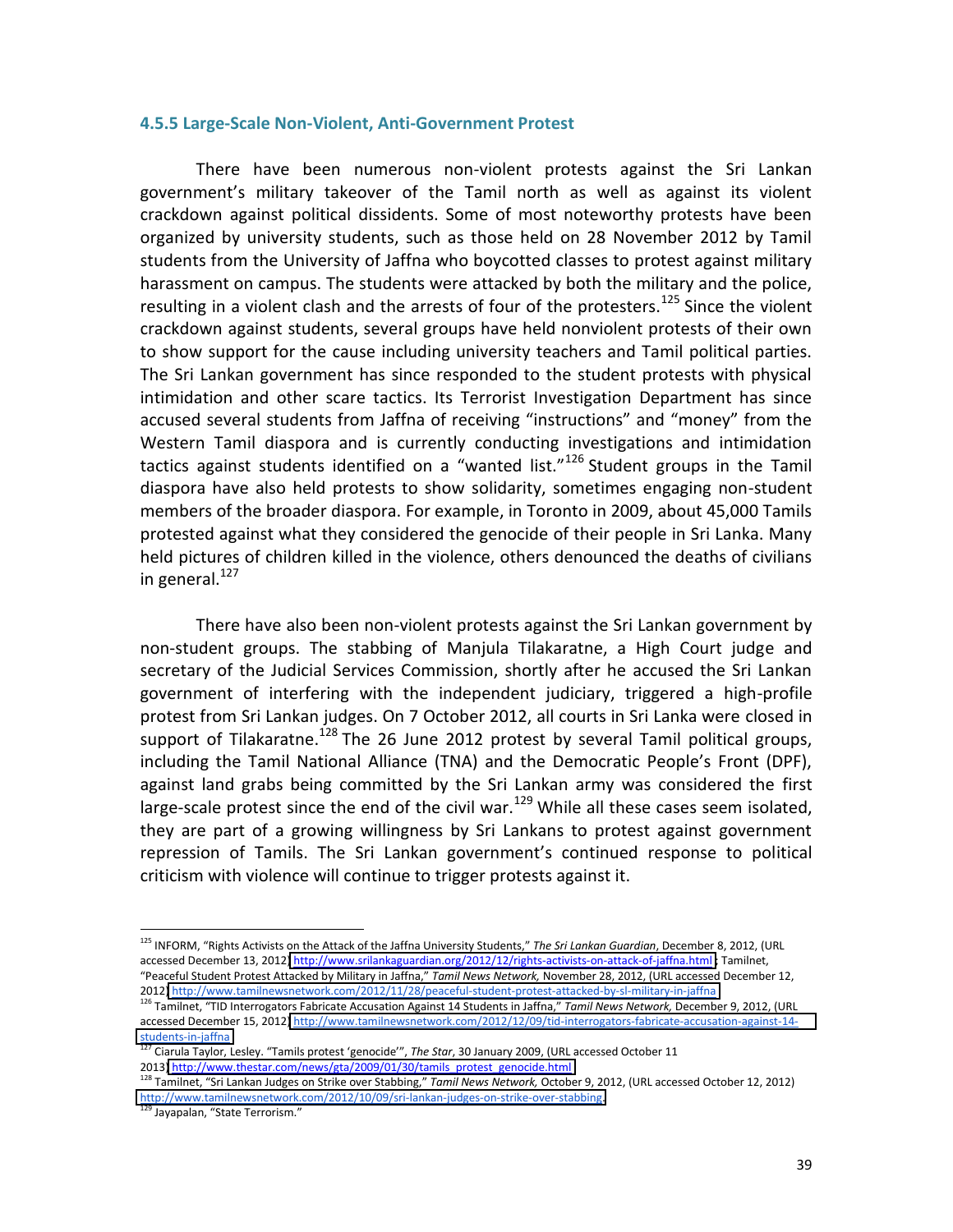#### **4.5.6 Conflict Over Status, Power and Rights**

The grievances of Sri Lankan Tamils have always been rooted in the desire for recognition and self-determination since they had historically occupied the northern and eastern parts of present-day Sri Lanka as an autonomous state until the Tamil Kingdom of Jaffna was annexed by Portugal in 1619. As explained above, when the British came to Sri Lanka, they favored the Tamils and gave them most of the prominent positions within the civil service.  $130$  The subsequent "Sinhalisation" of the postindependence state, has been the greatest source of tension between the groups.

Since independence, the Sri Lankan government has adopted policies that assert Sinhalese superiority over Tamils. Shortly after independence, the government made Sinhalese the official state language and Buddhism, which is practiced by Sinhalese, the official religion.<sup>131</sup> Sinhalese people quickly assumed positions of influence, being awarded the most prominent positions in the state. This exclusion was threatening to Tamils and triggered requests for more autonomy in the Tamil-populated northern and eastern regions. Conflict arose as Tamils sought but were denied greater rights and autonomy, culminating in the assassination of Prime Minister Solomon Bandaranaike, who had been attempting reconciliation, in 1959.<sup>132</sup> Sinhalese-Tamil riots in 1956, 1981, and 1983 further exacerbated tensions between both groups and gave rise to several Tamil rebel groups, the most prominent and militant of which was the LTTE in 1976.<sup>133</sup>

Language and religion have been major sources of Tamil grievances since independence and the "Sinhalization" of Sri Lanka through various discriminatory policies, including the 1956 Sinhalese Only Act that made Sinhalese the official state language, has been a great point of contention for Tamils. As a recent ICG report notes, the language barrier had a "devastating effect" on Tamil civil servants who did not speak Sinhalese and were consequently unable to gain significant government positions. As the report also notes, the act effectively institutionalized Tamils as second-class citizens. Although it was amended in 1987 to include Tamil as an official language, the report notes that language has continued to pose a barrier for Tamils who experience discrimination as a result of not speaking Sinhalese.<sup>134</sup>

Religious discrimination remains an obstacle to Tamil-Sinhalese reconciliation. Most Tamils practice Hinduism and most Sinhalese practice Buddhism. As mentioned above, Buddhism was adopted as the official state religion shortly after independence and has continued as such. $135$  As the ICG report also notes, the official narrative perpetuated by the Sri Lankan government through various media is that Sri Lanka is a

<sup>!!!!!!!!!!!!!!!!!!!!!!!!!!!!!!!!!!!!!!!!!!!!!!!!!!!!!!!</sup> <sup>130</sup> Minorities at Risk, "Sri Lankan Tamils."

<sup>&</sup>lt;sup>131</sup> Ibid.<br><sup>132</sup> "In Depth: The History of Sri Lanka," *Canadian Broadcasting Company,* February 4, 2009, (URL accessed December 13, 2012) http://www.cbc.ca/news/world/story/2009/02/04/f-sri-lanka.html<br><sup>133</sup> Minorities at Risk, "Sri Lankan Tamils."

 $\frac{134}{134}$  International Crisis Group, "Political Solution."

Minorities at Risk, "Sri Lankan Tamils."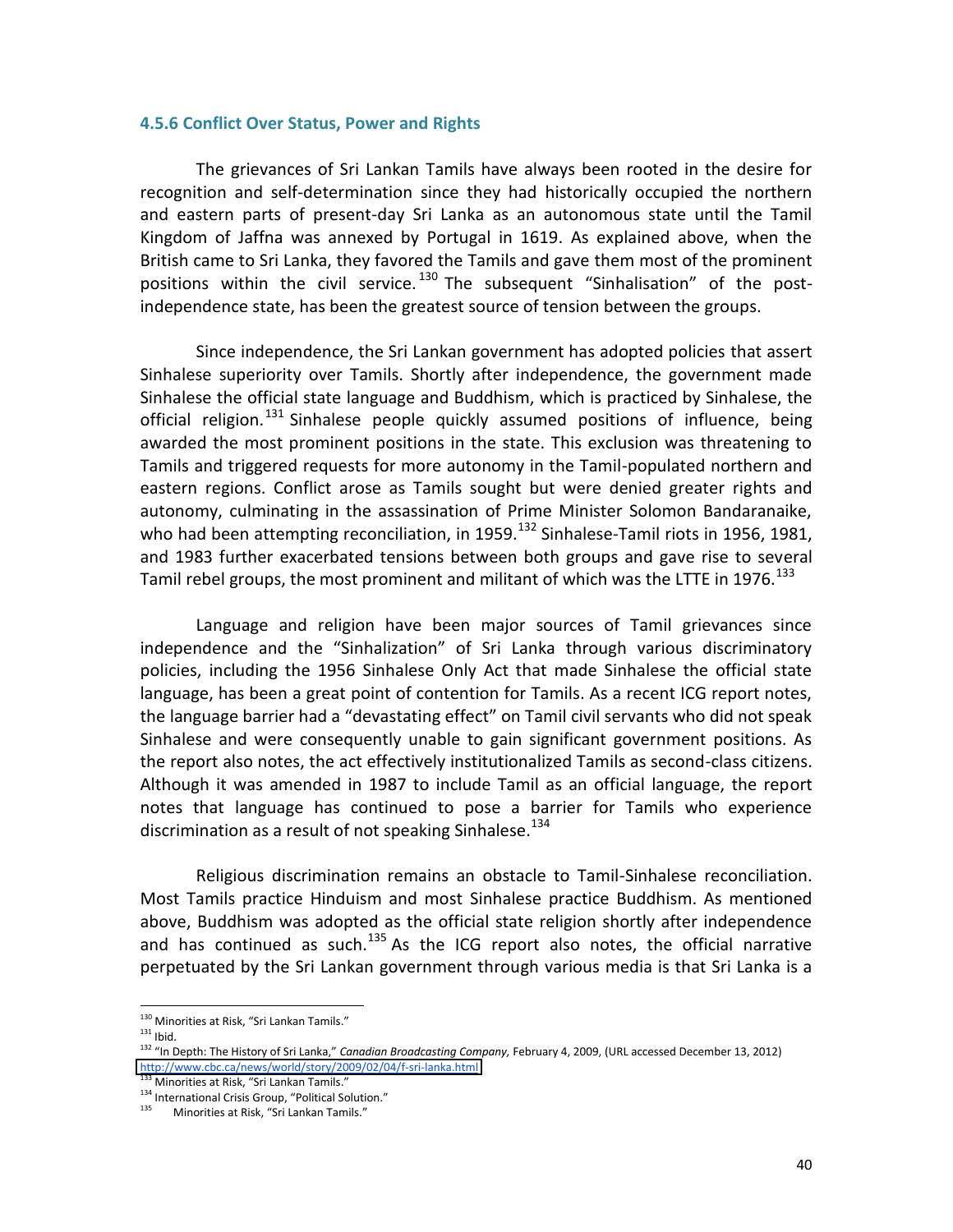Sinhalese Buddhist state.<sup>136</sup> The erection of Sinhalese war monuments and Buddhist statues in the north as part of its "Sinhalisation" program continues to reaffirm the idea that Sri Lanka is a Sinhalese state in which Tamils do not belong.<sup>137</sup>

The Sri Lankan Tamil community has also repeatedly been denied minority recognition and rights as a national group. The consolidation of power at the federal level has left Tamils with virtually no control over policies that affect them, even in the northern and eastern parts of the country where they constitute a majority.<sup>138</sup> Their lack of power and recognition has made Tamils particularly susceptible to physical violence and economic discrimination since they have no legal basis upon which to seek redress.<sup>139</sup> The hard-line Tamil nationalist position thus emerged as a consequence of Sinhalese institutional discrimination and was endorsed by the Tamil community as it seems to be a way out of their situation and a means to regain autonomy. This quest for nationalism was expressed in the Thimpu Principles of 1985, which demanded that the Sri Lankan government recognize four claims: that Tamils are a distinct national group; that Tamils have a distinct territorial homeland whose integrity must be recognized as such; that Tamils have an "inalienable" right to self-determination; and that Tamils have the right to full Sri Lankan citizenship and other democratic rights.<sup>140</sup> The Sri Lankan government has repeatedly refused to address these Tamil demands, especially as they relate to minority rights and the right to self-determination. As mentioned above, the Sri Lankan government has repeatedly equated any Tamil activism with terrorism, especially as it relates to the time of the civil war.

<sup>136 /</sup> International Crisis Group, "Political Solution."<br>137 / International Crisis Group, "Minority Rights."

<sup>&</sup>lt;sup>138</sup> International Crisis Group, "Political Solution," p.2.<br><sup>139</sup> lbid., p.3. Ibid., p.3.

Ibid., p.3.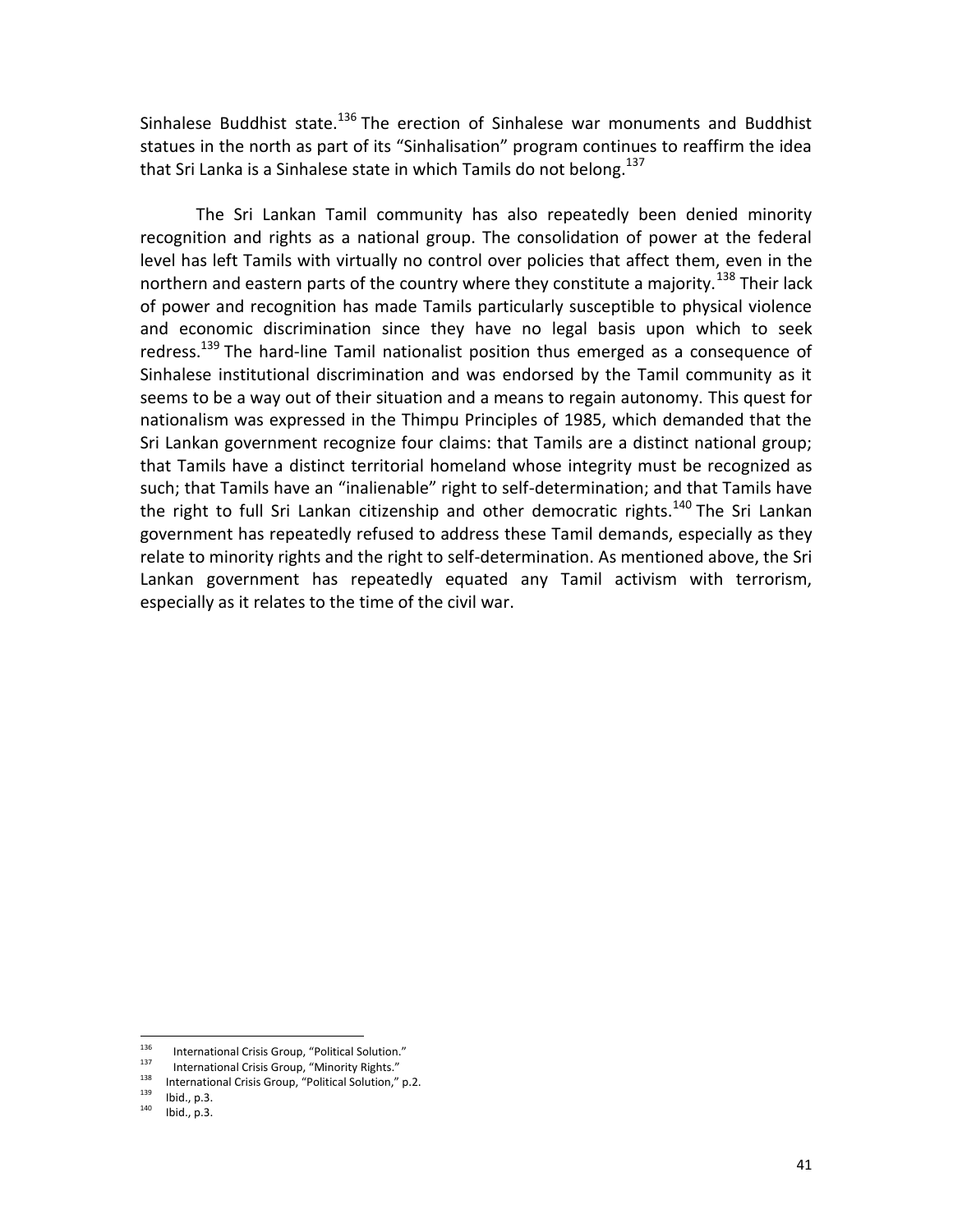### **5.0 OVERALL ASSESSMENT**

The overall risk of genocide in Sri Lanka is medium to high. With the exception of economic factors, all other conditions point to a likely renewal of conflict in Sri Lanka that could escalate to mass atrocities including genocide under the right circumstances.

The expectation that all the grievances of both sides would be addressed in a short time while the ramifications of the war are still prominent features of Sri Lankan society is unrealistic. The victory of the Sri Lankan army over the LTTE has been largely celebrated as a victory of Sinhalese over Tamils. The government has marked its triumph by clamping down on democratic rights, and especially those that would allow political dissidents, particularly those critical of the treatment of Tamils, to voice their disapproval. Violence by the police and military has been the primary means to address outstanding political claims and criticism, which has done nothing to mitigate the possible resumption of war due to lingering grievances.

The Sri Lankan government's lack of accountability, especially as power continues to be consolidated in the Rajapaksa family, in addition to its distancing itself from the UN and other critical members of the international community, precludes it from having to seriously answer for its actions and implies an air of invincibility and impunity that could be used to justify severe repression of Tamils, including genocide. The government's refusal to conduct investigations into possible acts of genocide and war crimes perpetrated by both the national army and the LTTE in the last phase of the war, combined with its lack of accountability for the increasingly common extrajudicial killings and forced disappearances of its critics indicates that the government enjoys significant impunity.

The persistent social and political divisions within Sri Lankan society also make it susceptible to mass atrocities. Both Sinhalese and Tamils have developed identities and ideologies that are largely based on the exclusion and denigration of the other. Sinhalese nationalism, for example, has been established on the belief that Tamils are not the rightful inhabitants of Sri Lanka, or that they do not deserve recognition as a distinct group. The Sinhalese refusal to recognize Tamil nationalism has in turn fueled a more aggressive Tamil stance that not only demands political recognition and distinction, but also threatens further violence and possible secession should the government deny them their rights. That is to say, the grievances that catapulted the Sri Lanka into civil war 26 years ago still remain unaddressed and very much alive today. Additionally, as has been presented, there are increasing reports of Buddhist extremists targeting Muslims. Although this does not directly relate to the treatment of Tamils, the onset of such violent behavior towards Muslims indicates a general disdain for minorities and could escalate to mass atrocities under the right conditions. If Buddhists extremists can become militant in their actions against Muslims, similar attacks against